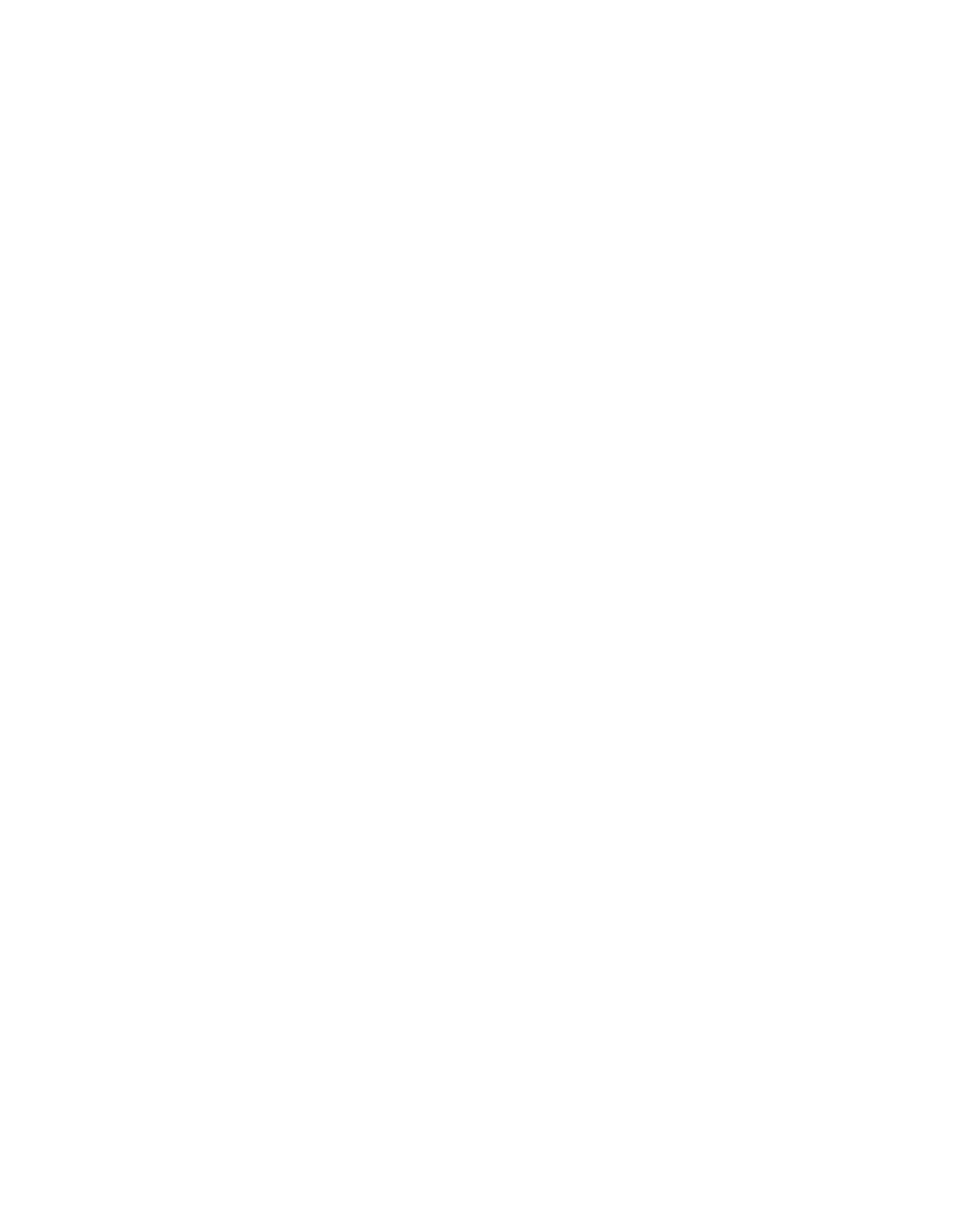

# Town of Erin

# **Corporate Report**

| Department:                                 | <b>Corporate Services</b>                           | Report Number:<br>F2020-05        |
|---------------------------------------------|-----------------------------------------------------|-----------------------------------|
| <b>Business Unit: Finance</b><br>Presented/ |                                                     | <b>Meeting Date:</b><br>4/21/2020 |
| <b>Prepared By:</b>                         | Ursula D'Angelo, Director of Finance &<br>Treasurer |                                   |

# **Subject Fourth Quarter Variance Report Ending December 31, 2019**

# **Recommendation**

**Be it resolved that** Council hereby receive report number F2020-05 "*Fourth Quarter Variance Report Ending December 31, 2019*" for information;

**And that** the Operating surplus of \$422,792 be transferred and equally split between the Tax Rate Stabilization Reserve and the Infrastructure Renewal Reserve;

**And that** Council direct staff to fund capital projects for the elevator at Town Hall for \$340,585 and dump truck \$239,086 from Working Capital Reserve for \$203,761, from Tax Rate Stabilization for \$100,000 and the remaining \$275,910 from Infrastructure Renewal Reserve;

**And that** Council direct staff to transfer \$479.15 to Let's Get Hillsburgh Growing reserve due to surplus;

**And that** Council direct staff to transfer \$502.17 to Erin BIA reserve due to surplus; **And that** Council approve change to funding allocation for the Water Environmental Assessment of the \$604k budget to 90% Development Charges-Administration and 10% Water Lifecycle Reserve;

And that Council direct staff to change the funding of the 5<sup>th</sup> line rural upgrade to 50% from Development Charges – Transportation and 50% from Gas Tax Grant;

**And that** Council direct staff to create a new reserve fund called "Modernization Grant" and transfer unspent funds of \$524k;

**And that** Council direct staff to create a new reserve fund called "Waste Water Treatment Plant Reserve Fund";

**And that** CAO be authorized to withdraw from the Waste Water Treatment Plant Reserve Fund;

**And that** \$29k property sales that were not budgeted with the recommendation that net amount be transferred to the Infrastructure Renewal Reserve;

**And that** Council direct staff to move forward to 2020 the list of capital projects in Appendix B;

**And that** Council approve the 2020 Capital Project list in Appendix C.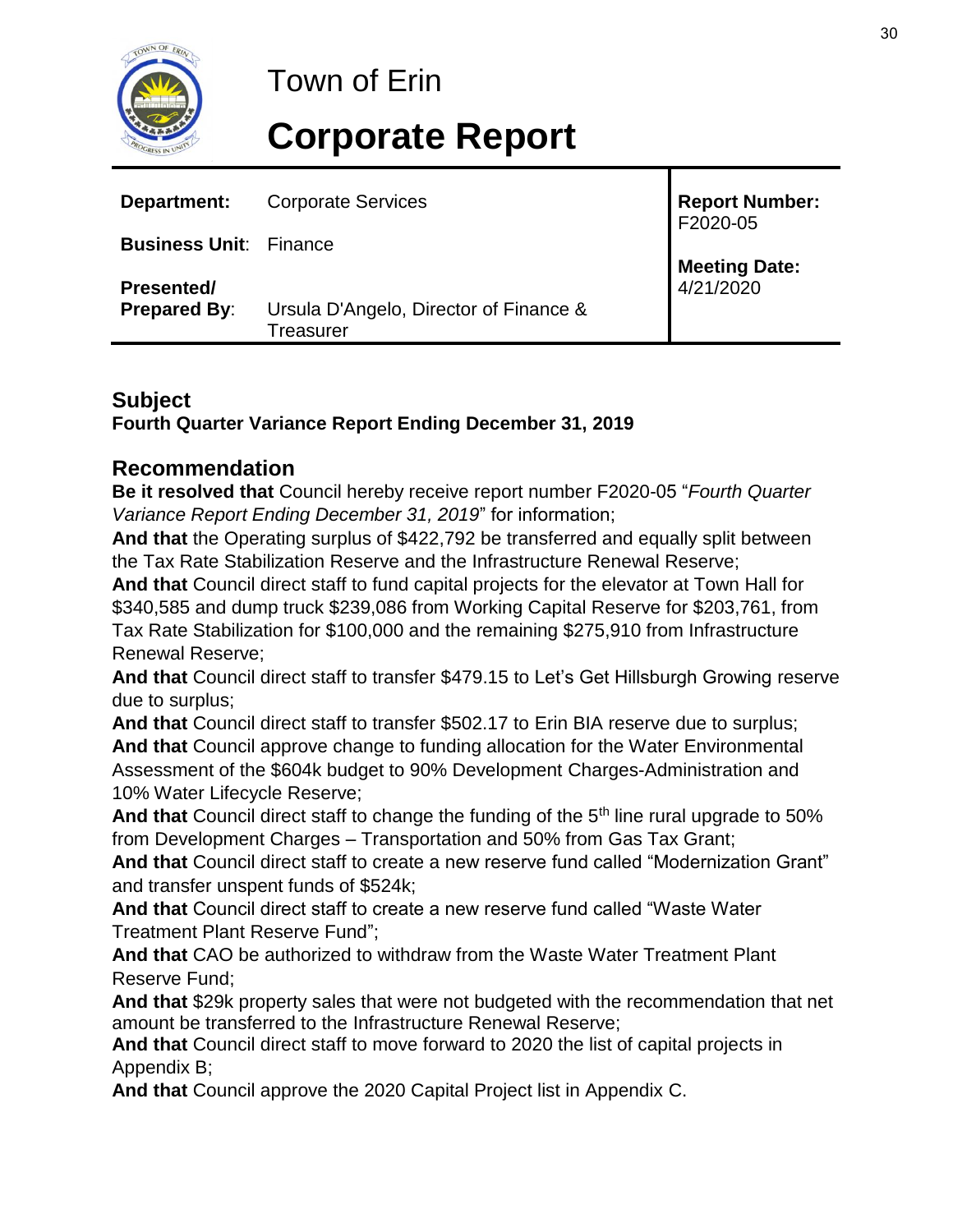# **Background**

This report is to provide Council with financial results of the Operating (Appendix A) and Capital Budget (Appendix B) for the year ending December 31, 2019. Furthermore, for Council consideration, Appendix B lists recommended capital projects to be forwarded to 2020. Appendix C includes capital projects forwarded from 2019 and 2020 capital projects as approved by Council.

### **Operating Results by Program**

The overall financial results for the Town of Erin is a surplus of \$423k for the year ending December 31, 2019. Total Program Net results were on target at 94% with larger variances in Corporate Services, Economic Development, Roads, Fire & Emergency Services and Parks and Recreation. Non-departmental net results were slightly higher at 101% due to smaller transfers for capital projects and PILS and Supplementary Taxes that did not meet projections. Variance explanations will be provided below for departments that had less than 90% or greater than 110% of budget and \$10,000 variance.

### *Corporate Services – Net Operations Result Underspent by \$291,598 or 79%*

Labour costs and other expenses had the largest variance of \$195k related to vacancies during the year. In addition, there were no actuals spent on Contingency account grouping for \$35k that was budgeted in anticipation to changes in labour costs from previous Provincial government announcements that did not materialize. There was also a favourable variance of \$24k for insurance deductible that was not needed. These variances were offset with variances in Other Expense which is mostly related to training opportunities for new and existing staff to support development and legal fees that were higher than anticipated due to ongoing corporate matters.

# *Economic Development – Net Operations Result Underspent by \$50,592 or 77%*

The net variance was mostly from transfers from reserves. One of the transfers was from the Economic Development Reserve to fund the Economic Development Strategy. Also, there was a transfer from Main Street Revitalization of \$35k to fund the Community Improvement Plan of \$40k. The reason for the difference is that a \$5k grant from the County of Wellington for one project was grouped with Grants.

#### *Advisory Committees – Net Operations Result Underspent \$18,811 or 77%*

Advisory Committees are provided with a yearly budget. The net result is reflective of fundraising efforts and transfers from the reserve account as approved by Council Resolution #19-098 related to heritage designation of the former Burn's Presbyterian Church property. Also, as in previous years, Council approves any unspent funds to be transferred to a respective reserve. This year, Let Get Hillsburgh Growing (LGHG) has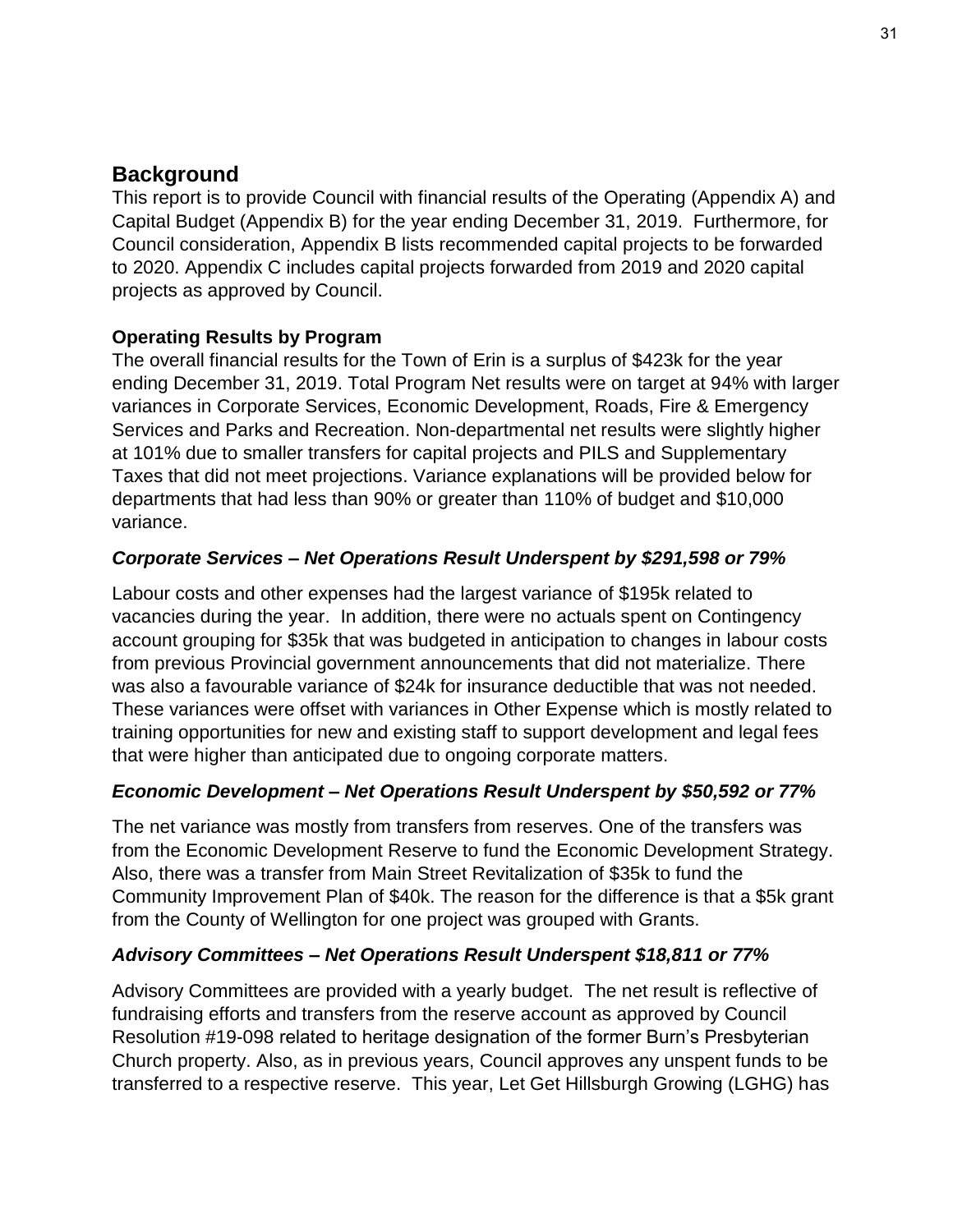a \$479.15 and Erin BIA has \$502.17 surplus available to be transferred to their corresponding reserves.

### *Planning – Net Operations Result Underspent \$77,200 or 71%*

Net Operating result was mostly due to higher than expected Miscellaneous Revenues caused by recognizing \$42k as revenues for unclaimed deposits that were greater than five years. This is a one-time revenue following the recommendations from auditors. In addition, there were large variances in expenditures between account groupings. Consulting services was underspent by \$92k due to the review of the official plan that was postponed to 2020 and municipal standards review. All of these favourable variances were offset by unplanned spending of \$63k in legal fees for LPAT Appeals (Local Planning Appeal Tribunal) for several ongoing cases. These costs are difficult to predict, however, usually there is a \$30k in the base budget in consulting services that can be used for planning appeals. The other unfavourable variance was in labour costs that was higher than budget because the shared staff resource had greater activities related to planning.

### *Animal Control - Net Operations Result Underspending by \$14,453 or 50%*

There was an unfavourable variance in revenues where we did not meet the budgeted amounts in Misc. Revenue. This revenue is related to wolf claims and livestock fees that are difficult to predict. The other variance was in expenses where we spent only 61% of budget directly related to the service agreement with the Ontario Society for the Prevention of Cruelty to Animals (OSPCA Orangeville). Part of the agreement is a fee to pick up stray dogs that had a lower volume in 2019.

### *Fire and Emergency Services - Net Operations Result Overspending by \$52,121 or 105%*

Revenue was higher than budget by \$67k mostly due to a variance in Lease Agreements account grouping because of the East Garafraxa agreement where one charge of \$25k was related to 2018 and the remaining variance was due to higher volume of calls.

Expenditures were higher by \$119k mostly due to vehicle maintenance costs higher by \$48k due to the aging fleet of fire vehicles. A variance of \$30k was in labour costs due to a change in Workers Safety and Insurance Board (WSIB) rates for volunteer firefighters, and training for the new fire truck and emergency calls that required longer stays at scenes. There was also an unfavourable variance in general maintenance account grouping mostly due to winter control contract due to an active winter season in early part of 2019. The remainder of the variance was in General Maintenance due to building repairs such as repairing the steel roof in the Erin Fire Station pump house and in Service Agreements account grouping as a result of radio dispatch agreement that was not captured during the 2019 budget process and is included in 2020 Budget.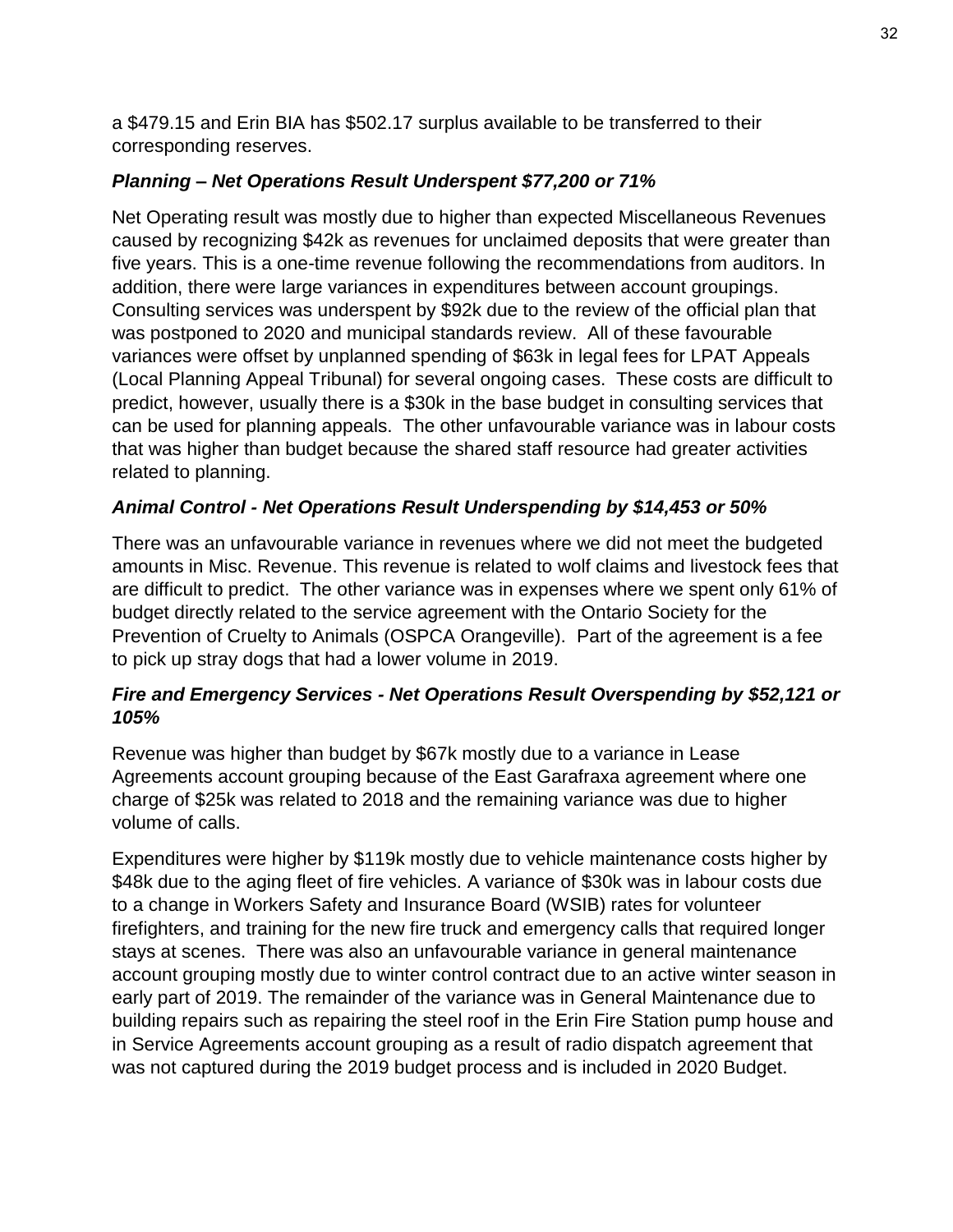### *Roads – Net Operations Result Overspent \$137,408 or 105%*

The net result was a combination of variances adding to \$145k mostly in expense account groupings. The following were unfavourable variances:

- Sanding was \$124k over spent due to icy winter at the beginning of the year and in preparation for the winter season at the end of the year.
- Vehicle maintenance was higher than budget by \$58k due to necessary repairs to an aging fleet.
- Purchased services was higher than expected because of culvert maintenance activities and consulting services for the Ontario Structure Inspection Manual (OSIM) report and Structure 011 grant application.
- Fuel consumption was \$19k higher than budget due to winter snow plowing and sanding activities in the early part of 2019.

All of the above variances were partially offset by Labour costs which were \$127k lower than expected mainly due to vacancies.

Revenues were 94% of budget, with significant variances offsetting each other. Gravel levy revenue was \$51k higher than budget due to higher volume and a new rate to calculate the Gravel Levy. Transfers from DC Reserves were lower than budget because of debt payments for Station Street Bridge did not materialized as construction was postponed to 2020. This variance will occur in 2020 as funding negotiations are still outstanding.

#### *Water - Net Operations Result is Nil*

Revenues in total were \$13k unfavourable. This result was combined unfavourable variance of \$116k for the delivery of water services which was at 91% of budget. Also, water consumption was lower than anticipated caused by wet summer and fewer new water hook up requests. This variance was almost fully offset by \$99k from Waste Water Financing Cost Recovery as costs are tracked and will be fully recovered from developers.

Expenditures were higher than expected with combined variances in labour costs, insurance and legal fees. Waste water expenses were new and were fully offset by Waste Water Cost Recovery. In addition, there were additional expenditures related to water main repairs which are difficult to predict and are shown in general maintenance and other expenses. These variances resulted in transfers to Water Lifecycle Reserve to be at \$126k and is determined by the net amount (revenues less expenses (excluding Transfer to Reserves)). The remaining were smaller variances in other accounts.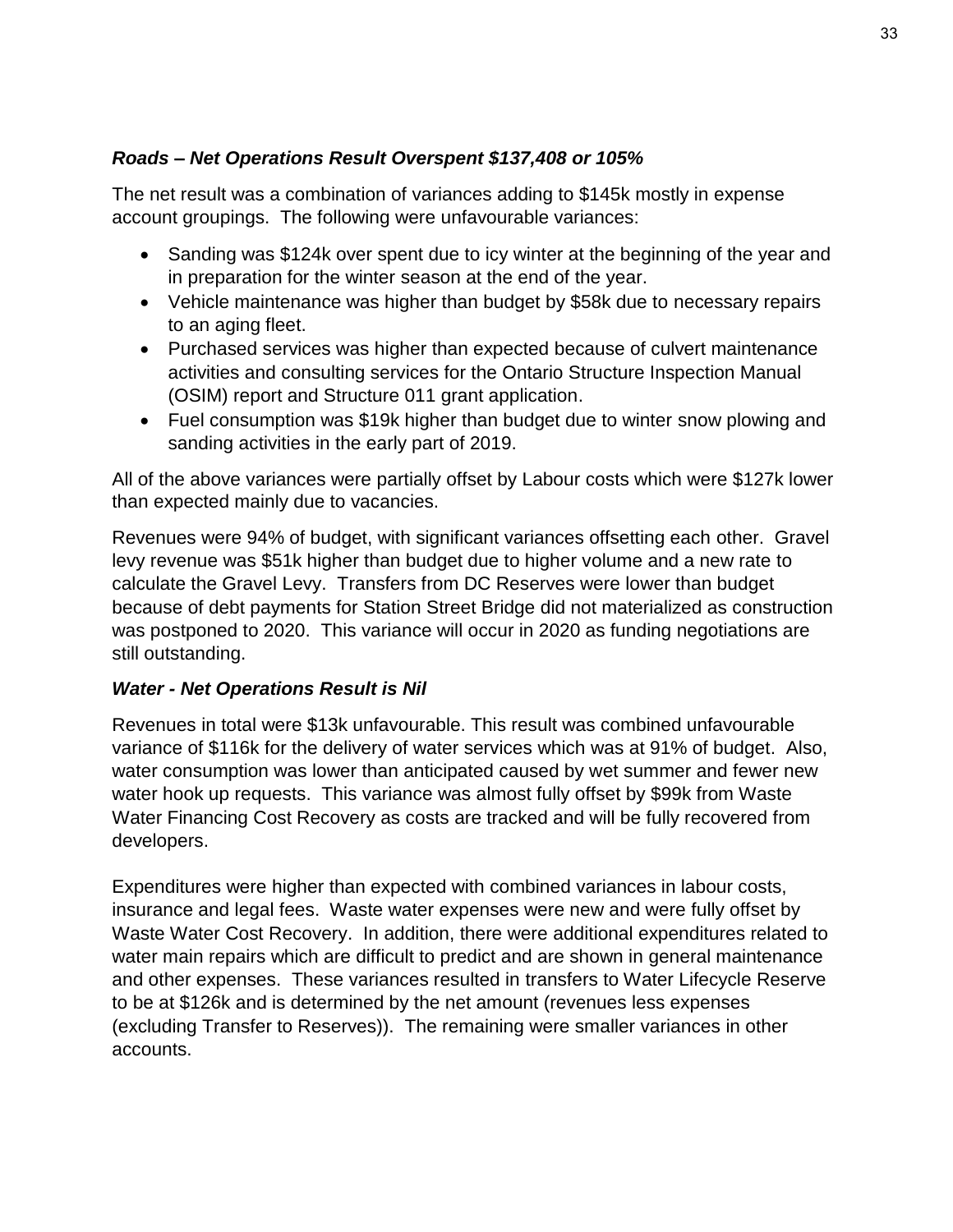#### *Parks and Recreation - Net Operations Result Underspent \$124,727 or 81%*

Revenues in total were \$8k favourable variance. There was a favourable variance of \$40k for cost recover related to the Parks, Recreation and Culture Masterplan and Inter Department Revenue related to the Nestle Grant projects. These were offset with unfavourable variances in Ice Rental which did not meet budget. Comparing 2018 actual results, Hillsburgh Community Centres was 6% lower and Erin Community Centre was 11% lower. Miscellaneous Revenues. Also, there was an unfavourable variance of \$19k in Miscellaneous Revenues which was predominantly revenues from Erin Tennis Association that were set as a place holder as agreement is being negotiated.

Expenditures were lower than budget by \$116k. Labour costs were at 90% of budget or \$58k favourable variance due to lower staffing requirements because of lower rental activity. There was also combined savings of \$29k in water and sewage accounts, natural gas and hydro as efficiency of new HVAC systems. The remainder of the variance was in various accounts with small favourable and unfavourable variances.

#### **Capital Projects Variance**

As of December 31, 2019, the Capital Budget vs Actuals report had a total budget of \$9.4m and included projects from prior years between 2015 and 2018. As per Council resolutions, there were several changes during the year that are summarized below:

- \$558k for a drainage project in Ospringe that will be fully recovered from the developers approved with Resolution #18-207. For 2019, the design cost was \$74k. The construction phase of the project was approved with By-law #20-02. According the Drainage Act, the municipality is only able to recover the cost of the project once it is completed.
- \$395k increase in budget to \$1.2m for the Water Environmental Assessment project as per Resolution #19-196. Results from 2019 Development Charges Study listed this project to be 90% funded from Administration - Development Charges and the remaining 10% would still be funded from Water Life Cycle Reserve. This would be a change from equitable funding from Development Charges, Infrastructure Reserve and Water Life Cycle Reserve.
- \$69k increase as per Council Resolution #19-051 for the elevator at Town Hall due to tender results that were higher than budgeted.
- \$45k additional budget for security cameras at the Erin Community Centre approved by Resolution #19-030.
- \$29k net proceeds from the property sale of block 44 which was not budgeted and was approved with Council Resolution #18-115. Staff recommend that net proceeds be transferred to the Infrastructure Renewal Reserve.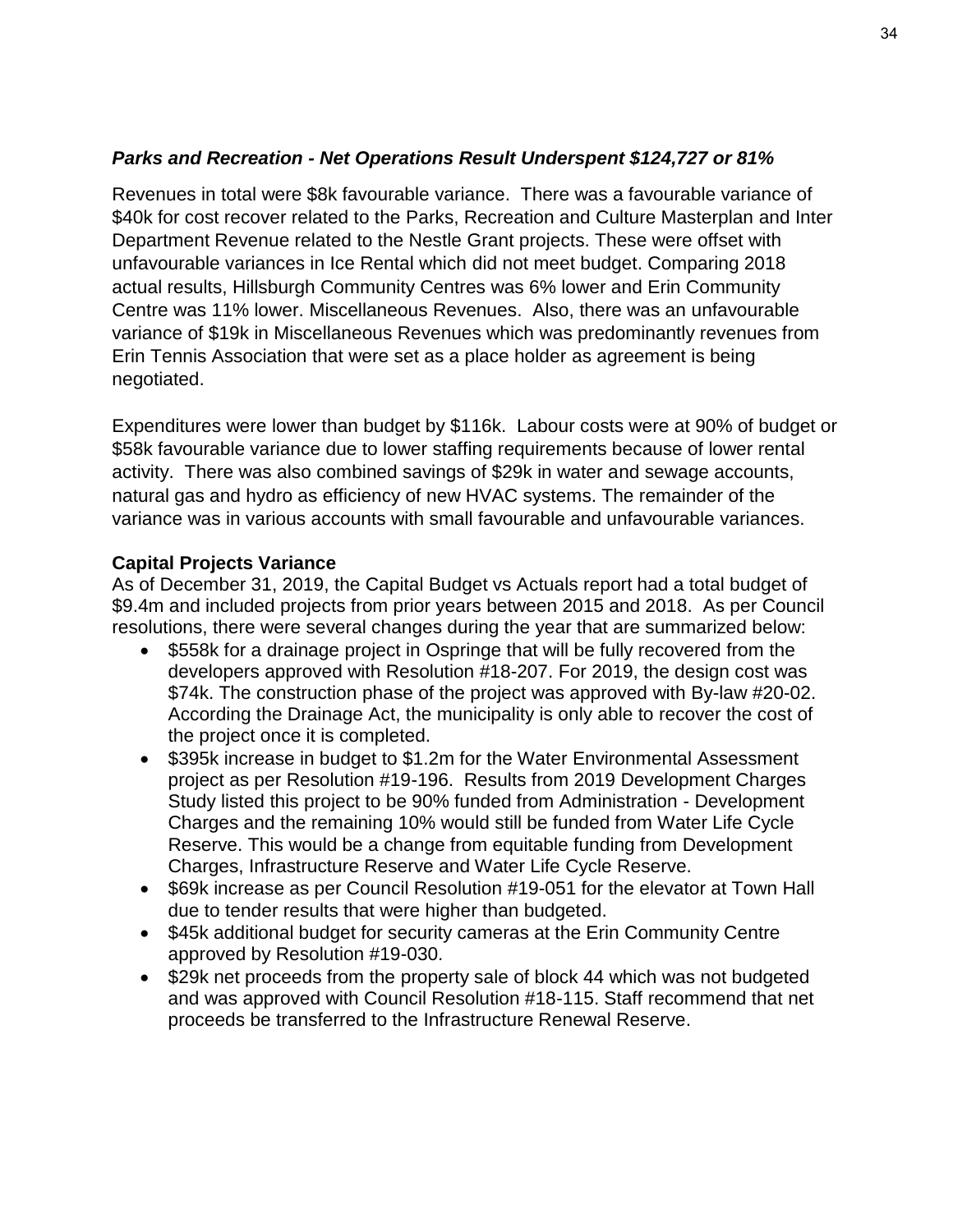The following capital projects were completed in 2019 with "Status" as green. The following projects were under budget.

- \$10k for Renovation at Town Facilities
- \$9k Fire Hall Exhaust system
- \$70k LED conversion of streetlights
- \$1k single axle dump truck/Winter sander
- \$111k for Structure 2051
- $\bullet$  \$10k Rural Upgrade for 5<sup>th</sup> line surface treatment
- \$19k Barbour Field Septic system
- \$9k walking trails
- \$28k ECC shared space capital projects
- \$2k ECC Security enhancements

The following capital projects were over budget, however, within the allowable 10%.

- \$31k for elevator due to unforeseen repairs
- \$28k Pumper 11 due to changes to initial drawings

The year end results for capital projects resulted with staff recommending to transfer the total remaining budget of \$4.1m for the projects with "Status" as yellow. Below is a summary of projects that are recommended to be carried forward to 2020:

- \$2.1m for the construction of the Station Street Bridge and Dam.
- \$290k for the design and construction of Structure 011 which was recently awarded with the Investing in Canada Infrastructure Program (ICIP) federal and provincial grant. The total cost of the project is estimated at \$1.1m of which the Town portion would only be \$183k.
- \$332 unspent funds for the construction of the storm sewer at Daniel Street which will be completed in 2020.
- \$482k unspent funds for the construction of the municipal drain at Ospringe.
- \$91k of unspent funds for multiple capital projects for the maintenance of water distribution systems.
- New Water Supply Production Well budget of \$120k be transferred to 2020 as it is related to the Water Environmental Assessment.
- Remaining funds of \$69k related to the Water Environmental Assessment which is in the final phases.
- Recreation capital projects with a total of \$550k which includes the Erin the Rotary River Trail for \$300k. Please note that the Erin Community Centre renovation project of \$160k was funded by \$150k from taxation which will be transferred to the ECC Reserve to fund the 2020 grant application for a \$2.4m project.

Thus, if Council approves to carryforward the recommended projects listed above, they will be added to the approved 2020 Capital Budget. For transparency purposes, we are asking that Council approve Appendix C that combines the approved 2020 Capital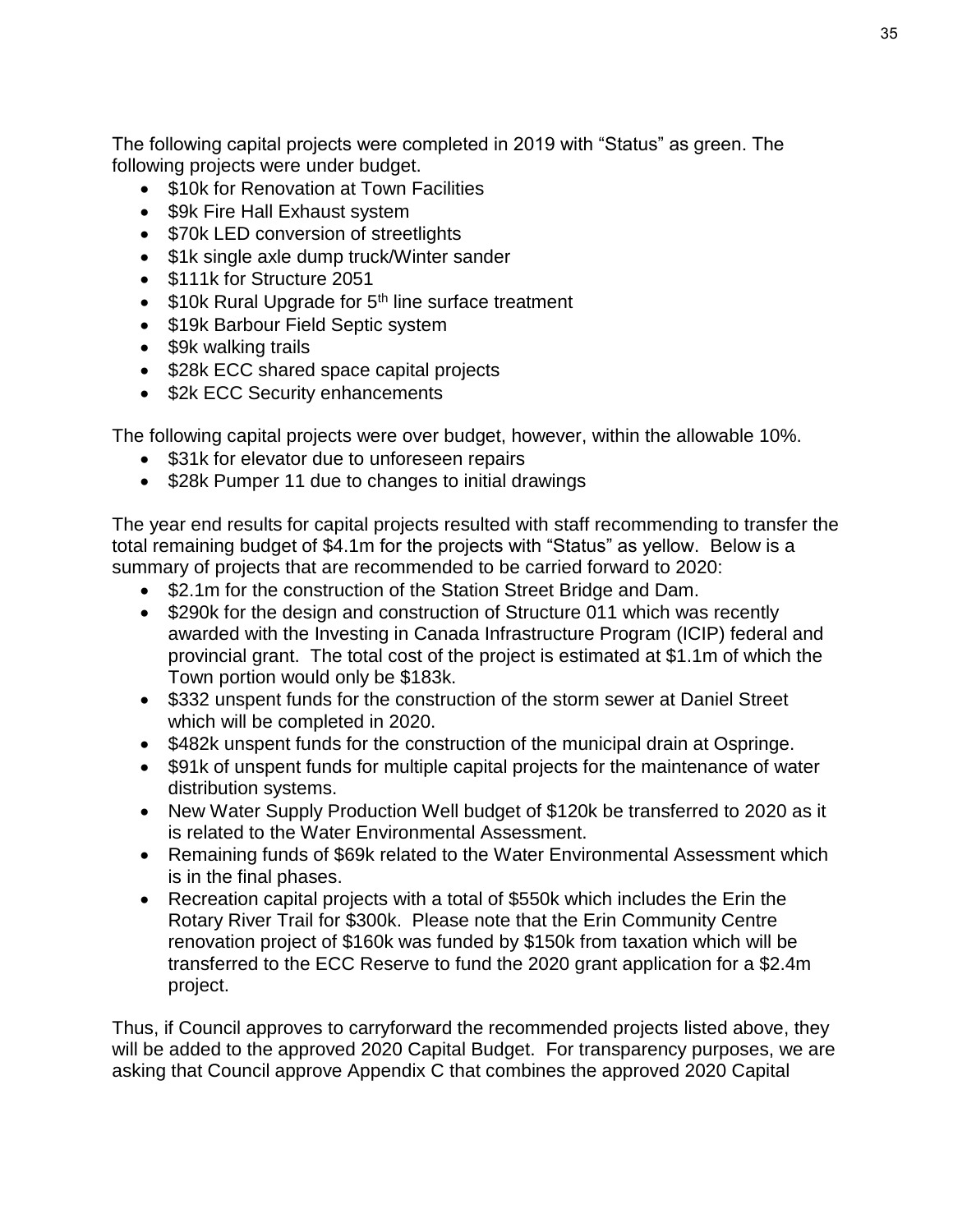Projects and the capital projects carried forward from prior years budgets for a \$6.3m spending for 2020.

#### **Reserves and Reserve Funds – Update**

Reserves and Reserve Funds table in Appendix D provides activities for the year and cumulative balance of \$12.8m, a net increase of \$0.7m over last year. There was \$3.9m additions and \$3.2m disbursements.

The net increase of \$0.7m is the result of additions and disbursements. The following is a summary of net changes of reserves and reserve funds.

- \$204k decrease to Working Capital to fund the elevator which was initially to be funded from debt. This is the result if Council approves staff recommendation to change funding.
- \$105k net increase to Tax Rate Stabilization that includes \$205k contribution from year end surplus less \$100k to partially fund the elevator (pending Council approval of recommendation).
- \$554k net increase to Infrastructure Renewal Reserve which includes the \$825k contribution which represents \$591k from property tax, \$205k from year-end surplus and sale of excess land \$29k. This is offset by disbursements for \$272k to mostly fund the single axle dump truck \$239k (pending Council approval) and remainder to fund Waste Water Environmental Assessment, elevator and structure 011.
- \$483k net increase to the Gas Tax Grant was mostly due to a duplicate payment of the 2018 grant \$354k offset by planned disbursements for the Storm Sewer at Daniel Street for \$188k and 5<sup>th</sup> line rural road upgrade for \$33k. The funding for the 5<sup>th</sup> line rural road upgrade is recommended to be changed to follow the new 2019 Development Charges Study which only funds 50% from development charges versus the 90% from development charges. This funding split was not available at the time the 2019 Budget was approved because the road had not been identified in the 2014 Development Charges Study.
- \$524k transfer to a new reserve fund that staff recommend to create in order to hold unspent monies from the Modernization Grant that was distributed by the Province to find efficiencies.
- \$244k net decrease of the OCIF Top Up Grant for the Station Street Bridge and Dam. The addition was interest earned for the portion that was unspent in 2019. This reserve will be expended in 2020 which is the projected completion date.
- \$72k net increase of the OCIF Formula grant was unspent funds. Costs for the Structure 2051 was to be funded from this reserve but expenses were lower. The Town is allowed to carry forward up to five years of unspent funds which is a change to policy that was recently implemented.
- \$785k decrease in Administration DCs (Development Charges) which was mostly due to the water environmental assessment project. The 2019 Development Charges Study listed the waste water environmental assessment project be 90% funded from DCs which, if Council approves the change in funding would result in \$594k disbursement for 2019. There were also other projects such as the 2019 Development Charges Study, Growth Management Study and waste water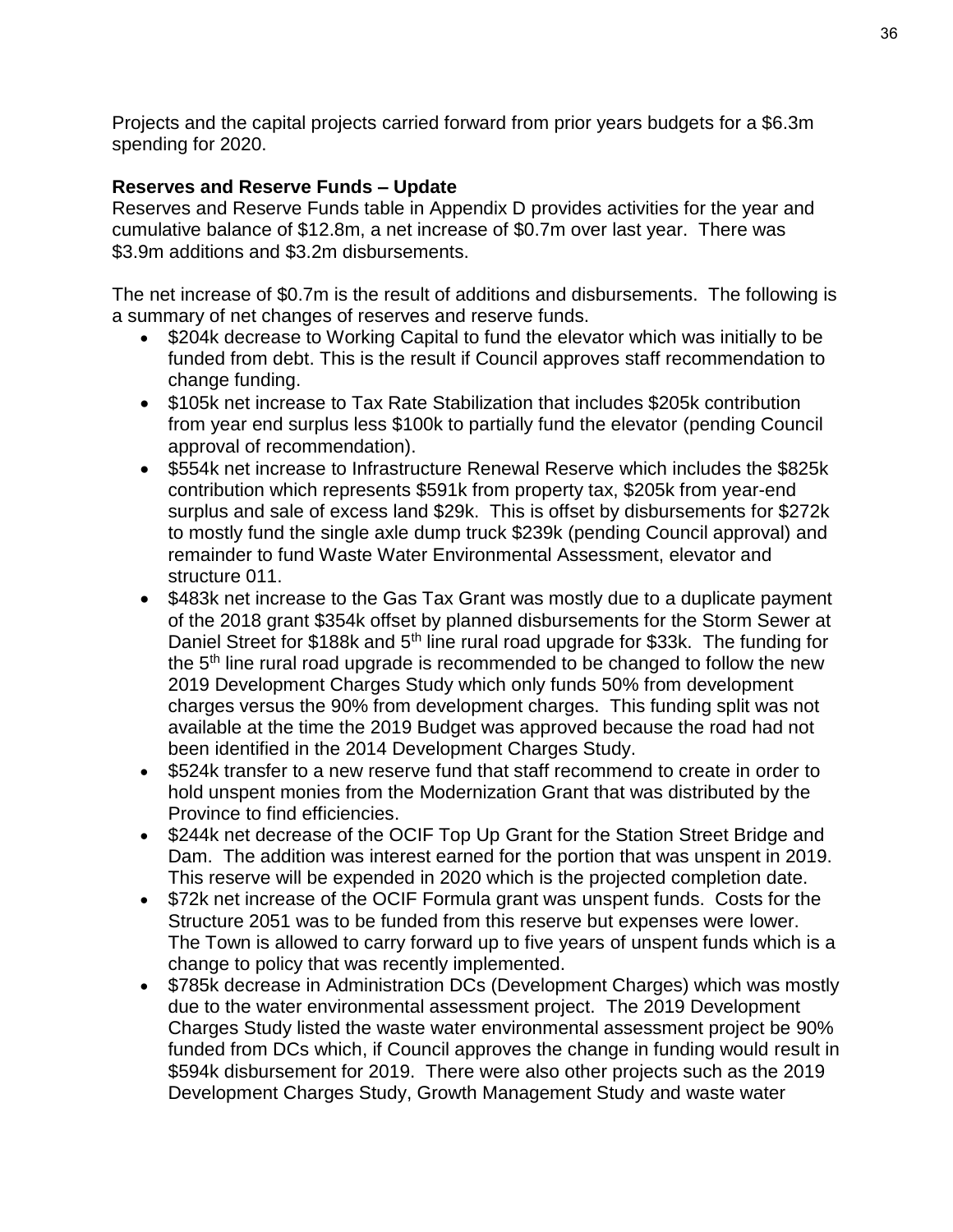environmental assessment. Overall, this reserve fund is in a deficit position and is charged interest because it is borrowing cash from other reserve funds.

- \$86k decrease to Firehall Reserve used to install the exhaust system at Erin Fire Station.
- \$111k net increase of the Fire Vehicle Reserve. This change was an addition of \$170k approved by Council. This was offset by \$59k to fund the new Fire Pumper 11 which was approved by Council Resolution #18-368.
- \$28k net decrease of the Parks and Recreation Development Charges. This change was to fund the Parks, Recreation and Culture Masterplan.
- \$222k increase to the Roads Capital Reserve. This was a year-end transfer related to the approved funding from taxation for Structure 011 that is postponed to 2020.
- \$194k net decrease in Streetlight Reserve which was planned. There was a \$114k contribution to the reserve due year-end surplus which included savings in hydro. This was offset with the disbursement of \$319k to install new LED streetlights.
- \$50k increase to Roads Fleet Reserve which is new in 2019.
- \$67k increase to Transportation Services Development Charges. There was an addition of \$114k from new development (\$82k) plus interest earned. There was a disbursement of \$47k to fund the  $5<sup>th</sup>$  Line road upgrade and 17<sup>th</sup> Sideroad debt payment.

# **Highlights**

This report is to provide Council with financial results of the Operating (Appendix A) and Capital Budget (Appendix B) for the year ending December 31, 2019. Operating surplus of \$422,792 be transferred and equally split between the Tax Rate Stabilization Reserve and the Infrastructure Renewal Reserve. Furthermore, for Council consideration, Appendix B lists recommended capital projects to be forwarded to 2020. Appendix C includes capital projects forwarded from 2019 and 2020 capital projects as approved by Council.

# **Strategic Pillar**

Service Excellence & Good Governance

# **Financial Impact**

In summary, the total operating budget surplus for the 2019 is \$423k which was disbursed to Tax Rate Stabilization Reserve and Infrastructure Renewal Reserve. Also, capital projects from prior years will be forwarded to 2020 for a total capital spending of \$6.3m as per Appendix C.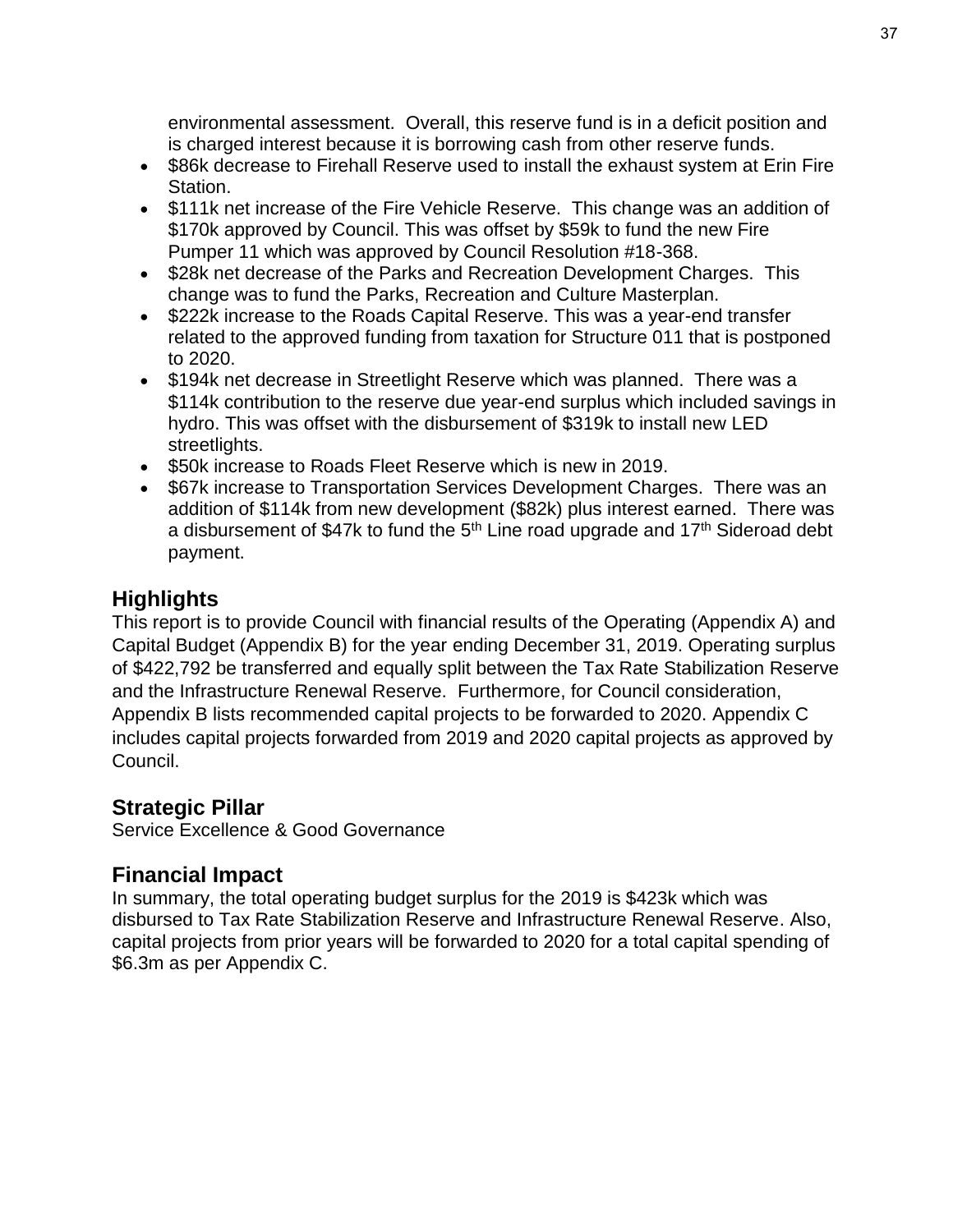# **Conclusion**

This report provides Council and the public financial activity for operating and capital spending for the Town of Erin. In addition, Appendix C provides a summary of activities and balances for Reserves and Reserve Funds for 2019.

### **Attachments**

Appendix A – 2019 Budget to Actuals Report – December 31, 2019 Appendix B – 2019 Capital Projects Variance – December 31, 2019 Appendix C – Capital Projects - 2020 and Prior Years Appendix D – Reserve and Reserve Fund Balances as of December 31, 2019

*Ursula D'Angelo Nathan Hyde*

**Director** Chief Administrative Officer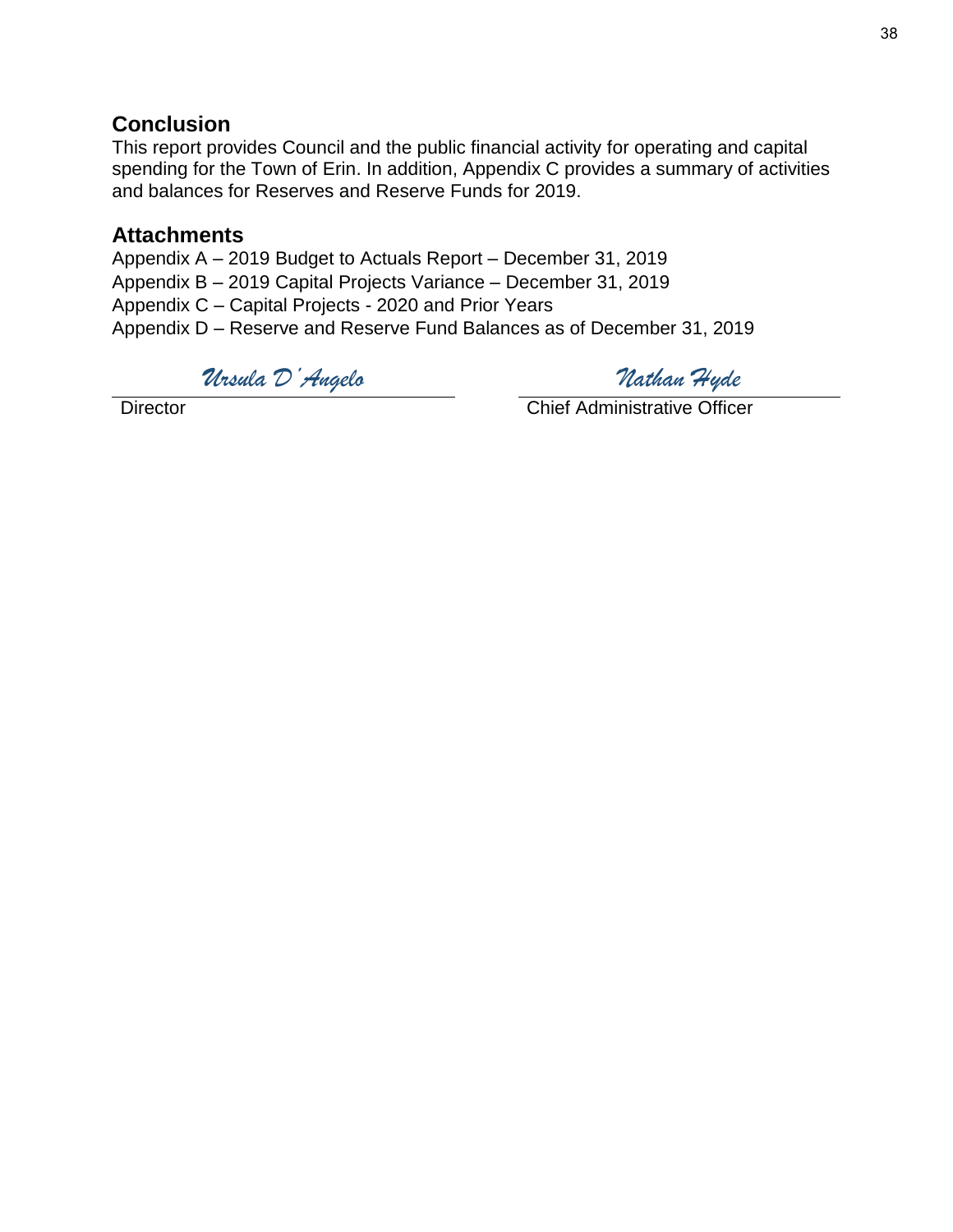

**4th Quarter Statement of Operations ‐ Ending December 31, 2019**

|                                        |                     | 2019 Budget     |                |                     | 4th Quarter 2019 |             |          |
|----------------------------------------|---------------------|-----------------|----------------|---------------------|------------------|-------------|----------|
|                                        | <b>Expenditures</b> | <b>Revenues</b> | <b>Net</b>     | <b>Expenditures</b> | <b>Revenues</b>  | <b>Net</b>  | % Budget |
| Programs                               |                     |                 |                |                     |                  |             |          |
| Council                                | 182,600             |                 | 182,600        | 175,462             |                  | 175,462     | 96%      |
| Corporate Services                     | 1,961,600           | 573,800         | 1,387,800      | 1,788,106           | 691,904          | 1,096,202   | 79%      |
| <b>Modernization Grant</b>             |                     |                 |                | 610,837             | 610,837          |             | 0%       |
| <b>Economic Development</b>            | 252,400             | 35,000          | 217,400        | 275,125             | 108,317          | 166,808     | 77%      |
| <b>Advisory Committees</b>             | 93,050              | 12,500          | 80,550         | 85,700              | 23,961           | 61,739      | 77%      |
| <b>Building</b>                        | 359,500             | 359,500         |                | 287,002             | 287,002          |             | 0%       |
| Planning                               | 245,100             | 136,000         | 109,100        | 236,473             | 159,273          | 77,200      | 71%      |
| <b>Bylaw/Crossing Guards</b>           | 102,400             | 6,000           | 96,400         | 102,224             | 14,998           | 87,226      | 90%      |
| <b>Conservation Authorities</b>        | 164,900             |                 | 164,900        | 147,142             |                  | 147,142     | 89%      |
| <b>Animal Control</b>                  | 56,400              | 27,500          | 28,900         | 34,418              | 19,971           | 14,447      | 50%      |
| Fire & Emergency Services              | 1,117,800           | 141,100         | 976,700        | 1,236,585           | 207,764          | 1,028,821   | 105%     |
| Roads                                  | 2,759,600           | 207,500         | 2,552,100      | 2,904,544           | 195,302          | 2,709,242   | 106%     |
| Streetlights                           | 199,200             | 199,200         |                | 199,091             | 199,091          |             | 0%       |
| Water                                  | 1,440,370           | 1,440,370       |                | 1,427,389           | 1,427,389        |             | 0%       |
| Parks & Recreation                     | 1,368,270           | 707,630         | 660,640        | 1,251,994           | 716,081          | 535,913     | 81%      |
| Cemeteries                             | 4,000               |                 | 4,000          | 3,033               | 59               | 2,974       | 74%      |
| BIA                                    | 35,300              | 35,300          |                | 48,197              | 48,197           |             | 0%       |
| Sub-Total                              | 10,342,490          | 3,881,400       | 6,461,090      | 10,813,322          | 4,710,146        | 6,103,176   | 94%      |
| Non-Program                            |                     |                 |                |                     |                  |             |          |
| <b>Transfer for Capital Projects</b>   | 626,896             |                 | 626,896        | 557,720             |                  | 557,720     | 89%      |
| Infrastructure Renewal Trf             | 587,059             |                 | 587,059        | 591,271             |                  | 591,271     | 101%     |
| Tax Levy                               |                     | 7,049,145       | (7,049,145)    |                     | 7,049,145        | (7,049,145) | 100%     |
| PILS and Supplementary taxes           |                     | 122,500         | (122,500)      |                     | 107,631          | (107, 631)  | 88%      |
| <b>OMPF Allocation</b>                 |                     | 593,400         | (593, 400)     |                     | 593,300          | (593, 300)  | 100%     |
| Tax Write/Offs                         | 90,000              |                 | 90,000         | 75,118              |                  | 75,118      | 83%      |
| From Tax Rate Stabilization            |                     |                 |                |                     |                  |             |          |
| Sub-Total                              | 1,303,955           | 7,765,045       | (6,461,090)    | 1,224,108           | 7,750,076        | (6,525,968) | 101%     |
|                                        |                     |                 |                |                     |                  |             |          |
| <b>Net Operating Results (Surplus)</b> | 11,646,445          | 11,646,445      | $\blacksquare$ | 12,037,430          | 12,460,222       | (422, 792)  |          |

Transfer to Tax Rate Stabilisation**‐ 211,395.77**

Transfer to Infrastructure Reserve**‐ 211,395.77**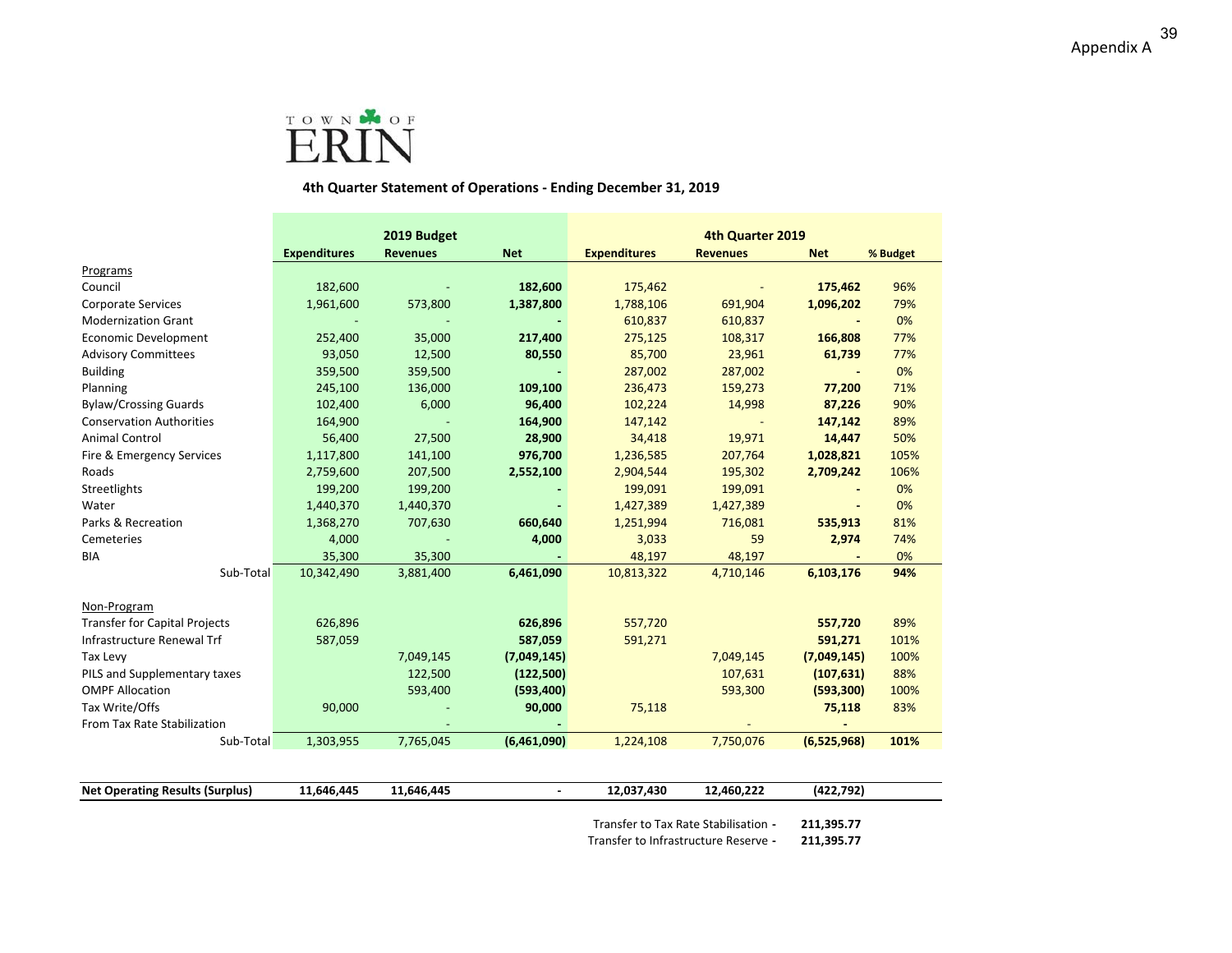

# **4th Quarter Statement of Operations ‐ Ending December 31, 2019 By Account Grouping**

|                                         | 2019<br><b>Budget</b> | 2019<br>4th Quarter | \$ Variance | $%$ of<br><b>Budget</b> | Variance Description for 10% variance and/or greater than<br>\$10,000 |
|-----------------------------------------|-----------------------|---------------------|-------------|-------------------------|-----------------------------------------------------------------------|
| <b>REVENUES</b>                         |                       |                     |             |                         |                                                                       |
| Tax Levy                                | 7,049,145             | 7,049,145           |             | 100%                    |                                                                       |
|                                         |                       |                     |             |                         | Supplementary is dependent on renovations and new homes               |
|                                         |                       |                     |             |                         | activity. Payment in lieu of taxes (PILS) are for government owned    |
| PILS and Supplementary Taxes            | 122,500               | 107,631 -           | 14,869      |                         | 88% organizations and are not mandatory.                              |
| <b>OMPF Allocation</b>                  | 593,400               | 593,300 -           | 100         | 100%                    |                                                                       |
|                                         |                       |                     |             |                         | Permit revenues were lower than expected and are dependent on         |
| <b>Building Permit Revenues</b>         | 359,500               | 287,002 -           | 72,498      |                         | 80% builders activities that are difficult to predict.                |
| <b>Grants and Subsidies</b>             | 26,500                | 653,765             | 627,265     |                         | 2467% Variance is mostly due to Modernization Grant of \$603k.        |
|                                         |                       |                     |             |                         | Variance is due to lower than expected usage due a wet spring and     |
| Water User Fees                         | 1,390,000             | 1,288,291 -         | 101,709     |                         | 93% summer                                                            |
| <b>Recreation User Fees</b>             | 637,430               | 640,690             | 3,260       | 101%                    |                                                                       |
|                                         |                       |                     |             |                         | Variance was due to higher than anticipated late fees for             |
| Penalties/interest                      | 320,000               | 335,856             | 15,856      |                         | 105% outstanding taxes.                                               |
|                                         |                       |                     |             |                         | Variance was mostly due to agreement with East Garafraxa which is     |
| Fire & Emergency Fees                   | 107,900               | 174,564             | 66,664      |                         | 162% based on volume of calls.                                        |
| <b>Streetlight Special Area Charges</b> | 199,200               | 199,091 -           | 109         | 100%                    |                                                                       |
|                                         |                       |                     |             |                         | Variance is due to higher interest rate and cashflow management to    |
| Interest                                | 100,000               | 200,445             | 100,445     |                         | 200% maximize interest.                                               |
|                                         |                       |                     |             |                         | Includes Nestle contribution of \$25k; \$42k permit revenues from     |
| Other revenue                           | 343,470               | 556,980             | 213,510     |                         | 162% greater than 5 year deposits                                     |
|                                         |                       |                     |             |                         | Variance was mostly in Roads for anticipated loan payments for        |
| <b>Transfer from Reserves</b>           | 397,400               | 373,461 -           | 23,939      |                         | 94% Station St Bridge that did not materialize.                       |
| <b>Total Revenues</b>                   | 11,646,445            | 12,460,221          | 813,776     | 107%                    |                                                                       |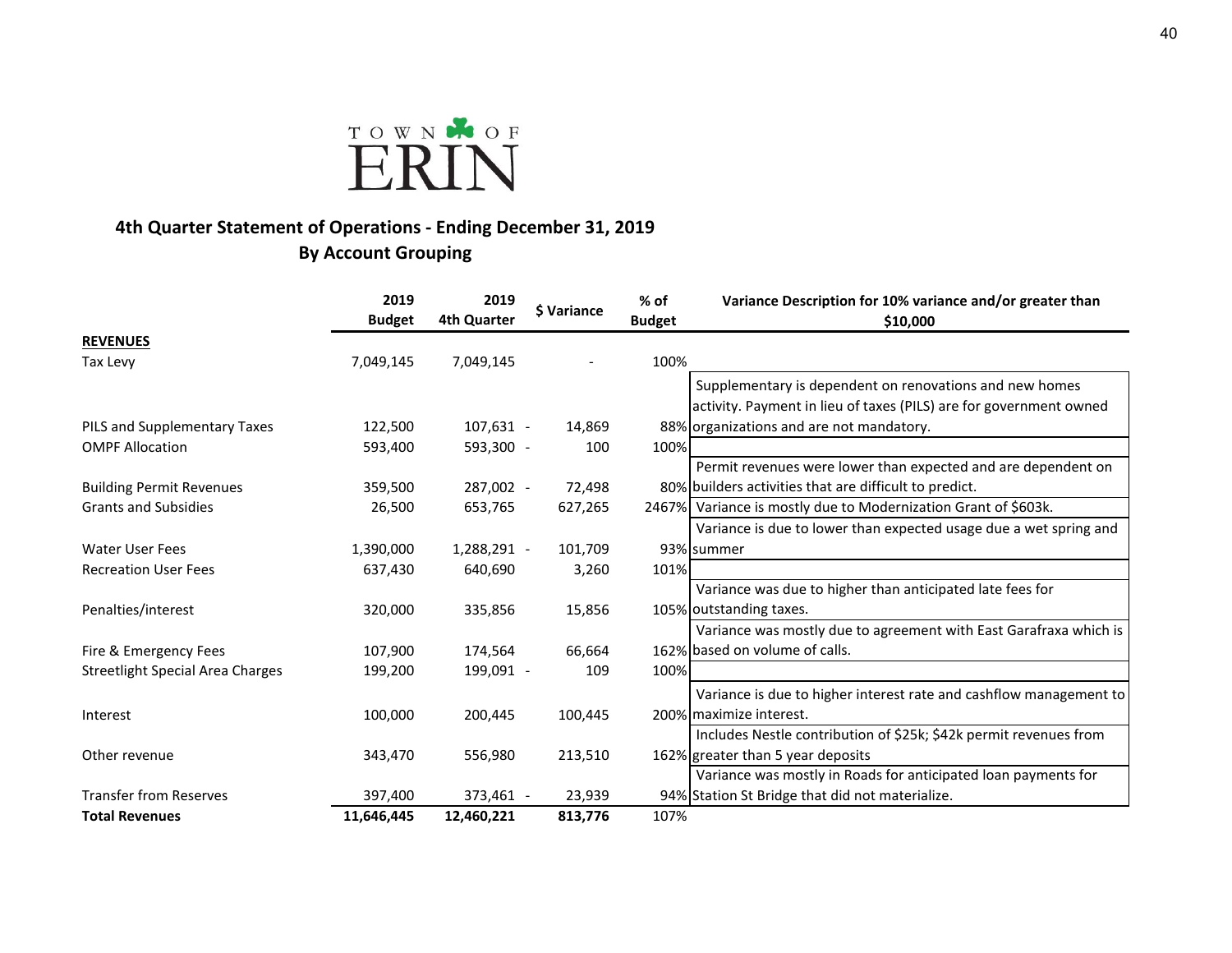|                                 | 2019<br><b>Budget</b> | 2019<br><b>4th Quarter</b> | \$ Variance | $%$ of<br><b>Budget</b> | Variance Description for 10% variance and/or greater than<br>\$10,000   |
|---------------------------------|-----------------------|----------------------------|-------------|-------------------------|-------------------------------------------------------------------------|
| <b>EXPENDITURES</b>             |                       |                            |             |                         |                                                                         |
|                                 |                       |                            |             |                         | Variance is mostly due to vacancies in Corporate Services and           |
| Labour Costs                    | 4,034,900             | 3,905,059                  | 129,841     |                         | 97% Roads.                                                              |
|                                 |                       |                            |             |                         | Most of the variance was in Corporate Services (\$24k) and the          |
| <b>Supplies &amp; Materials</b> | 248,350               | 200,975                    | 47,375      |                         | 81% remainder of the variance in Recreation                             |
| Gravel Surface                  | 400,000               | 396,546                    | 3,454       | 99%                     |                                                                         |
|                                 |                       |                            |             |                         | This variance was caused by increased number of winter storm            |
| Sanding                         | 180,000               | 304,099 -                  | 124,099     |                         | 169% event and numerous freezing rain events in the early part of 2019. |
| Calcium                         | 160,000               | 160,260 -                  | 260         | 100%                    |                                                                         |
|                                 |                       |                            |             |                         | Variance was in Water Services as a result of water main repairs and    |
| <b>General Maintenance</b>      | 110,650               | 244,425 -                  | 133,775     |                         | 221% unexpected repairs required to install the elevator.               |
| <b>Streetllight Repairs</b>     | 10,000                | $10,710 -$                 | 710         | 107%                    |                                                                         |
|                                 |                       |                            |             |                         | This variance was partly due to the Modernization Grant projects        |
|                                 |                       |                            |             |                         | that were delivered by consultants (\$87k). This was offset by lower    |
|                                 |                       |                            |             |                         | than expected consulting services in Planning related to partial        |
| <b>Consulting Services</b>      | 512,500               | 551,734 -                  | 39,234      |                         | 108% Official Plan Review and municipal standards.                      |
|                                 |                       |                            |             |                         | The variance is due to LPAT appeals (\$63k) and in By-law               |
| Legal and Audit Fees            | 63,800                | 199,904 -                  | 136,104     |                         | 313% Enforcement                                                        |
| Service Agreements              | 858,800               | 865,654 -                  | 6,854       | 101%                    |                                                                         |
| <b>IT Services</b>              | 117,000               | 103,654                    | 13,346      | 89%                     |                                                                         |
| Resealing                       | 85,000                | 87,997 -                   | 2,997       | 104%                    |                                                                         |
| Roads Maintenance               | 125,000               | 113,323                    | 11,677      | 91%                     |                                                                         |
| <b>Winter Control</b>           | 57,500                | 59,285 -                   | 1,785       | 103%                    |                                                                         |
| Equipment/small tools           | 80,000                | 73,959                     | 6,041       | 92%                     |                                                                         |
|                                 |                       |                            |             |                         | The variance was partly in Roads which spent over by \$58k and Fire     |
| Vehicle Maintenance             | 229,400               | 335,305 -                  | 105,905     |                         | 146% which overspent by \$48k because of the aging fleet.               |
|                                 |                       |                            |             |                         | Fuel consumption was higher than anticipated due to icy winter in       |
| Vehicle Fuel                    | 131,200               | 150,320 -                  | 19,120      |                         | 115% early part of the year.                                            |
| <b>Community Grants</b>         | 35,050                | 35,050                     |             | 100%                    |                                                                         |
| <b>Conservation Authorities</b> | 164,900               | 147,142                    | 17,758      | 89%                     |                                                                         |
| <b>Emergency Planning</b>       | 1,000                 | 392                        | 608         | 39%                     |                                                                         |
|                                 |                       |                            |             |                         | Savings due to change of telephone and cell phone service               |
| Telephone & Cell Phones         | 46,900                | 32,771                     | 14,129      |                         | 70% contracts.                                                          |
|                                 |                       |                            |             |                         | Savings in Recreation due to less activities and LED lights in          |
| Hydro                           | 494,750               | 433,797                    | 60,953      |                         | 88% community centres.                                                  |
| <b>Natural Gas</b>              | 65,400                | 48,367                     | 17,033      |                         | 74% High energy efficiency HVAC systems that were installed in 2018.    |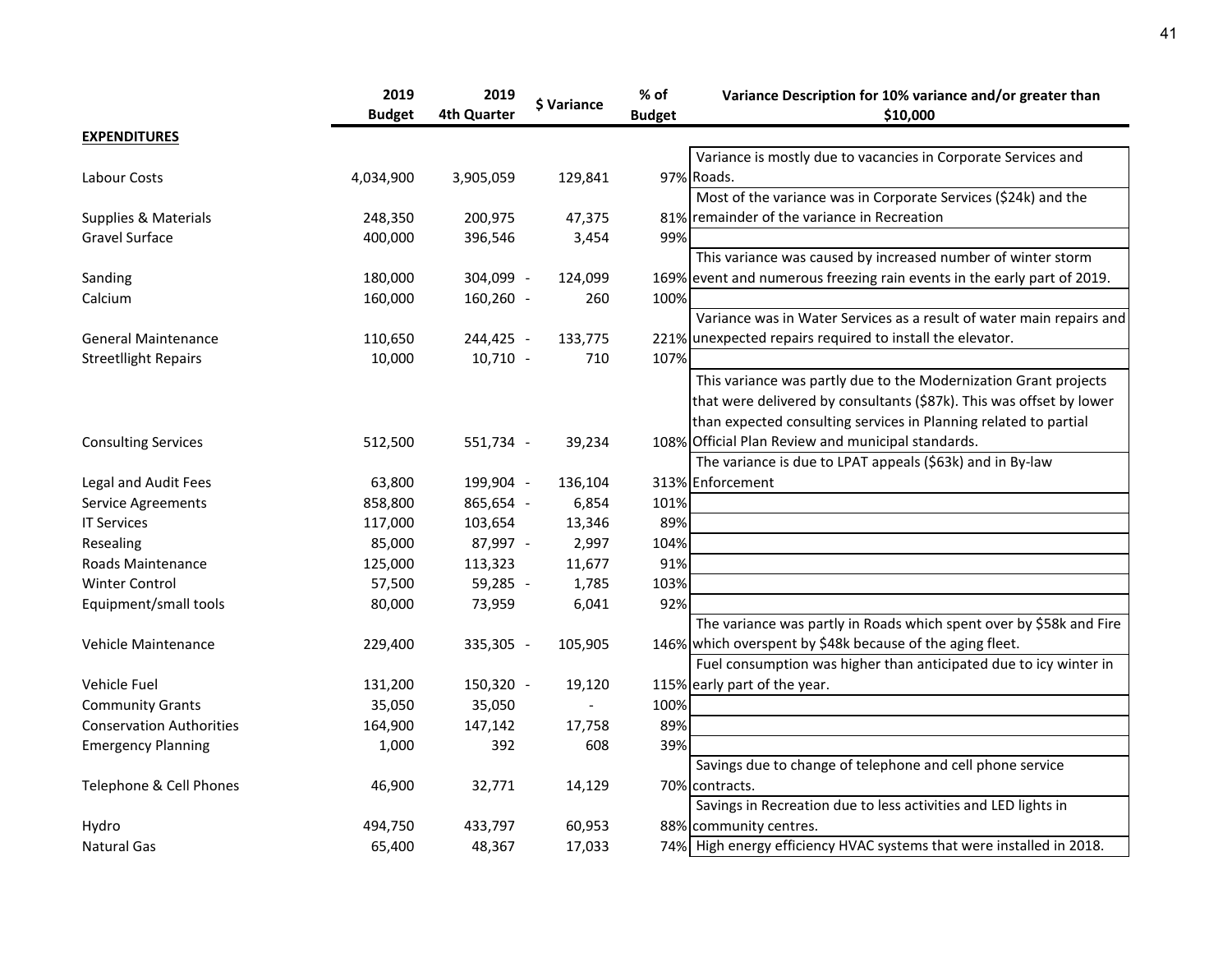|                                        | 2019          | 2019         | \$ Variance | % of          | Variance Description for 10% variance and/or greater than              |
|----------------------------------------|---------------|--------------|-------------|---------------|------------------------------------------------------------------------|
|                                        | <b>Budget</b> | 4th Quarter  |             | <b>Budget</b> | \$10,000                                                               |
| Water & Sewage                         | 52,490        | 35,722       | 16,768      |               | 68% Efficiencies                                                       |
|                                        |               |              |             |               | The main reason for the variance was grant awards related to           |
| <b>Economic Development Activities</b> | 70,300        | 93,421 -     | 23,121      |               | 133% Community Improvement Project.                                    |
| Advertising/Promo                      | 57,050        | 67,584 -     | 10,534      |               | 118% Most of the variance was related to BIA activities                |
| Projects Funded by Nestle              |               | 24,749 -     | 24,749      |               | Projects are not planned because it is dependent on funding.           |
| <b>Modernization Grant - Projects</b>  |               | 87,285 -     | 87,285      |               | Unplanned grant from the Provincial government.                        |
| <b>Other Expenses</b>                  | 284,820       | 308,298 -    | 23,478      | 108%          |                                                                        |
| <b>Elections</b>                       | 17,000        | 18,837 -     | 1,837       | 111%          |                                                                        |
| Inter Dept Expenses                    | 11,000        | 8,987        | 2,013       | 82%           |                                                                        |
| Insurance & Legal                      | 146,100       | 187,781 -    | 41,681      |               | 129% Most of the variance was in Water.                                |
| Tax Write Offs                         | 90,000        | 75,118       | 14,882      |               | 83% Lower than expected tax write offs.                                |
| Contingency                            | 35,200        |              | 35,200      | 0%            |                                                                        |
| Debt Servicing                         | 432,600       | 433,246 -    | 646         | 100%          |                                                                        |
|                                        |               |              |             |               | Full explanation is in the Capital Project Variance report for fourth  |
| Capital Projects                       | 626,896       | 557,720      | 69,176      |               | 89% quarter.                                                           |
|                                        |               |              |             |               | There was an unplanned transfer to reserves (\$521k) related to        |
|                                        |               |              |             |               | unspent funds in the Modernization Grant. Offset by reduced            |
| <b>Transfer to Reserves</b>            | 1,023,830     | 1,086,684 -  | 62,854      |               | 106% transfers for Water and Building calculated in their net results. |
| Trf to Infrastructure Renewal Res.     | 587,059       | 591,271 -    | 4,212       | 101%          |                                                                        |
| <b>Total Expenditures</b>              | 11,646,445    | 12,037,430 - | 390,985     | 103%          |                                                                        |
|                                        |               |              |             |               |                                                                        |
|                                        |               |              |             |               |                                                                        |

| SURPLUS/(DEFICIT) | . <i>.</i> |
|-------------------|------------|
|                   |            |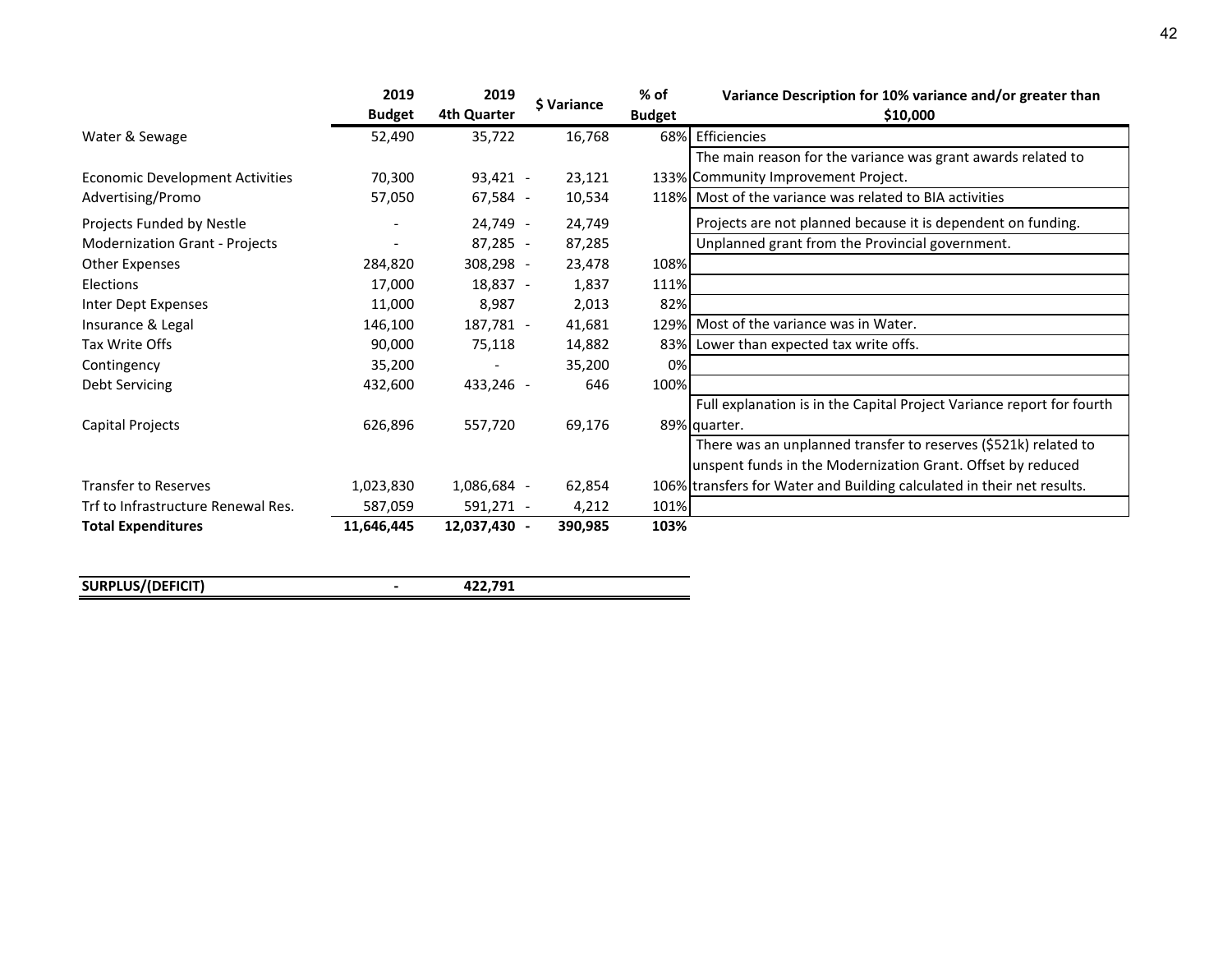

Program> Council

|                      | Annual<br><b>Budget</b> | <b>4th Quarter</b><br><b>Actuals</b> | ℅<br>of Budget |
|----------------------|-------------------------|--------------------------------------|----------------|
| Expense              |                         |                                      |                |
| Labour Costs         | 155,200                 | 155,115                              | 100%           |
| Conferences          | 24,500                  | 16,829                               | 69%            |
| Insurance & Legal    | 2,900                   | 3,518                                | 121%           |
| Inter Dept Expenses  | 0                       | 0                                    |                |
| <b>Total Expense</b> | 182,600                 | 175,462                              | 96%            |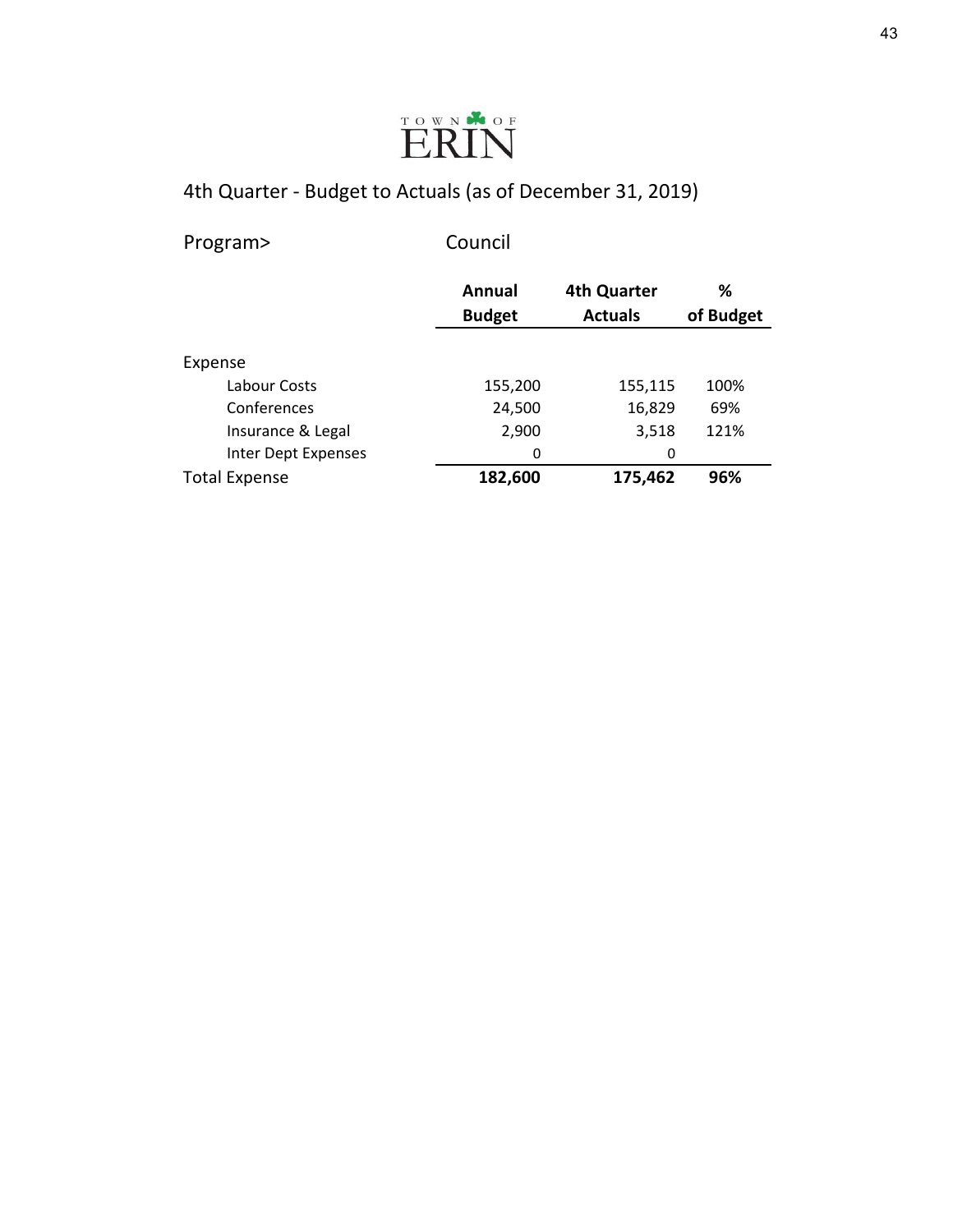### Program> Administration

|                                                         | Annual        | 4th Quarter   | %              |
|---------------------------------------------------------|---------------|---------------|----------------|
|                                                         | <b>Budget</b> | <b>Actual</b> | of Budget      |
| Revenue                                                 |               |               |                |
| Tax Registration & Certificates                         | 8,800         | 9,793         | 111%           |
| Penalties/interest                                      | 320,000       | 335,856       | 105%           |
| Licenses                                                | 9,000         | 12,829        | 143%           |
| Interest                                                | 100,000       | 192,280       | 192%           |
| Miscellaneous Revenue                                   | 56,000        | 44,886        | 80%            |
| <b>Transfer from Reserves</b>                           | 74,000        | 71,512        | 97%            |
| Corporate Contribution from Nestle                      | 0             | 24,749        |                |
| Inter Dept Recovery                                     | 6,000         | 0             | 0%             |
| <b>Total Revenue</b>                                    | 573,800       | 691,904       | 121%           |
| Expense                                                 |               |               |                |
| Labour Costs                                            | 1,293,400     | 1,098,397     | 85%            |
| Supplies/Materials                                      | 73,400        | 49,707        | 68%            |
| <b>Consulting Services</b>                              | 155,000       | 146,961       | 95%            |
| Legal and Audit Fees                                    | 50,000        | 70,842        | 142%           |
| Repairs and Maintenance                                 | 8,000         | 39,063        | 488%           |
| Service Agreements                                      | 30,000        | 26,553        | 89%            |
| <b>IT Services</b>                                      | 117,000       | 103,654       | 89%            |
| Utilities                                               | 27,100        | 28,742        | 106%           |
| <b>Other Expenses</b>                                   | 34,200        | 74,146        | 217%           |
| Postage                                                 | 10,000        | 15,878        | 159%           |
| Membership                                              | 12,800        | 11,501        | 90%            |
| Bank and credit card charges                            | 12,000        | 15,735        | 131%           |
| Advertising                                             | 16,500        | 14,472        | 88%            |
| Insurance                                               | 55,000        | 30,479        | 55%            |
| Inter Dept Expenses                                     | 0             | 3,390         | 0%             |
| Projects Funded from Nestle                             | 0             | 24,749        | 0%             |
| Contingency                                             | 35,200        | 0             | 0%             |
| Elections transfer to Reserve                           | 17,000        | 18,837        | 111%           |
| <b>IT Transfers to Reserves</b>                         | 15,000        | 15,000        | 100%           |
| <b>Total Expense</b>                                    | 1,961,600     | 1,788,106     | 91%            |
| 2019 Water Levy Projects                                |               | <b>Budget</b> | <b>Actuals</b> |
| Canada Day Flags - Completed                            |               | \$5,000       | \$5,160        |
| Movie nights (2 nights) - Completed                     |               | \$5,200       | \$3,700        |
| Canada Day Events - Completed                           |               | \$1,000       | \$1,000        |
| Holiday Light Enhancement to McMillan<br>Park Completed |               | \$10,000      | \$10,172       |
| Basketball nets (2)                                     |               | \$3,200       |                |
| New Years Levy Fireworks (2020)                         |               | \$5,000       |                |
| McMillan Park picnic tables Completed                   |               | \$5,303       | \$4,717        |
| <b>Total</b>                                            |               | \$34,703      | \$24,749       |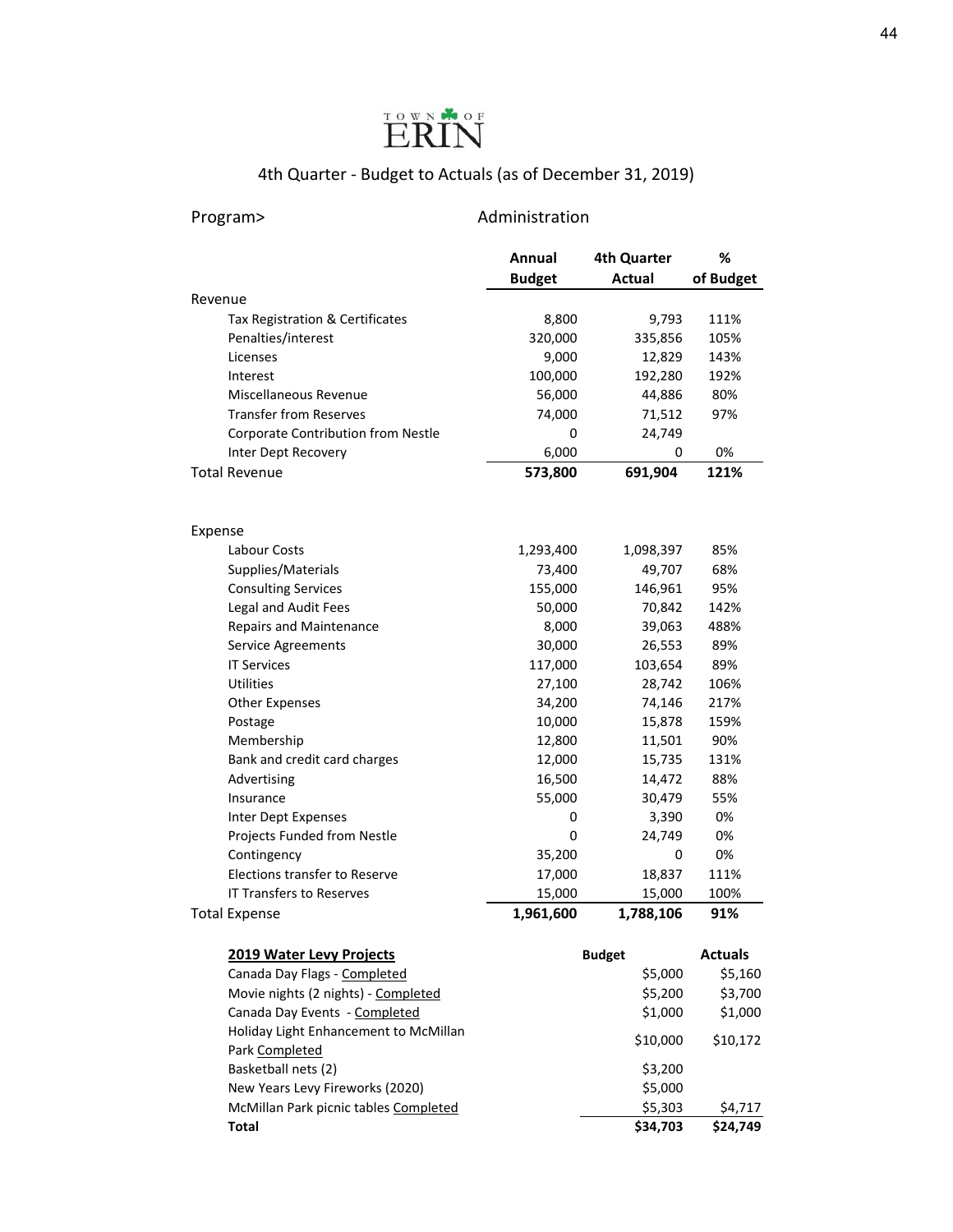

Program> Modernization Grant

45

|         |                                                                                                  | Annual        | <b>4th Quarter</b> | %              |
|---------|--------------------------------------------------------------------------------------------------|---------------|--------------------|----------------|
|         |                                                                                                  | <b>Budget</b> | <b>Actual</b>      | of Budget      |
| Revenue |                                                                                                  |               |                    |                |
|         | <b>Provincial Grant</b>                                                                          | 0             | 602,673            |                |
|         | Interest                                                                                         |               | 8,164              |                |
|         | <b>Total Revenue</b>                                                                             | $\mathbf 0$   | 610,837            |                |
| Expense |                                                                                                  |               |                    |                |
|         | <b>Consulting Services</b>                                                                       | 0             | 87,285             |                |
|         | Legal and Audit Fees                                                                             | 0             | 0                  |                |
|         | <b>Service Agreements</b>                                                                        | 0             | 0                  |                |
|         | <b>IT Services</b>                                                                               | 0             | 0                  |                |
|         | <b>Other Expenses</b>                                                                            | 0             | 0                  |                |
|         | <b>Transfers to Reserves</b>                                                                     | 0             | 523,552            |                |
|         | Total Expense                                                                                    | $\mathbf 0$   | 610,837            |                |
|         |                                                                                                  |               |                    |                |
|         | <b>Modernization Grant Projects</b>                                                              |               | <b>Amount</b>      | <b>Actuals</b> |
|         | Roads Operational Review - Completed                                                             |               | \$15,300           | \$15,188       |
|         | Conservation and Demand Management Plan - to<br>meet provincial regulatory requirements deadline |               | \$6,000            | \$4,986        |
|         | Facilities Assessment (Firehalls and Townhall)                                                   |               | \$12,000           | \$12,109       |
|         | Energy efficiency audit - all town owned facilities<br>(except Water facilities)                 |               | \$40,000           | \$40,195       |
|         | KPMG Service Review (County lead project)                                                        |               | \$25,000           | \$14,806       |
|         | Governance review - independent review that is<br>specific to the Town of Erin (2020)            |               | \$50,000           |                |
|         | Roads Needs Assessment - gravel to asphalt study<br>(2020)                                       |               | \$25,000           |                |

**Total \$223,300 \$87,285** 

AMP – Key performance indicators and Levels of

Service (2020)

\$50,000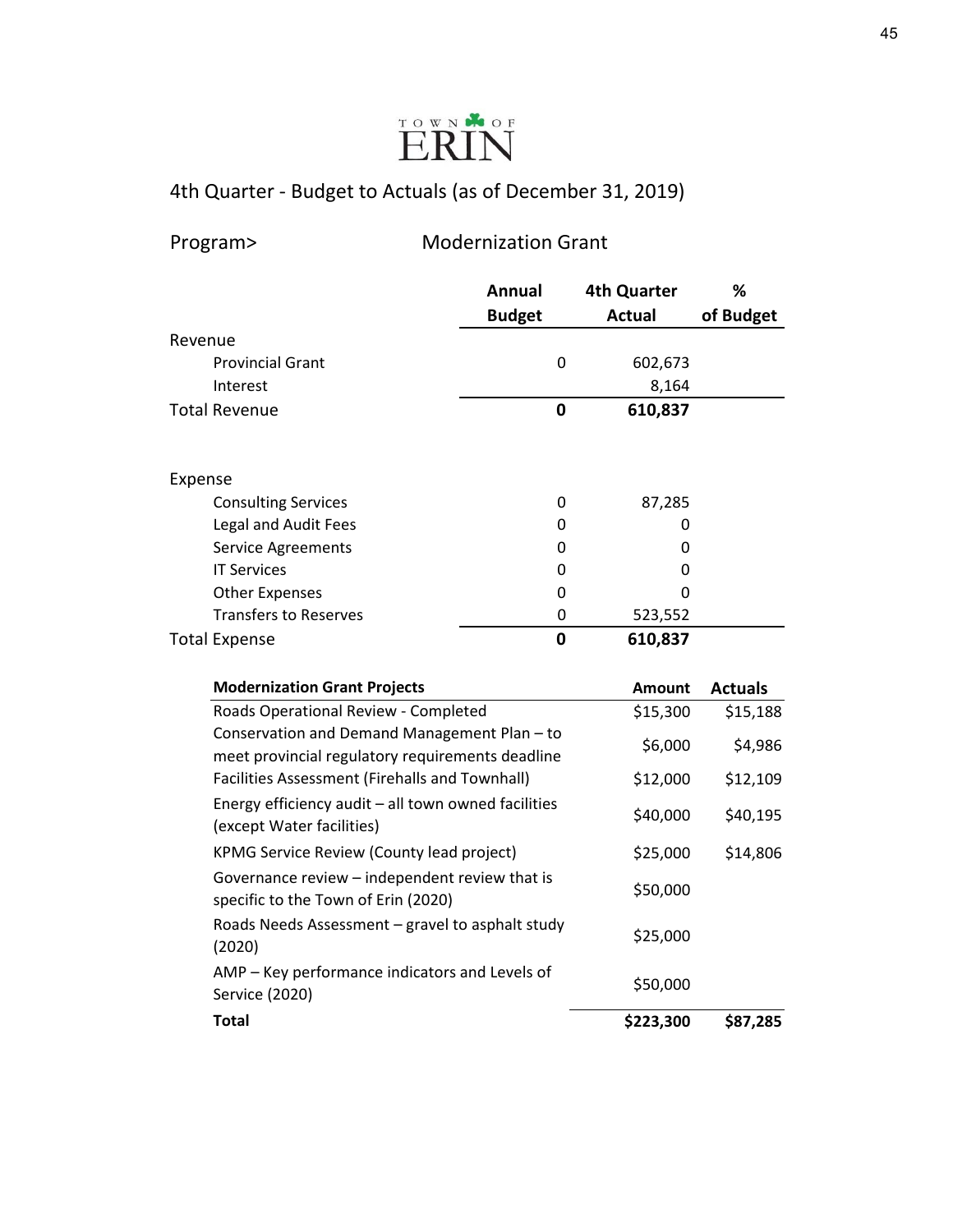

# Program> Economic Development

|                                            | Annual        | <b>4th Quarter</b> | ℅         |
|--------------------------------------------|---------------|--------------------|-----------|
|                                            | <b>Budget</b> | <b>Actual</b>      | of Budget |
| Revenue                                    |               |                    |           |
| Grants                                     | 25,000        | 30,489             | 122%      |
| Miscellaneous Revenue                      | 0             | 1,538              |           |
| <b>Transfer from CIP Reserve</b>           | 0             | 35,290             |           |
| Transfer fm Reserve                        | 10,000        | 41,000             | 410%      |
| <b>Total Revenue</b>                       | 35,000        | 108,317            | 309%      |
|                                            |               |                    |           |
|                                            |               |                    |           |
| Expense                                    |               |                    |           |
| Labour Costs                               | 109,400       | 105,996            | 97%       |
| Supplies & Material                        | 3,500         | 2,064              | 59%       |
| <b>Consulting &amp; Service Agreements</b> | 46,500        | 44,459             | 96%       |
| Ambassador Program                         | 2,000         | 0                  |           |
| Arts & Culture                             | 2,000         | 2,188              | 109%      |
| <b>Business Retention &amp; Expansion</b>  | 8,800         | 1,285              | 15%       |
| <b>Community Profile</b>                   | 5,000         | 1,170              | 23%       |
| Indust/Equine                              | 9,500         | 11,649             | 123%      |
| Core/Four Seasons Strat                    | 25,000        | 22,438             | 90%       |
| Marketing materials                        | 3,000         | 1,094              | 36%       |
| Economic Dev-Project Leverage              | 15,000        | 13,306             | 89%       |
| Advertising/Promo                          | 17,100        | 17,017             | 100%      |
| <b>Community Improvement Project</b>       | 0             | 40,290             |           |
| <b>Other Expenses</b>                      | 5,600         | 10,252             | 183%      |
| Insurance                                  | 0             | 1,917              |           |
| <b>Total Expense</b>                       | 252,400       | 275,125            | 109%      |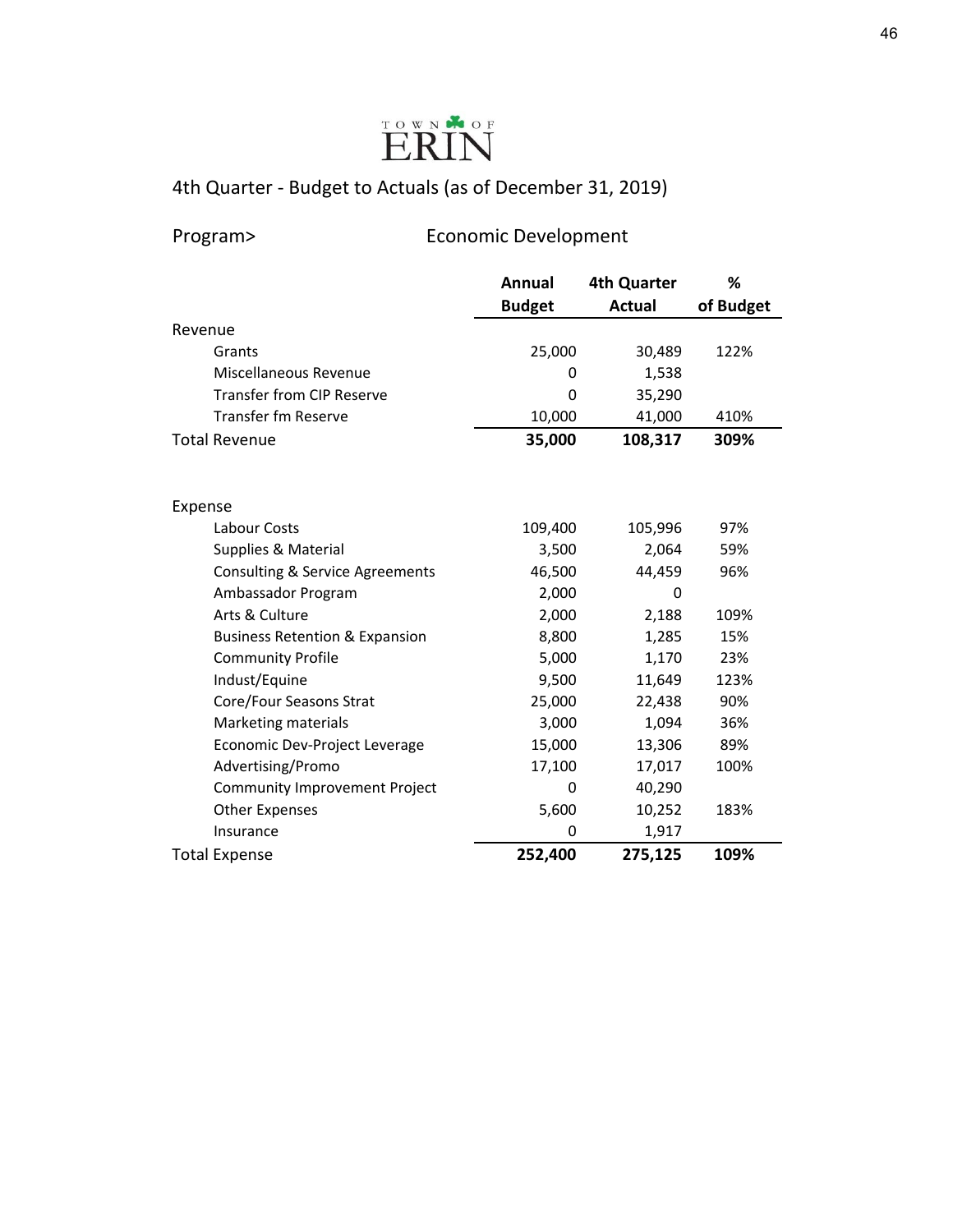

Program> Advisory Committees

|                             | Annual        | <b>4th Quarter</b> | ℅         |
|-----------------------------|---------------|--------------------|-----------|
|                             | <b>Budget</b> | Actual             | of Budget |
| Revenue                     |               |                    |           |
| <b>LGHG Revenue</b>         | 3,500         | 10,338             | 295%      |
| Heritage Revenue            | 500           | 190                | 38%       |
| <b>ESAC Fundraising</b>     | 0             | 664                |           |
| <b>Trf from Operating</b>   | 8,500         | 8,500              | 100%      |
| <b>Trf from Reserves</b>    | 0             | 4,269              |           |
| <b>Total Revenue</b>        | 12,500        | 23,961             | 192%      |
|                             |               |                    |           |
| Expense                     |               |                    |           |
| <b>Other Expenses</b>       | 23,900        | 27,550             | 115%      |
| <b>Community Grants</b>     | 35,050        | 35,050             | 100%      |
| Trfs to Res Advisory Cttees | 34,100        | 23,100             | 68%       |
| <b>Total Expense</b>        | 93,050        | 85,700             | 92%       |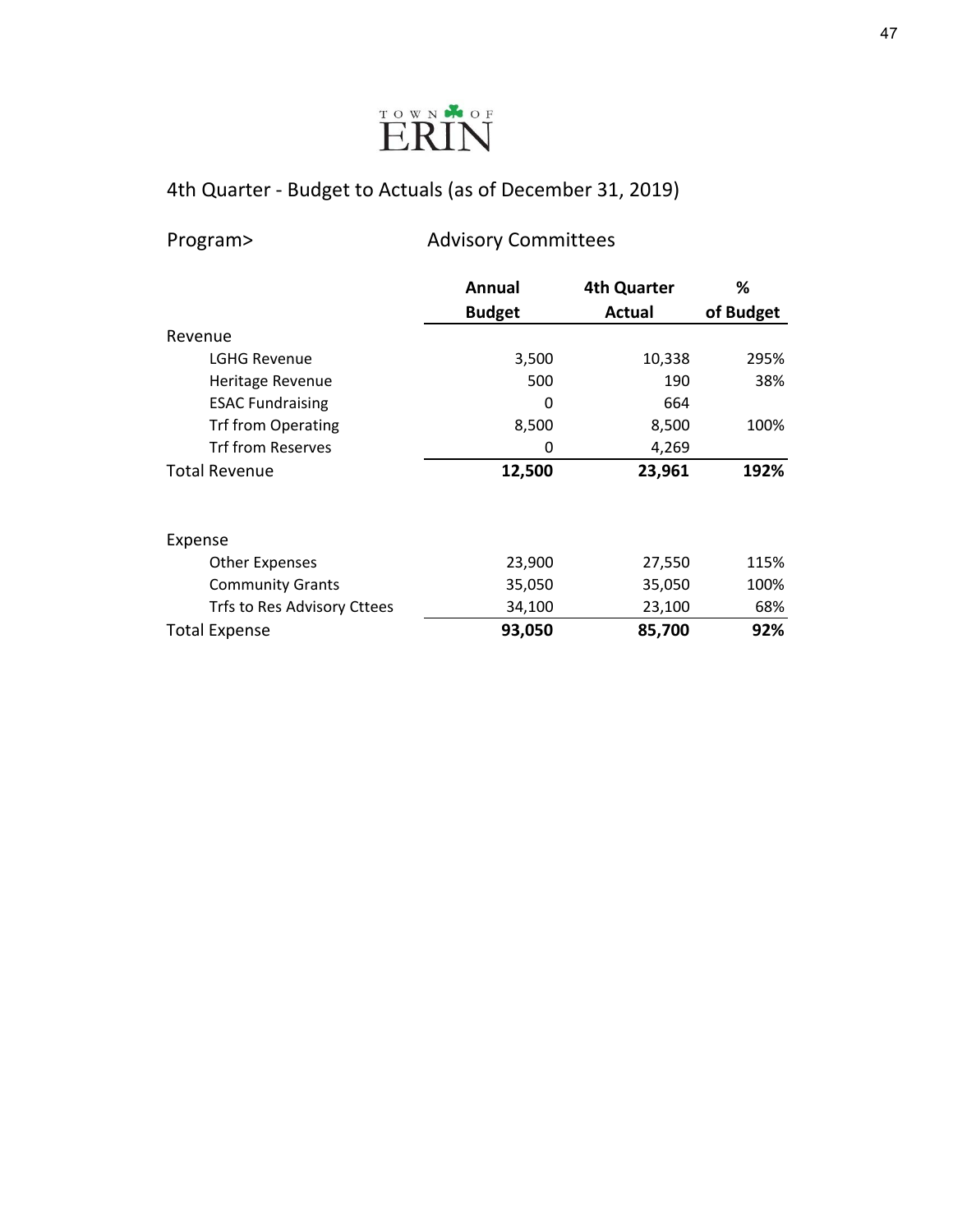

Program> Building

|                              | Annual        | 4th Quarter   | ℅         |
|------------------------------|---------------|---------------|-----------|
|                              | <b>Budget</b> | <b>Actual</b> | of Budget |
| Revenue                      |               |               |           |
| <b>Building Permits</b>      | 350,000       | 274,576       | 78%       |
| Misc. Revenue                | 9,500         | 12,425        | 131%      |
| <b>Transfer from Reserve</b> |               |               |           |
| <b>Total Revenue</b>         | 359,500       | 287,002       | 80%       |
| Expense                      |               |               |           |
| Labour Costs                 | 229,200       | 161,277       | 70%       |
| Supplies & Material          | 5,000         | 665           | 13%       |
| Consulting                   | 36,200        | 89,907        | 248%      |
| Service Agreements           | 4,960         | 216           |           |
| Telephone                    | 2,500         | 1,115         | 45%       |
| <b>Vehicle Maintenance</b>   | 2,500         | 1,563         | 63%       |
| <b>Other Expenses</b>        | 11,000        | 3,202         | 29%       |
| Insurance                    | 0             | 4,528         | 0%        |
| Inter Dept Expenses          | 0             | 1,119         | 0%        |
| <b>Transfers to Reserves</b> | 68,140        | 23,409        |           |
| <b>Total Expense</b>         | 359,500       | 287,002       | 80%       |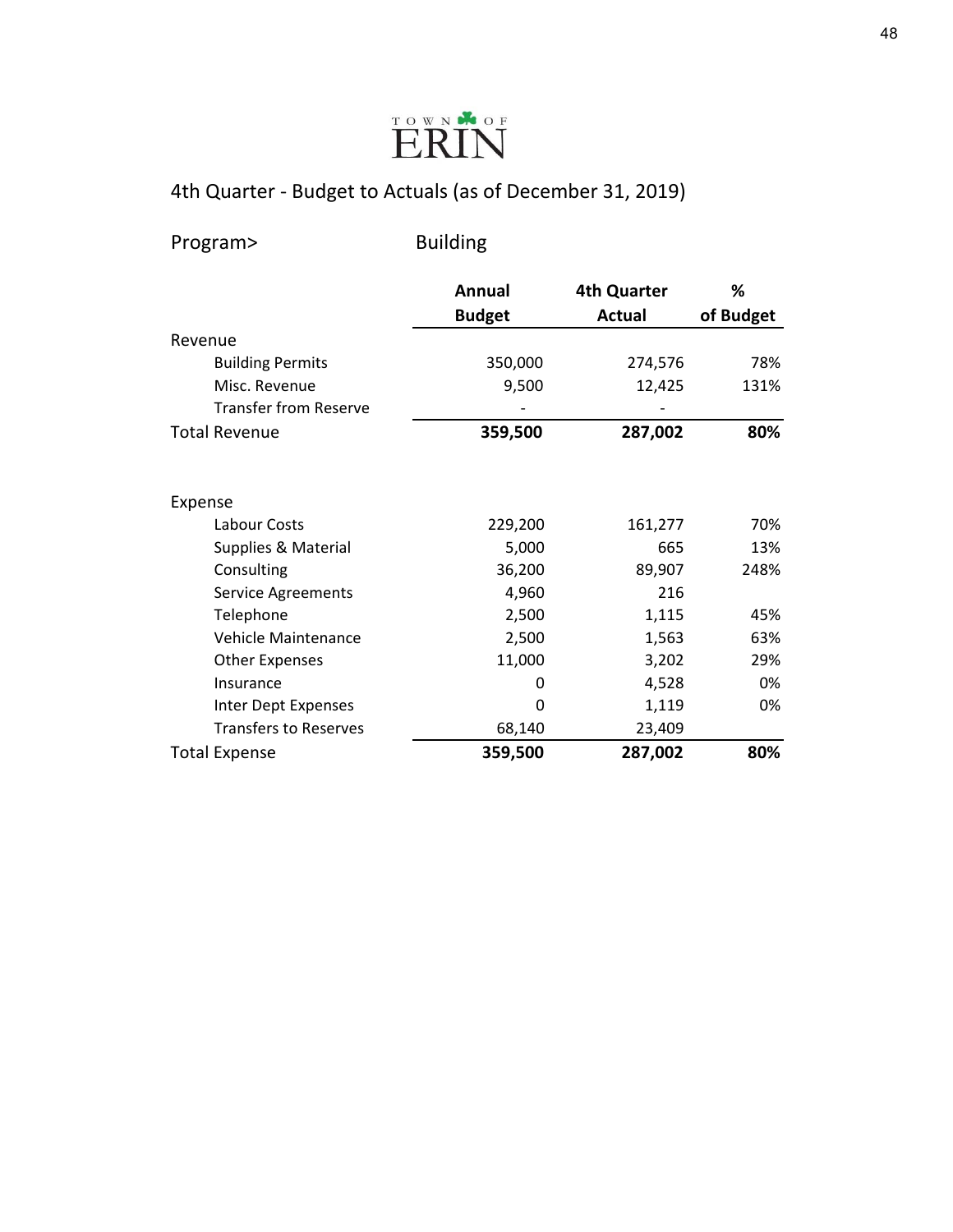

Program> Planning

|                             | Annual        | <b>4th Quarter</b> | %         |
|-----------------------------|---------------|--------------------|-----------|
|                             | <b>Budget</b> | Actual             | of Budget |
| Revenue                     |               |                    |           |
| <b>Planning Zoning Fees</b> | 29,000        | 23,433             | 81%       |
| Misc. Revenue               | 5,000         | 47,223             | 944%      |
| <b>Trf from Reserves</b>    | 102,000       | 88,616             | 87%       |
| <b>Total Revenue</b>        | 136,000       | 159,273            | 117%      |
| Expense                     |               |                    |           |
| Labour Costs                | 27,900        | 51,364             | 184%      |
| Supplies & Material         | 2,400         | 778                | 32%       |
| <b>Consulting Services</b>  | 207,800       | 115,797            | 56%       |
| LPAT Appeals                | 0             | 62,959             |           |
| Other Expenses              | 6,500         | 3,688              | 57%       |
| Insurance                   | 500           | 766                | 153%      |
| Inter Dept Expense          | 0             | 1,119              |           |
| <b>Total Expense</b>        | 245,100       | 236,473            | 96%       |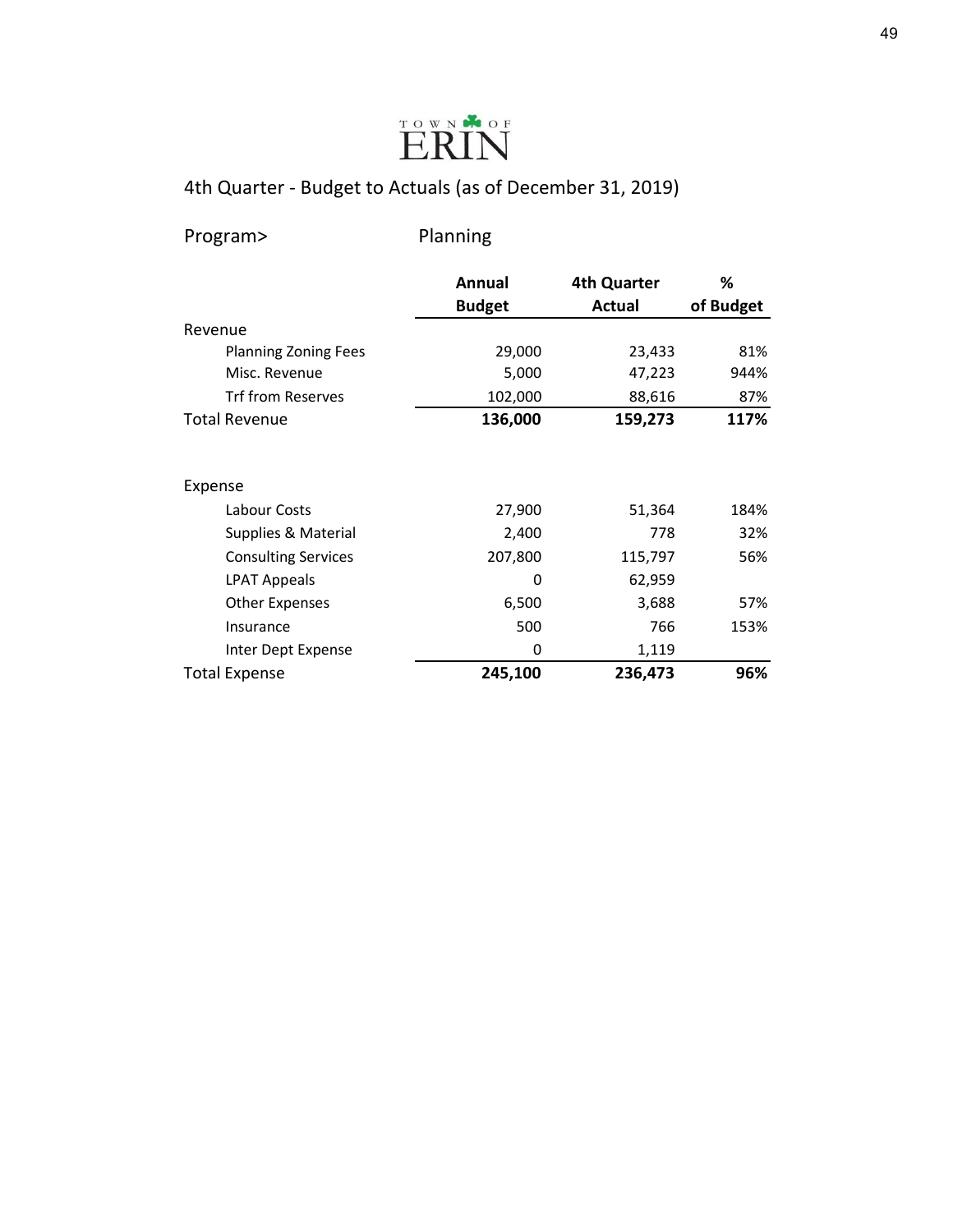

| Program> |  |
|----------|--|
|----------|--|

pram> By-law/Crossing Guards/Conservation

|                                 | <b>Annual</b> | <b>4th Quarter</b> | %         |
|---------------------------------|---------------|--------------------|-----------|
|                                 | <b>Budget</b> | <b>Actual</b>      | of Budget |
| Revenue                         |               |                    |           |
| Misc. Revenue                   | 0             | 150                |           |
| <b>Cannabis Grant</b>           | 0             | 10,603             |           |
| <b>Vendor Permits</b>           | 6,000         | 4,245              | 71%       |
| <b>Total Revenue</b>            | 6,000         | 14,998             | 250%      |
|                                 |               |                    |           |
| Expense                         |               |                    |           |
| Labour Costs                    | 49,600        | 53,913             | 109%      |
| Supplies & Material             | 3,400         | 4,150              | 122%      |
| Legal Fees                      | 7,800         | 31,451             | 403%      |
| Service Agreement               | 35,000        | 10,810             | 31%       |
| <b>Other Expenses</b>           | 5,900         | 442                | 7%        |
| <b>Cannabis Expenses</b>        |               | 0                  |           |
| Insurance                       | 700           | 1,457              | 208%      |
| <b>Conservation Authorities</b> | 164,900       | 147,142            | 89%       |
| <b>Total Expense</b>            | 267,300       | 249,366            | 93%       |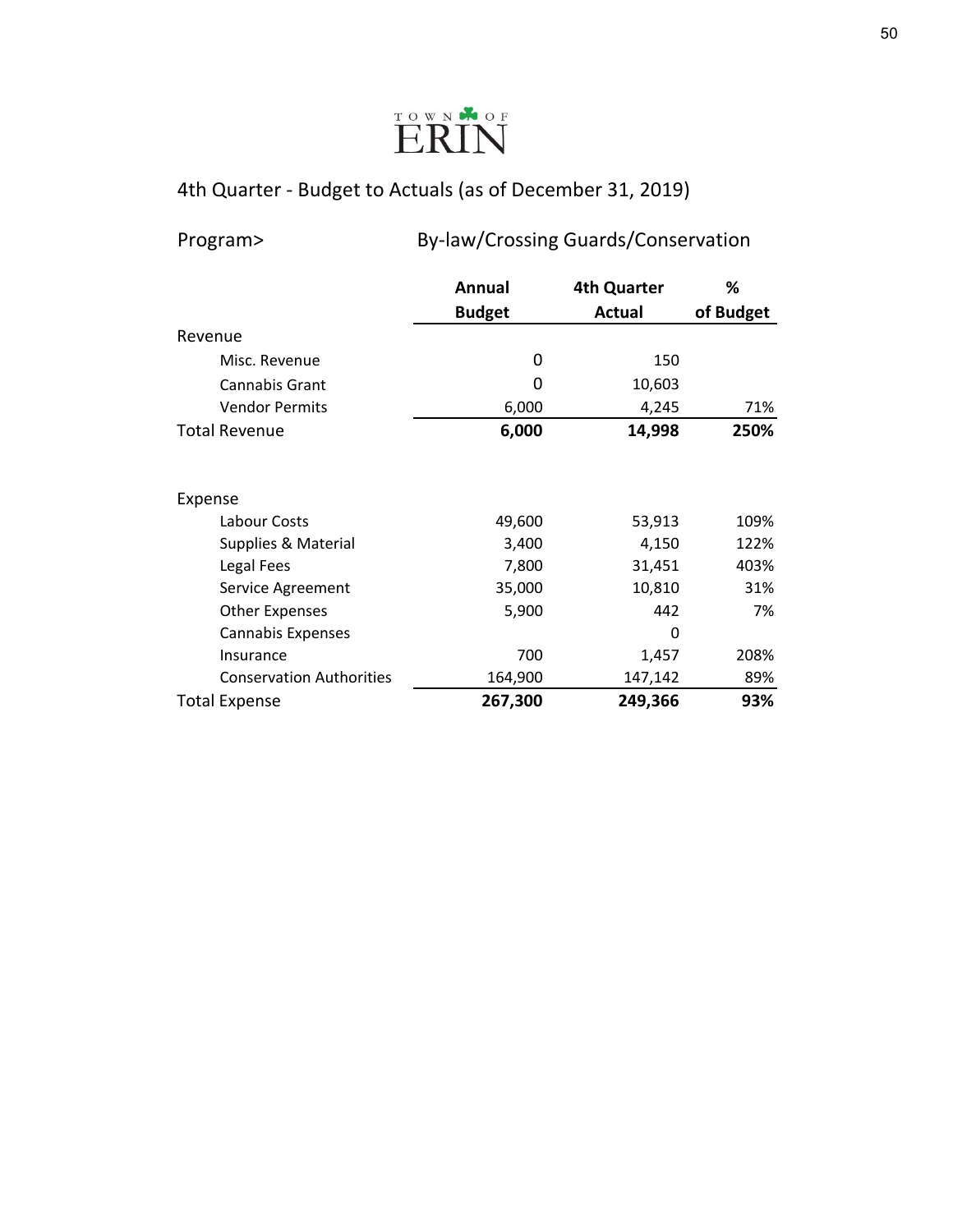

| Program> |  |
|----------|--|
|----------|--|

gram> Animal Control

|                                | <b>Annual</b> | <b>4th Quarter</b> | %         |
|--------------------------------|---------------|--------------------|-----------|
|                                | <b>Budget</b> | <b>Actual</b>      | of Budget |
| Revenue                        |               |                    |           |
| <b>Animal Control Revenues</b> | 0             | 0                  |           |
| Dog Tags                       | 20,500        | 19,282             | 94%       |
| Misc. Revenue                  | 7,000         | 689                | 10%       |
| <b>Total Revenue</b>           | 27,500        | 19,971             | 73%       |
| Expense                        |               |                    |           |
| Labour Costs                   | $\Omega$      | 925                |           |
| Service Agreements             | 56,000        | 32,777             | 59%       |
| <b>Other Expenses</b>          | 0             | 0                  |           |
| Insurance                      | 400           | 717                | 179%      |
| <b>Total Expense</b>           | 56,400        | 34,418             | 61%       |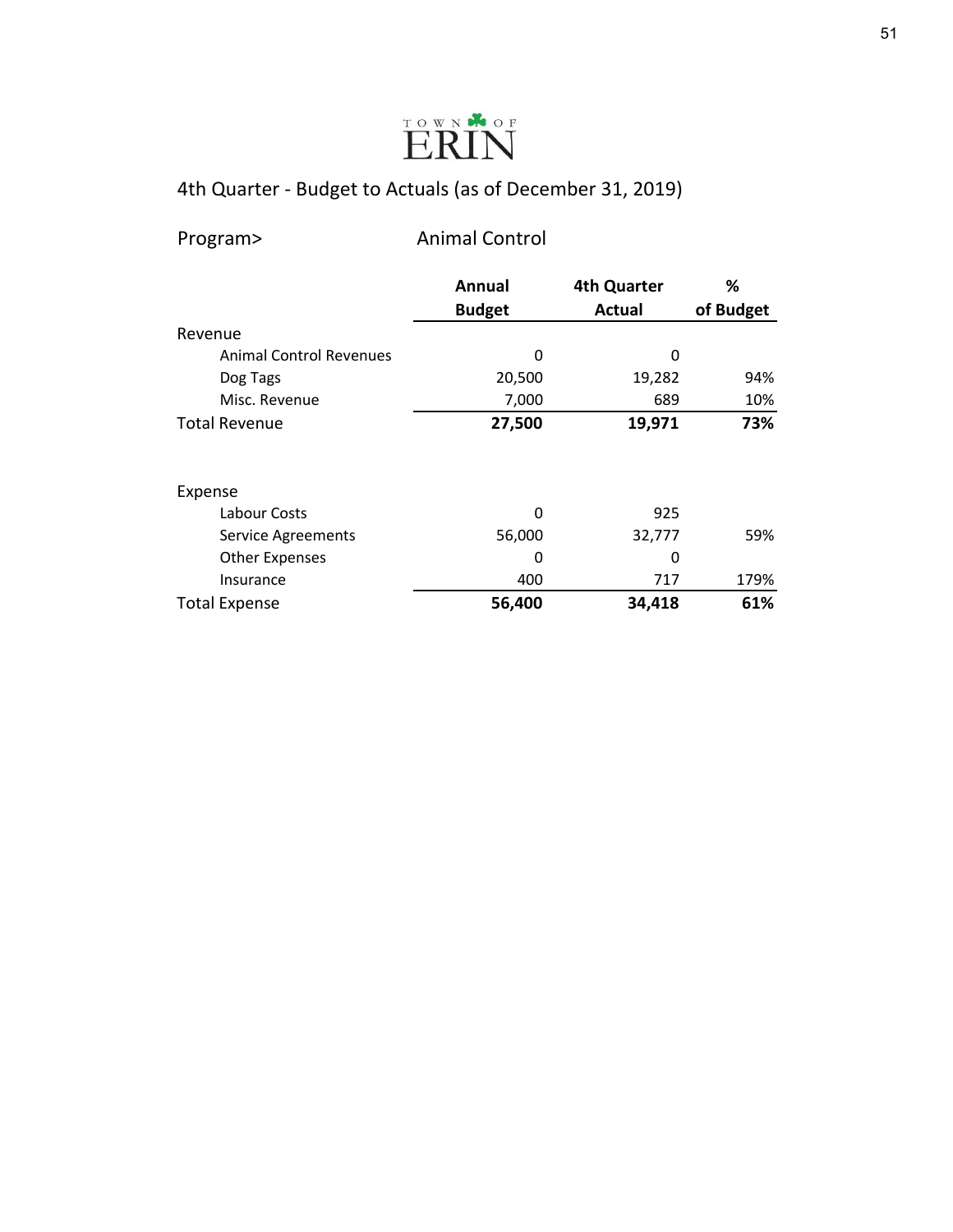

| Program> |  |  |  |
|----------|--|--|--|
|----------|--|--|--|

pgram> Fire & Emergency Services

|                                  | Annual        | <b>4th Quarter</b> | %         |
|----------------------------------|---------------|--------------------|-----------|
|                                  | <b>Budget</b> | <b>Actual</b>      | of Budget |
| Revenue                          |               |                    |           |
| <b>Burn Permits</b>              | 26,000        | 24,041             | 92%       |
| Lease Agreements                 | 47,400        | 107,857            | 228%      |
| Donations                        | 500           | 2,200              | 440%      |
| Miscellaneous Revenue            | 34,000        | 40,467             | 119%      |
| <b>Transfer from DC Reserves</b> | 33,200        | 33,200             | 100%      |
| <b>Total Revenue</b>             | 141,100       | 207,764            | 147%      |
|                                  |               |                    |           |
|                                  |               |                    |           |
| Expense                          |               |                    |           |
| Labour Costs                     | 449,400       | 479,093            | 107%      |
| Supplies & Material              | 35,700        | 33,646             | 94%       |
| Legal Fees                       | 6,000         | 928                | 15%       |
| <b>Service Agreements</b>        | 21,000        | 38,673             | 184%      |
| <b>General Maintenance</b>       | 8,000         | 35,394             | 442%      |
| <b>Utilities</b>                 | 31,700        | 32,357             | 102%      |
| Equipment / Small Tools          | 16,000        | 8,675              | 54%       |
| Vehicle Maintenance              | 42,400        | 90,784             | 214%      |
| <b>Other Expenses</b>            | 50,000        | 49,254             | 99%       |
| Insurance & Legal                | 16,000        | 21,887             | 137%      |
| Debt Servicing                   | 270,600       | 274,383            | 101%      |
| <b>Emergency Planning</b>        | 1,000         | 392                | 39%       |
| <b>Inter Dept Expenses</b>       | 0             | 1,119              |           |
| <b>Transfers to Reserves</b>     | 170,000       | 170,000            | 100%      |
| <b>Total Expense</b>             | 1,117,800     | 1,236,585          | 111%      |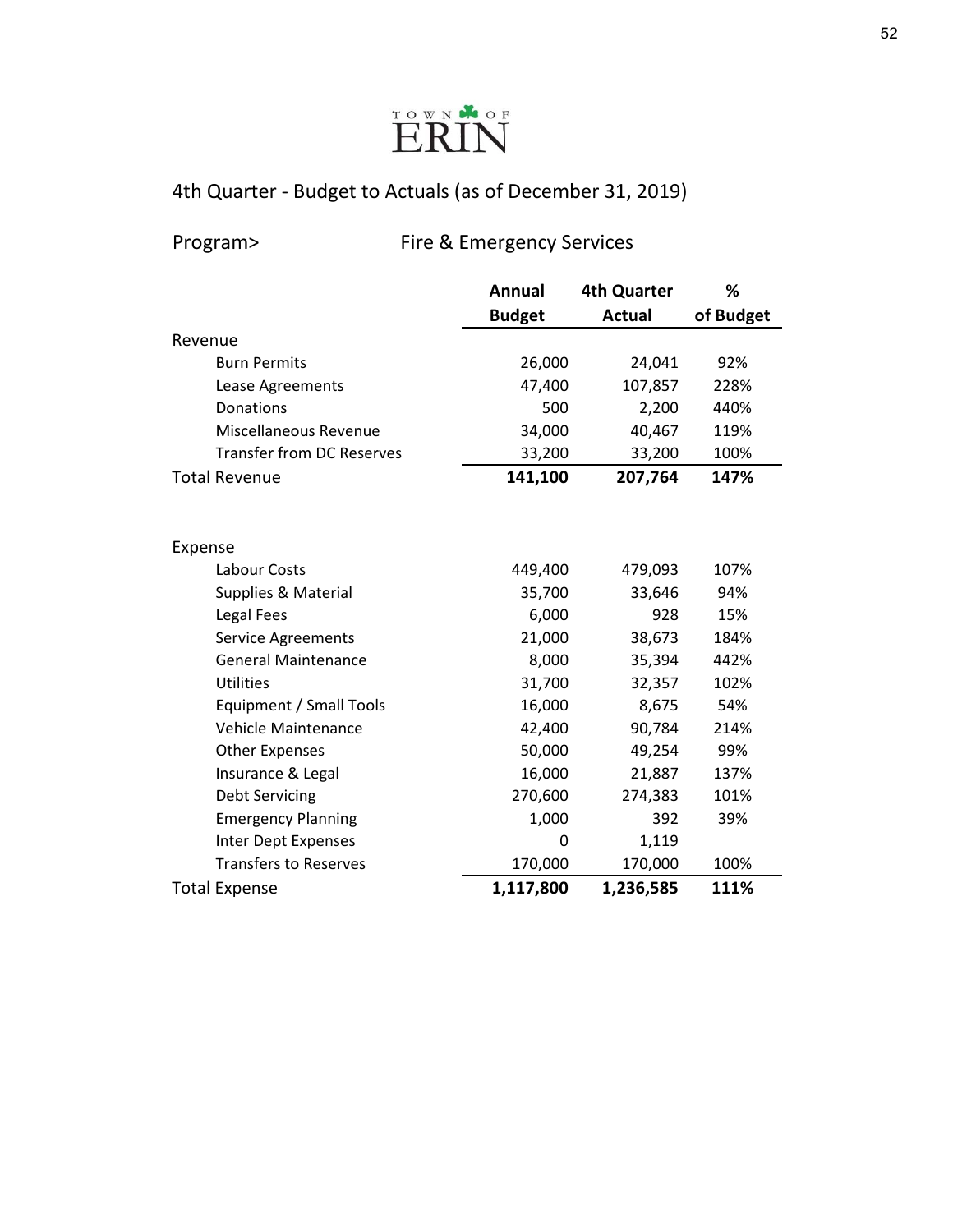# **ERIN**

| Program> | Roads |
|----------|-------|
|----------|-------|

|                                  | Annual        | <b>4th Quarter</b> | %         |
|----------------------------------|---------------|--------------------|-----------|
|                                  | <b>Budget</b> | <b>Actual</b>      | of Budget |
| Revenue                          |               |                    |           |
| Gravel Levy                      | 110,000       | 161,378            | 147%      |
| Miscellaneous Revenue            | 15,000        | 6,000              | 40%       |
| <b>Transfer from DC Reserves</b> | 82,500        | 14,644             |           |
| Cost Recovery                    | 0             | 13,280             |           |
| <b>Total Revenue</b>             | 207,500       | 195,302            | 94%       |
|                                  |               |                    |           |
| Expense                          |               |                    |           |
| Labour Costs                     | 1,115,700     | 988,539            | 89%       |
| Supplies & Material              | 34,300        | 37,025             | 108%      |
| <b>Gravel Surface</b>            | 400,000       | 396,546            | 99%       |
| Sanding                          | 180,000       | 304,099            | 169%      |
| <b>Signs</b>                     | 10,000        | 18,427             | 184%      |
| Calcium                          | 160,000       | 160,260            | 100%      |
| <b>Purchased Services</b>        | 15,000        | 65,942             | 440%      |
| Resealing                        | 85,000        | 87,997             | 104%      |
| <b>Roads Maintenance</b>         | 125,000       | 113,323            | 91%       |
| <b>Winter Control</b>            | 38,000        | 43,856             | 115%      |
| Telephone & Cell Phones          | 5,000         | 1,993              | 40%       |
| <b>Utilities</b>                 | 21,400        | 19,053             | 89%       |
| Equipment/small tools            | 6,000         | 23,273             | 388%      |
| <b>Vehicle Maintenance</b>       | 181,100       | 238,793            | 132%      |
| Vehicle Fuel                     | 131,200       | 150,320            | 115%      |
| <b>Other Expenses</b>            | 18,600        | 29,436             | 158%      |
| Insurance & Legal                | 41,000        | 42,118             | 103%      |
| <b>Debt Servicing</b>            | 136,300       | 133,545            | 98%       |
| Inter Dept Expenses              | 6,000         | 0                  | 0%        |
| <b>Transfers to Reserves</b>     | 50,000        | 50,000             | 100%      |
| <b>Total Expense</b>             | 2,759,600     | 2,904,544          | 105%      |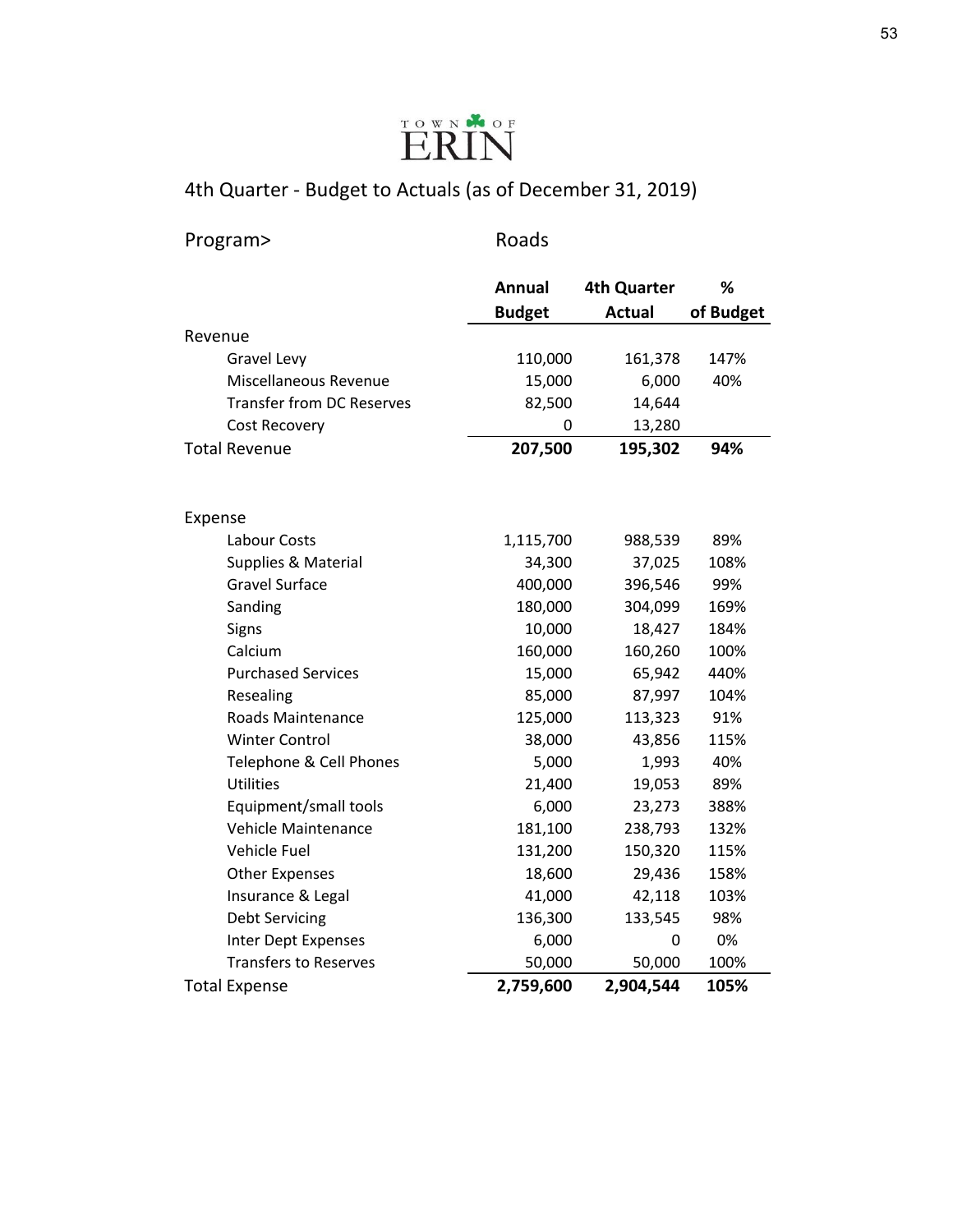

| Program>                     | Streetlights  |                    |           |
|------------------------------|---------------|--------------------|-----------|
|                              | Annual        | <b>4th Quarter</b> | ℅         |
|                              | <b>Budget</b> | Actual             | of Budget |
| Revenue                      |               |                    |           |
| Special Area Charge          | 199,200       | 199,091            | 100%      |
| Inter Dept Recovery          | 0             | 0                  |           |
| <b>Total Revenue</b>         | 199,200       | 199,091            | 100%      |
| Expense                      |               |                    |           |
| Repairs                      | 10,000        | 10,710             | 107%      |
| Utilities                    | 116,100       | 63,284             | 55%       |
| Insurance & Legal            | 0             | 229                |           |
| <b>Transfers to Reserves</b> | 73,100        | 124,867            | 171%      |
| <b>Total Expense</b>         | 199,200       | 199,091            | 100%      |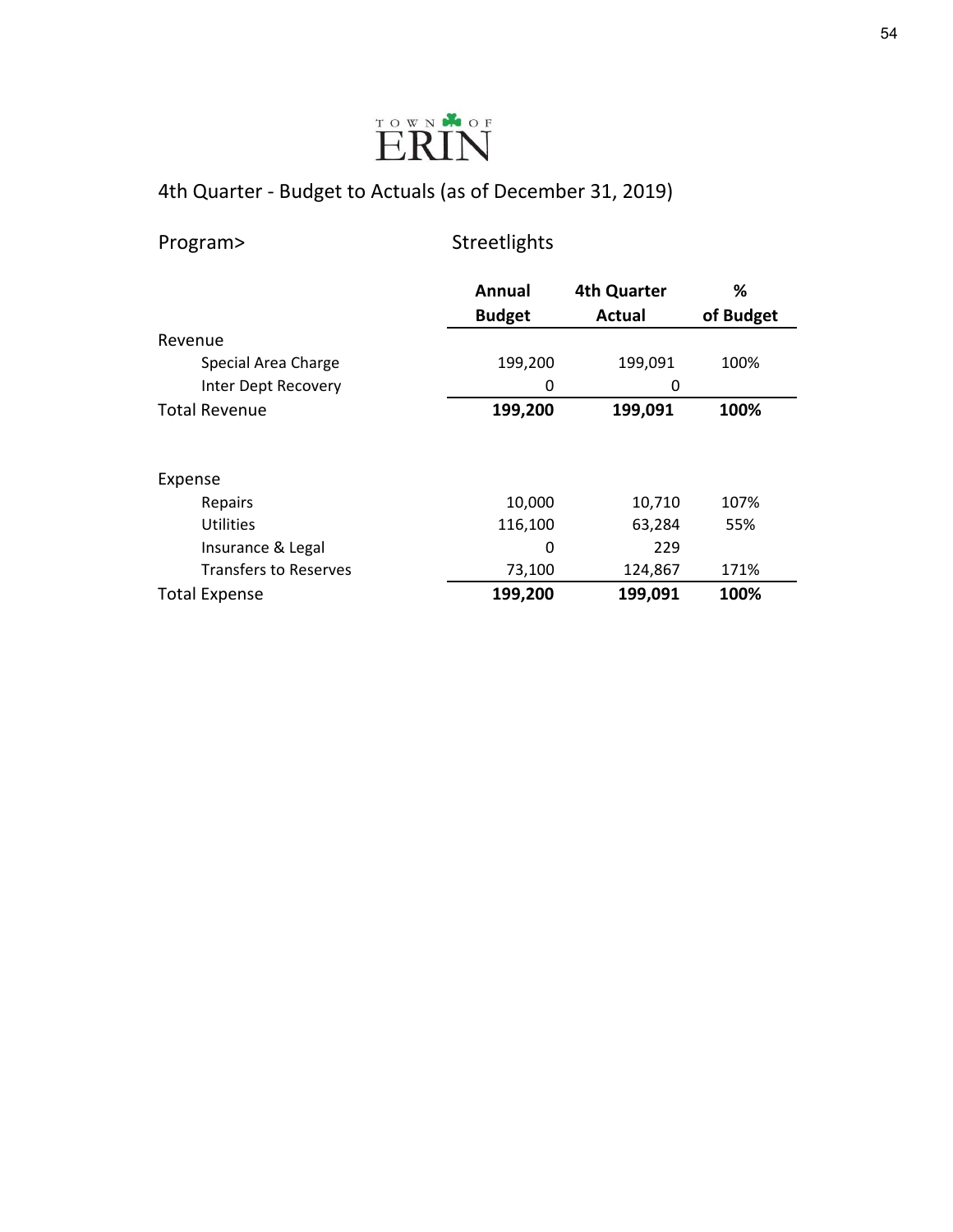

| Program>                                   | Water                          |                                     |                |
|--------------------------------------------|--------------------------------|-------------------------------------|----------------|
|                                            | <b>Annual</b><br><b>Budget</b> | <b>4th Quarter</b><br><b>Actual</b> | %<br>of Budget |
| Revenue                                    |                                |                                     |                |
| <b>Water Revenues</b>                      | 1,370,000                      | 1,253,491                           | 91%            |
| <b>Miscellaneous Revenue</b>               | 20,000                         | 34,800                              | 174%           |
| <b>Source Water Protection</b>             | 23,370                         | 20,137                              | 86%            |
| <b>Trf from Reserves</b>                   | 27,000                         | 19,540                              | 72%            |
|                                            |                                |                                     |                |
| <b>Waste Water Financing Cost Recovery</b> | 0                              | 99,420                              |                |
| <b>Total Revenue</b>                       | 1,440,370                      | 1,427,389                           | 99%            |
|                                            |                                |                                     |                |
| Expense                                    |                                |                                     |                |
| Labour Costs                               | 15,300                         | 279,114                             | 1824%          |
| <b>Supplies &amp; Material</b>             |                                | 8,064                               |                |
| Consulting                                 | 27,000                         | 23,844                              | 88%            |
| <b>Service Agreements</b>                  | 656,000                        | 628,450                             | 96%            |
| <b>General Maintenance</b>                 | 6,500                          | 73,993                              | 1138%          |
| Telephone & Mobile                         | 2,700                          | 5,348                               | 198%           |
| Hydro                                      | 115,600                        | 115,734                             | 100%           |
| Equipment / Small Tools                    |                                | 70                                  |                |
| <b>Other Expenses</b>                      |                                | 4,004                               |                |
| <b>Source Water Protection</b>             | 23,370                         | 12,155                              | 52%            |
| Insurance & Legal                          |                                | 49,209                              |                |
| <b>Waste Water Expenses</b>                |                                | 99,420                              |                |
| Inter Dept Expenses                        | 5,000                          | 2,239                               | 45%            |
| <b>Transfers to Reserves</b>               | 588,900                        | 125,744                             | 21%            |
| <b>Total Expense</b>                       | 1,440,370                      | 1,427,389                           | 99%            |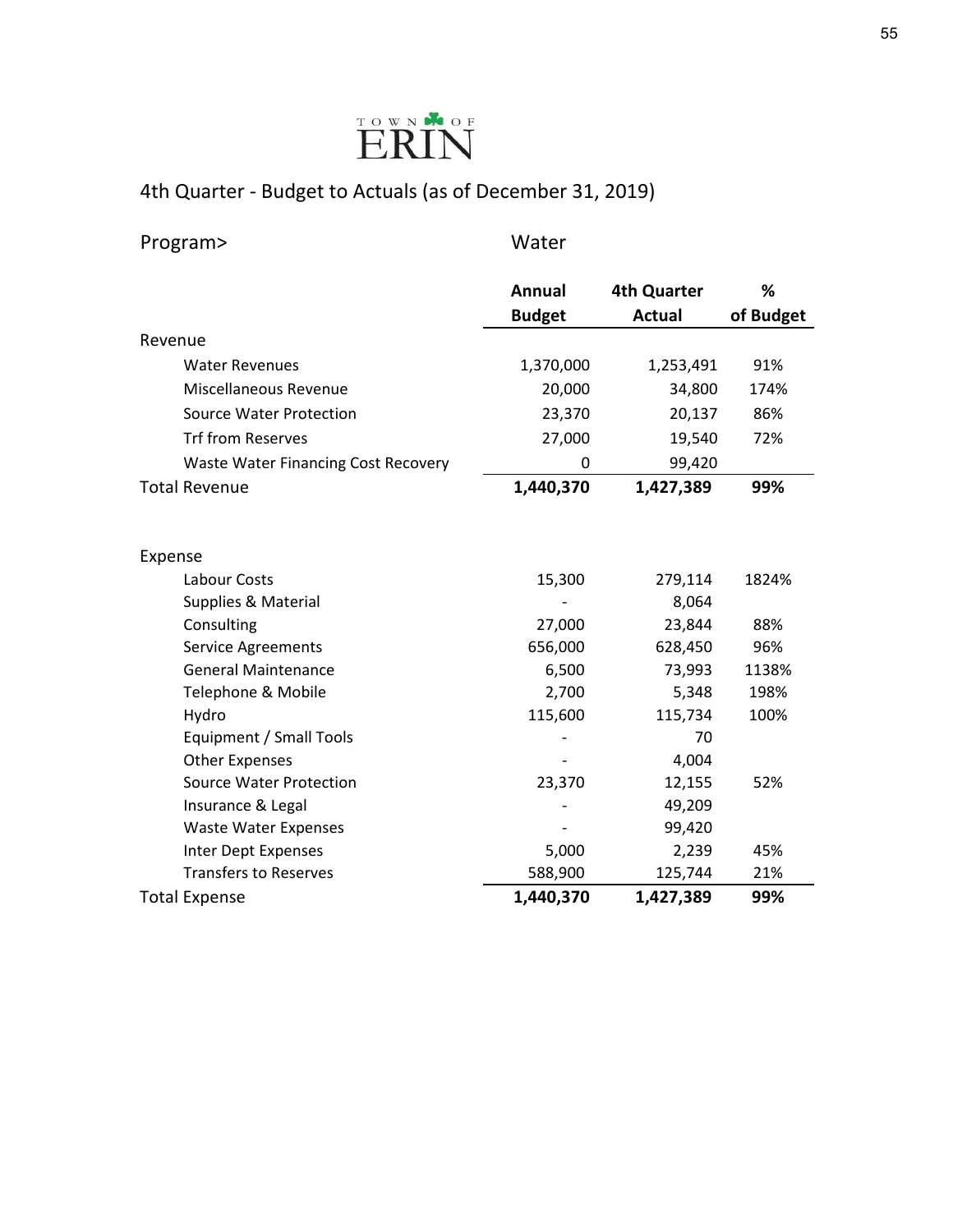

Program> Parks and Recreation

|                              | Annual        | <b>4th Quarter</b> | %         |
|------------------------------|---------------|--------------------|-----------|
|                              | <b>Budget</b> | <b>Actual</b>      | of Budget |
| Revenue                      |               |                    |           |
| Capital Surcharge            | 19,000        | 28,592             | 150%      |
| Ice Rental                   | 383,800       | 360,593            | 94%       |
| Rentals                      | 118,800       | 124,734            | 105%      |
| <b>Baseball</b>              | 19,105        | 12,274             | 64%       |
| Soccer                       | 24,775        | 20,605             | 83%       |
| <b>Summer Camp</b>           | 9,000         | 6,181              | 69%       |
| Advertising                  | 8,050         | 7,131              | 89%       |
| Donations & Fundraising      | 2,800         | 0                  | 0%        |
| Grants                       | 1,500         | 10,000             | 667%      |
| Micro Fit Solar              | 10,100        | 9,890              | 98%       |
| Miscellaneous Revenue        | 42,000        | 22,572             | 54%       |
| Inter Dept Revenue           | 0             | 8,100              |           |
| Cost Recovery                | 0             | 40,018             |           |
| <b>Transfers fm Reserves</b> | 68,700        | 65,390             | 95%       |
| <b>Total Revenue</b>         | 707,630       | 716,081            | 101%      |
|                              |               |                    |           |
| Expense                      |               |                    |           |
| Labour Costs                 | 589,800       | 531,326            | 90%       |
| Supplies & Material          | 77,450        | 60,231             | 78%       |
| <b>Service Agreements</b>    | 45,800        | 62,448             | 136%      |
| Consultants                  | 40,000        | 43,481             | 109%      |
| <b>General Maintenance</b>   | 84,150        | 92,941             | 110%      |
| <b>Winter Control</b>        | 19,500        | 15,429             | 79%       |
| Telephone & Mobile           | 15,700        | 5,468              | 35%       |
| Hydro                        | 222,050       | 207,525            | 93%       |
| <b>Natural Gas</b>           | 47,200        | 34,702             | 74%       |
| Water & Sewage               | 52,490        | 35,722             | 68%       |
| Equipment / Small Tools      | 58,000        | 41,941             | 72%       |
| Vehicle Maintenance          | 3,400         | 4,165              | 122%      |
| Summer Camp                  | 8,900         | 11,562             | 130%      |
| <b>Other Expenses</b>        | 23,940        | 15,221             | 64%       |
| Insurance & Legal            | 29,600        | 32,873             | 111%      |
| Debt Servicing               | 25,700        | 25,319             | 99%       |
| Inter Dept Expenses          | 0             | 3,047              |           |
| <b>Transfers to Reserves</b> | 24,590        | 28,592             | 116%      |
| <b>Total Expense</b>         | 1,368,270     | 1,251,994          | 92%       |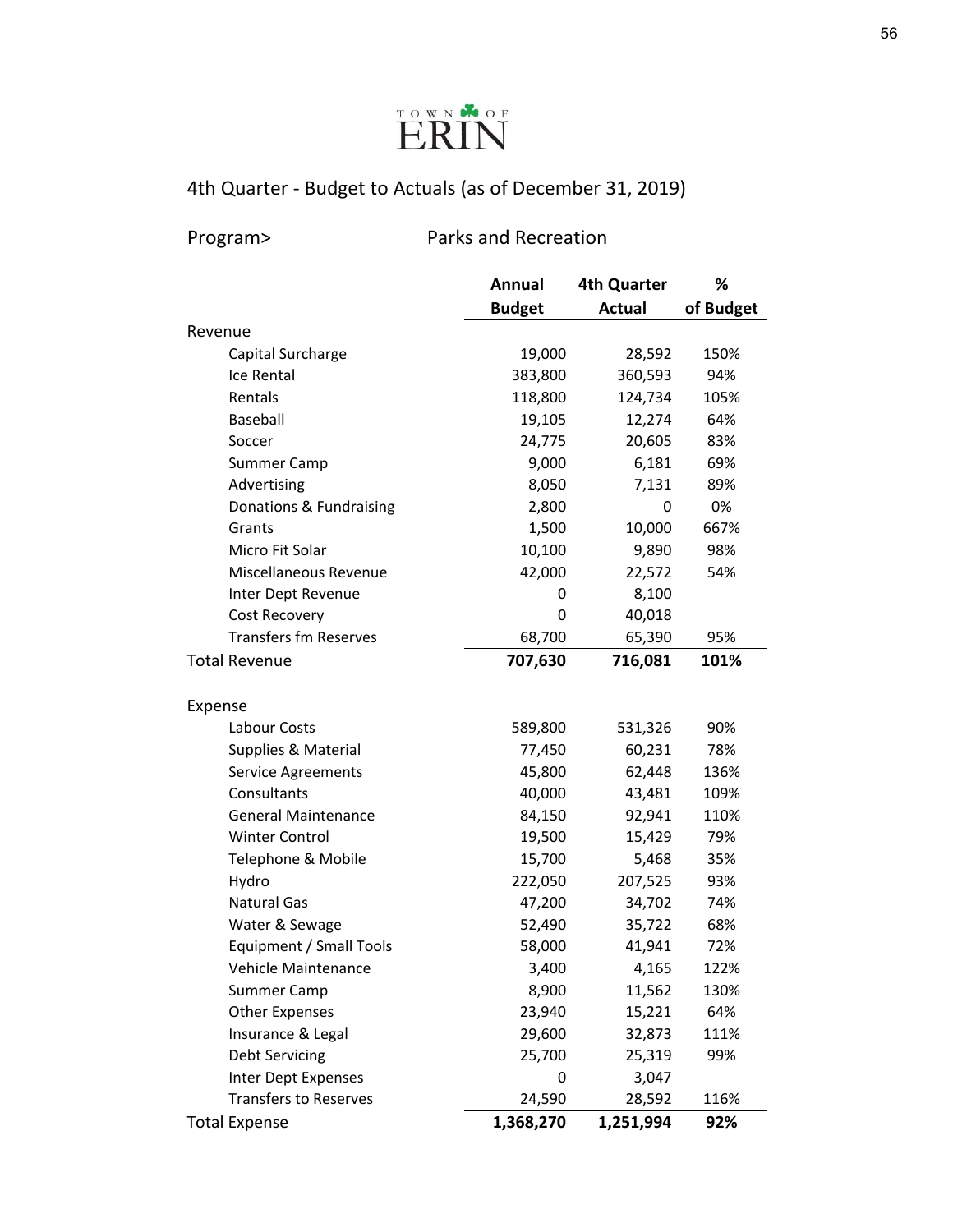

| Program>                     | Cemeteries              |                              |                |  |  |  |  |
|------------------------------|-------------------------|------------------------------|----------------|--|--|--|--|
|                              | Annual<br><b>Budget</b> | <b>4th Quarter</b><br>Actual | ℅<br>of Budget |  |  |  |  |
| Revenue                      |                         |                              |                |  |  |  |  |
| Miscellaneous Revenue        | 0                       | 59                           |                |  |  |  |  |
| Transfer fm Reserve          | 0                       | 0                            |                |  |  |  |  |
| <b>Total Revenue</b>         | 0                       | 59                           |                |  |  |  |  |
| Expense                      |                         |                              |                |  |  |  |  |
| <b>General Maintenance</b>   | 4,000                   | 3,033                        |                |  |  |  |  |
| <b>Transfers to Reserves</b> | 0                       | 0                            |                |  |  |  |  |
| <b>Total Expense</b>         | 4,000                   | 3,033                        |                |  |  |  |  |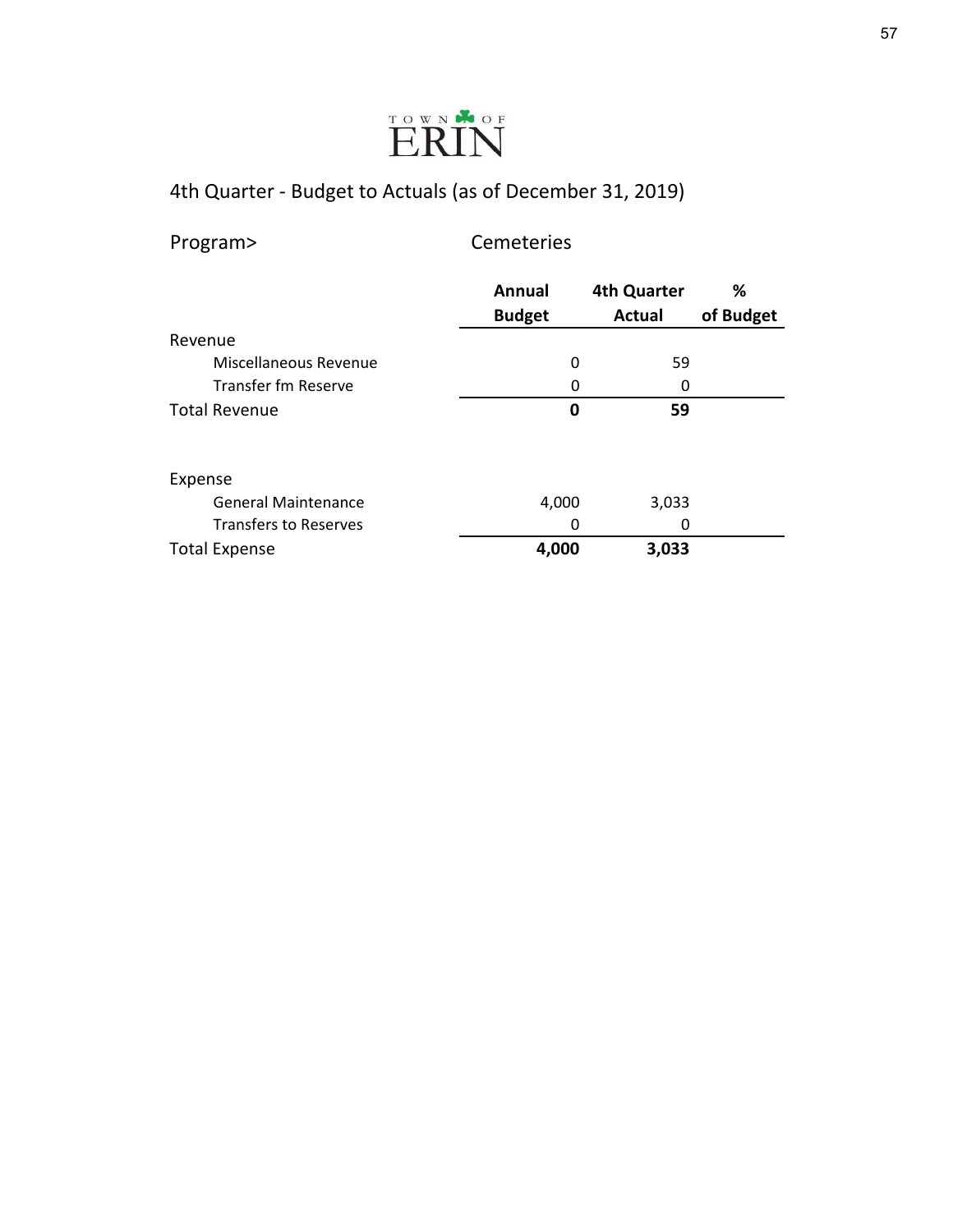

Program> BIA

|                              | Annual        | <b>4th Quarter</b> | %         |
|------------------------------|---------------|--------------------|-----------|
|                              | <b>Budget</b> | <b>Actual</b>      | of Budget |
| Revenue                      |               |                    |           |
| Special Levy                 | 17,200        | 16,800             | 98%       |
| Miscellaneous Revenue        | 18,100        | 17,897             | 99%       |
| Town contribution            | 0             | 13,500             |           |
| Trf fm BIA Reserve           | 0             | 0                  |           |
| <b>Total Revenue</b>         | 35,300        | 48,197             | 137%      |
|                              |               |                    |           |
| Expense                      |               |                    |           |
| Supplies & Material          | 13,200        | 4,646              | 35%       |
| Advertising/Promo            | 19,200        | 35,642             | 186%      |
| <b>Other Expenses</b>        | 2,900         | 7,406              | 255%      |
| <b>Transfers to Reserves</b> | 0             | 502                |           |
| <b>Total Expense</b>         | 35,300        | 48,197             | 137%      |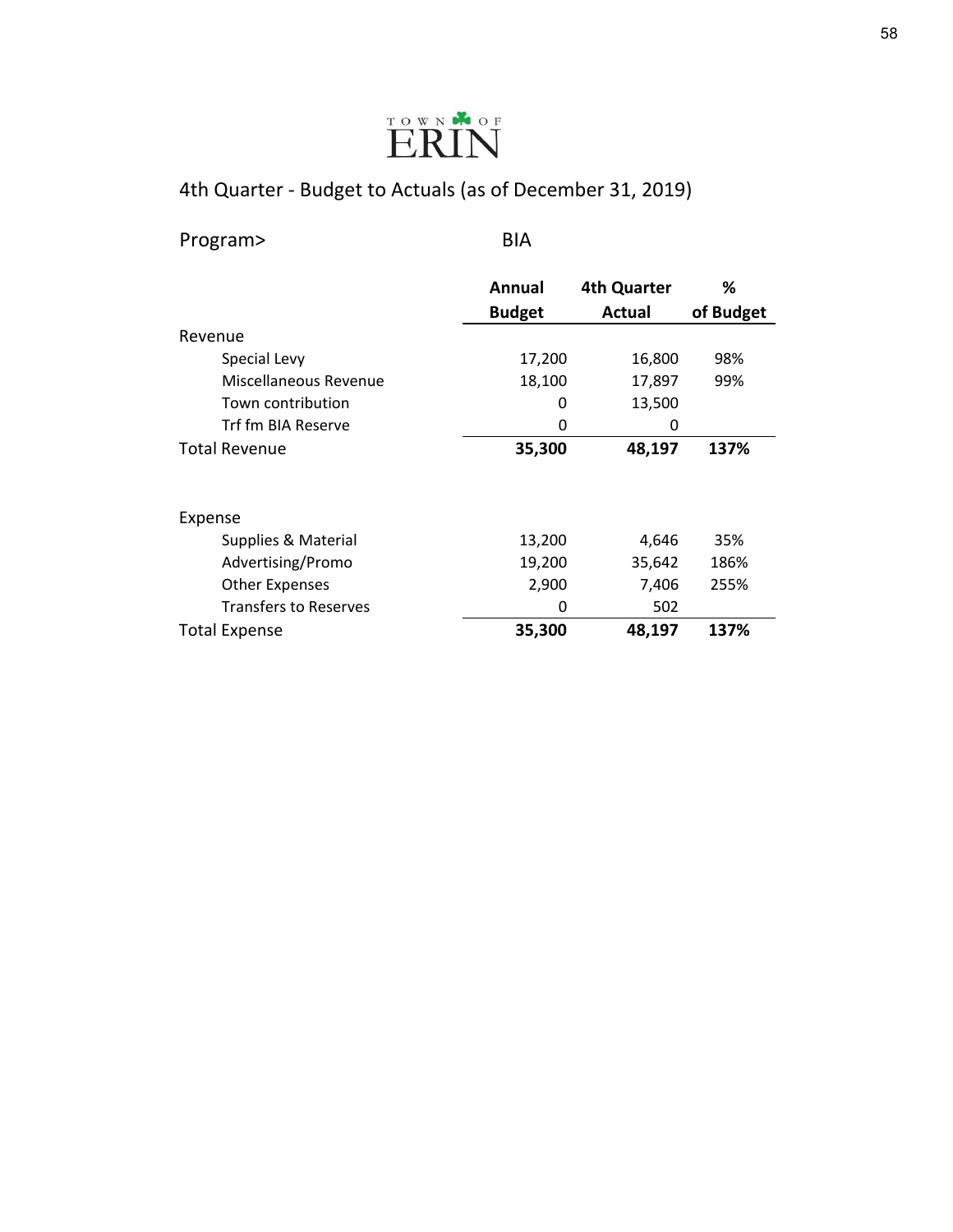# **2015 / 2016 / 2017 / 2018 / 2019 Capital Projects Budget vs. Actuals as of December 31, 2019**



**Corporate Services**

| Original<br><b>Budget Year</b> |           | <b>Project Title</b>                                                                      | <b>Description</b>                                                                                                                                                                             | <b>Status</b> | <b>Status Description</b>                                                                                                                                    | <b>Total Budget</b> | <b>Amount Spent In</b><br><b>Prior Years</b> | Amount Spent In 2019 | <b>Available For Project</b> | Remaining Budget   Project Transfer to<br>2020 | Approved Sources of Funding                                                                         | <b>Property Taxes</b><br><b>Transfer to Reserves</b> |
|--------------------------------|-----------|-------------------------------------------------------------------------------------------|------------------------------------------------------------------------------------------------------------------------------------------------------------------------------------------------|---------------|--------------------------------------------------------------------------------------------------------------------------------------------------------------|---------------------|----------------------------------------------|----------------------|------------------------------|------------------------------------------------|-----------------------------------------------------------------------------------------------------|------------------------------------------------------|
|                                |           | Property sale - block 44                                                                  | Declared excess land by Council<br>Resolution #18-115.                                                                                                                                         |               | Sale completed at the beginning of 2019.                                                                                                                     |                     |                                              | 29,081               | 29,081                       |                                                |                                                                                                     |                                                      |
| 2018                           |           | Renovations at Town facilities<br>including the Roads Opearations<br>Centre and Town Hall | Council Resolution #18-160 approved<br>\$130,000 from the sale of property<br>proceeds to be allocated to Town facilites<br>renovations including the Roads<br>Operations Centre and Town Hall |               | Transferred from Shamrock sale. RFP was issued for<br>the Works roof rebuild and successful proponent was<br>contacted. Project completed in 2019.           | 133,072             | 64,138                                       | 59,039               | 9,894                        |                                                | Sale of property proceeds<br>$( $130,000) + 3,071.82$ from<br>Shamrock Rd. sale project<br>surplus. |                                                      |
| 2018                           |           | Elevator                                                                                  | Townhall to meet accessibility regulations<br>in Ontario                                                                                                                                       |               | Council Resolution #19-051 to increase budget by<br>\$60,000. RFP was awarded. Elevator was purchased.<br>Construction project was completed in August 2019. | 310,000             | 24,720                                       | 315,865              | 30,585                       |                                                | Debt (\$310,000);                                                                                   |                                                      |
|                                | Total $>$ |                                                                                           |                                                                                                                                                                                                |               | 443,072                                                                                                                                                      | 88,858              | 345,824                                      | 8,389                |                              |                                                |                                                                                                     |                                                      |

Amortization

#### **Fire & Emergency Services Program**

| Original<br><b>Budget Year</b> |  | <b>Project Title</b>                              | <b>Project Description</b>                                                                                                                                                     | <b>Status</b> | <b>Status Description</b>     | <b>Total Budget</b> | <b>Amount Spent In</b><br><b>Prior Years</b> | Amount Spent In 2019 | Remaining Budget   Project Transfer to<br><b>Available For Project</b> | 2020 | <b>Approved Sources of Funding</b>                                  | <b>Property Taxes</b><br><b>Transfer to Reserves</b> |
|--------------------------------|--|---------------------------------------------------|--------------------------------------------------------------------------------------------------------------------------------------------------------------------------------|---------------|-------------------------------|---------------------|----------------------------------------------|----------------------|------------------------------------------------------------------------|------|---------------------------------------------------------------------|------------------------------------------------------|
| 2015                           |  | Pumper 11 Replacement - Erin Station<br><b>10</b> | 2015 Budget Carryforward: \$264,000<br>2016 Budget Carryforward: \$257,000<br>Council Resolution #18-368 RFP was<br>awarded for \$547,945. Truckwas<br>delivered in late 2019. |               | Delivered September 17, 2019. | 547,945             |                                              | 576,330              | 28,385                                                                 |      | Issued Debt (\$517,000) and<br>remainder with Fire Truck<br>Reserve |                                                      |
| 2019                           |  | Erin Exhaust System (portable)                    | RFP awarded in July                                                                                                                                                            |               | Completed October 29, 2019.   | 95,000              |                                              | 86,347               | 8,653                                                                  |      | Firehall Reserve Fund Transfer<br>(F30)                             |                                                      |
| 2019                           |  | Hose Cache                                        | The 2019 project concentrated on the<br>transition from 4 inch to 6 inch drafting<br>hose & appliances; equipment purchase is<br>complete.                                     |               | Completed September 2019.     | 20,000              |                                              | 20,703               | 703                                                                    |      | Taxation (\$20,000)                                                 |                                                      |
| Total >                        |  |                                                   |                                                                                                                                                                                |               |                               | 662,945             |                                              | 683,379              | 20,434                                                                 |      |                                                                     |                                                      |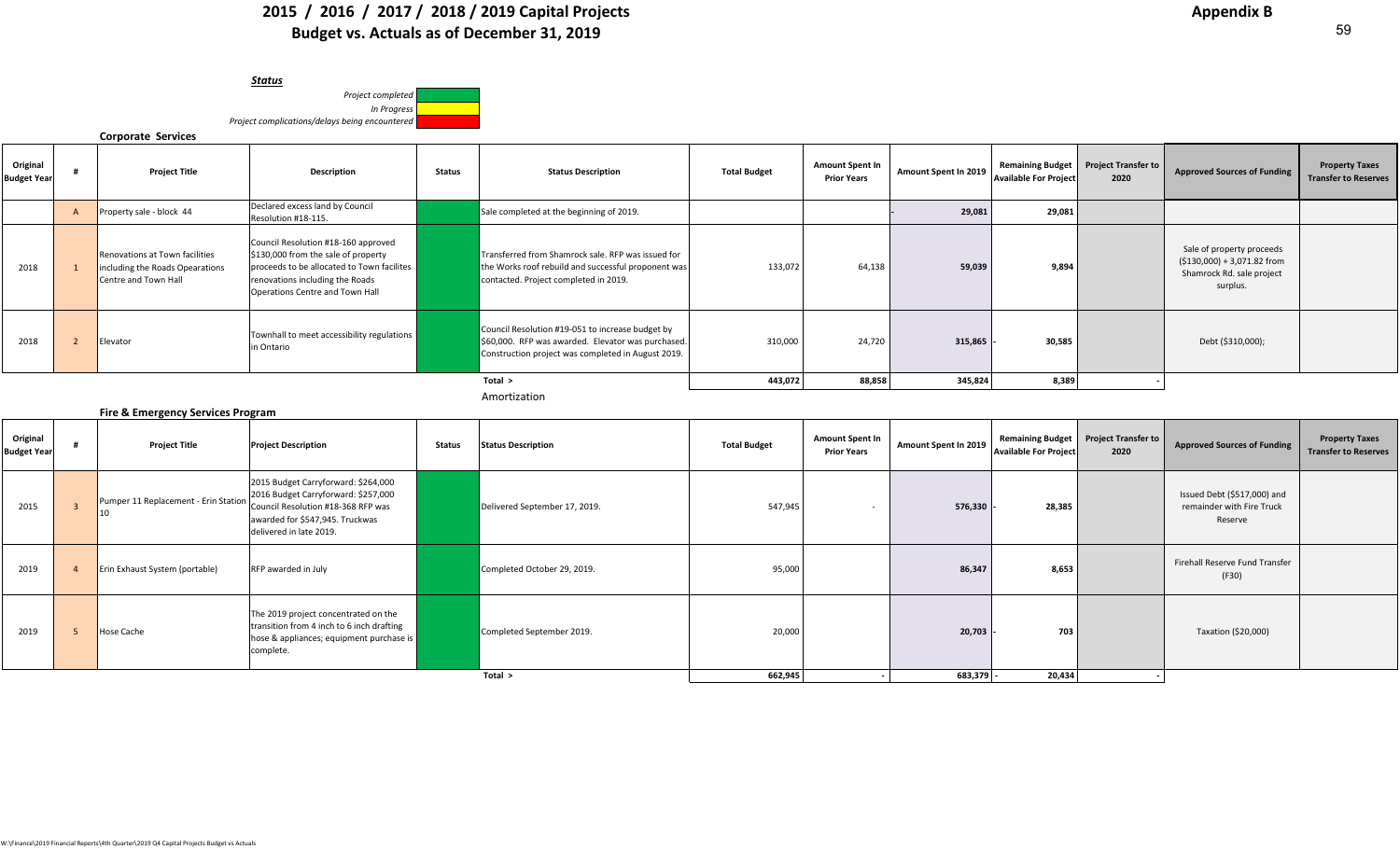| Project completed                              |  |
|------------------------------------------------|--|
| In Progress                                    |  |
| Project complications/delays being encountered |  |

| Original<br><b>Budget Year</b> |                | <b>Project Title</b>                              | <b>Project Description</b>                                                                                                                                                                                                                                         | <b>Status</b> | <b>Status Description</b>                                                                                                            | <b>Total Budget</b> | <b>Amount Spent In</b><br><b>Prior Years</b> | Amount Spent In 2019 | <b>Remaining Budget</b><br>Available For Project | <b>Project Transfer to</b><br>2020 | <b>Approved Sources of Funding</b>                                                                            | <b>Property Taxes</b><br><b>Transfer to Reserves</b> |
|--------------------------------|----------------|---------------------------------------------------|--------------------------------------------------------------------------------------------------------------------------------------------------------------------------------------------------------------------------------------------------------------------|---------------|--------------------------------------------------------------------------------------------------------------------------------------|---------------------|----------------------------------------------|----------------------|--------------------------------------------------|------------------------------------|---------------------------------------------------------------------------------------------------------------|------------------------------------------------------|
| 2017                           | -5             | Station St. Rehabilitation                        | Bridge, Dam, & Sidewalk replacement<br>OCIF Top Up Grant of \$1,576,988<br>2017 Budget Carryforward: \$1,221,154                                                                                                                                                   |               | Tender was closed and contract to be awarded.<br>Expecting design costs by the end of 2019.                                          | 2,500,000           | 89,963                                       | 264,910              | 2,145,127                                        | 2,145,127                          | Grant \$1,576,988; Debt; County<br>and Developers                                                             |                                                      |
| 2018                           | 6              | <b>LED Streetlights</b>                           | Conversion of LED Streetlights. Resolution<br>#18-251                                                                                                                                                                                                              |               | Complete. Town received retrofit grant of \$32k.                                                                                     | 389,459             | $\sim$                                       | 319,270              | 70,190                                           |                                    | <b>Streetlight Reserve</b>                                                                                    |                                                      |
| 2018                           | $\overline{7}$ | Single Axle Dump Truck/Winter<br>Sander           | This unit will allow the Tractor (unit 41) to<br>retire from winter service and be retained<br>for roadside mowing and shoulder<br>retrieval. The<br>new truck will be able to provide winter<br>service the Towns in a fraction of the time<br>it currently takes |               | Complete. Truck delivered in early November 2019.<br>Awaiting invoice in 4th quarter.                                                | 240,000             |                                              | 239,086              | 914                                              |                                    | Debt (\$240,000)                                                                                              |                                                      |
| 2019                           | -8             | Structure 2051                                    | Replacement of structure 2051                                                                                                                                                                                                                                      |               | Council Resolution 19-247 approved contract award<br>and will be completed before the end of the year.                               | 300,000             | $\sim$                                       | 189,326              | 110,674                                          |                                    | OCIF = 258,604 + Taxation =<br>41,396                                                                         |                                                      |
| 2019                           | -9             | Structure 011 based on OSIM report                | Engineering design has been procured to<br>be shovel ready. Project expected to cost<br>\$1.1M. ICIP grant of \$916,630 was<br>awarded.                                                                                                                            |               | Engineering design has been procured to be shovel<br>ready. Project expected to cost \$1.1M. ICIP grant of<br>\$916,630 was awarded. | 300,000             |                                              | 9,502                | 290,498                                          |                                    | Roads Reserve = 222,500 +<br>290,498   Infrastructure Renewal = 77,500; $\frac{1}{2}$<br>ICIP Grant \$916,630 | 222,500                                              |
| 2019                           | $\alpha$       | Rural Upgrade from gravel to surface<br>treatment | 5th line from Wellington road 22 to Side<br>Road 24                                                                                                                                                                                                                |               | Project Complete. Waiting to release 10% holdback.                                                                                   | 75,000              |                                              | 65,150               | 9,850                                            |                                    | Development Charges 50%<br>(\$37,500); Gas Tax 50% \$37,500                                                   |                                                      |
| 2019                           | 10             | <b>Storm Sewer</b>                                | Parital reconstruct storm sewer for Daniel<br>St. from English South to new outlet on<br>Wheelock                                                                                                                                                                  |               | Contract award approved Council Resolution #19-<br>305. Contract has been awared and construction has<br>started.                    | 520,000             |                                              | 187,788.51           | 332,211                                          | 332,211                            | Gas Tax                                                                                                       |                                                      |
| 2019                           | 11             | Municipal Drain                                   | By-Law 20-02. Municipal Drain in Ospringe<br>- to be 100% recovered from Developer<br>under the Drainage Act. Resolution 18-<br>207 for the design approval.                                                                                                       |               | Engineering design report has been completed in<br>2019. Construction yet to start.                                                  | 558,453             |                                              | 76,473               | 481,980                                          | 481,980                            | Developer (100%) under<br>Drainage Act                                                                        |                                                      |
|                                | Total $>$      |                                                   |                                                                                                                                                                                                                                                                    |               | 4.882.912                                                                                                                            | 89,963              | 1,351,503                                    | 3,441,446            | 3,249,817                                        |                                    |                                                                                                               |                                                      |

**Roads Program**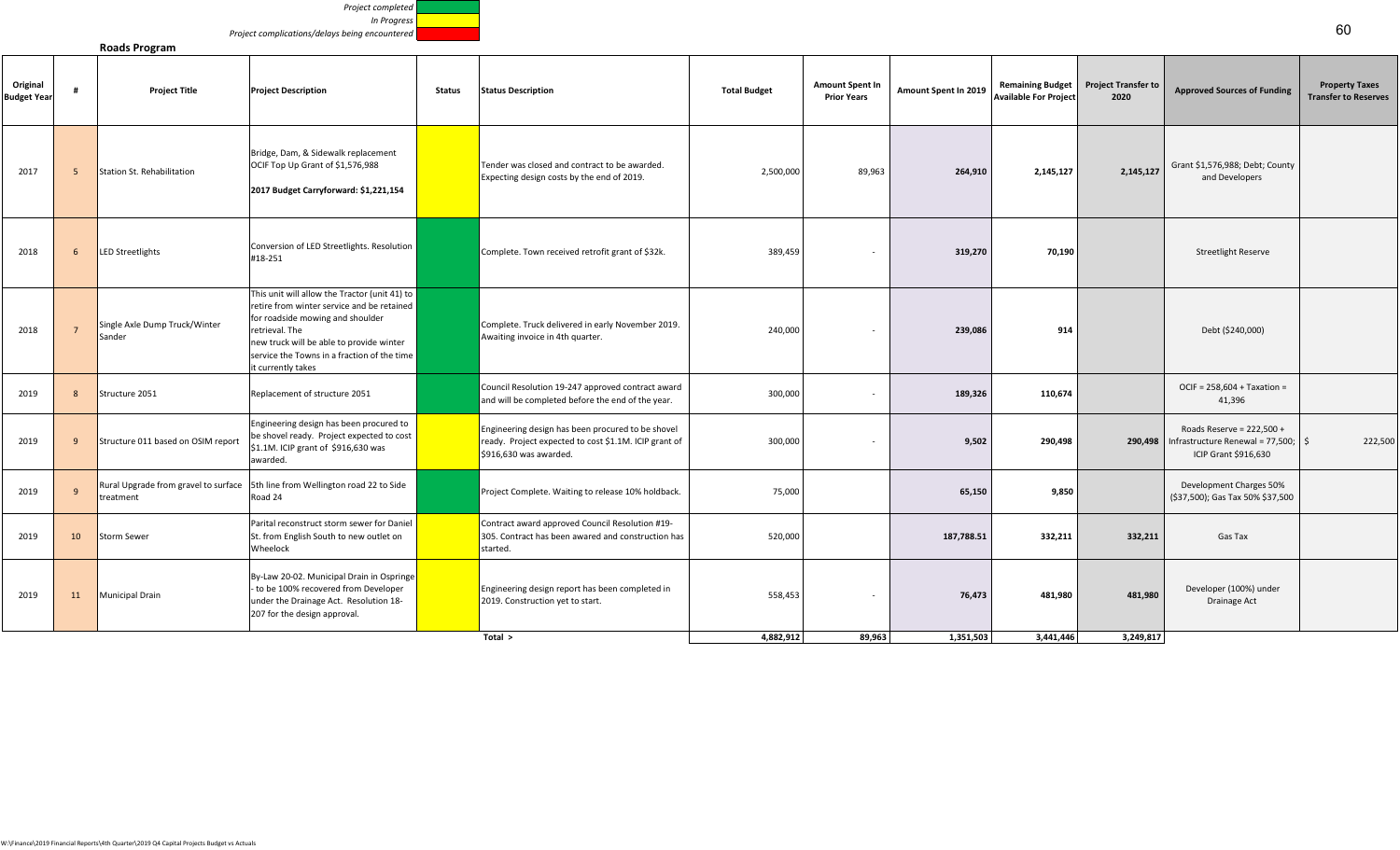

#### **Water Program**

| Original<br><b>Budget Year</b> |         | <b>Project Title</b>                                                                      | <b>Project Description</b> | <b>Status</b> | <b>Status Description</b>                                                    | <b>Total Budget</b> | <b>Amount Spent In</b><br><b>Prior Years</b> | Amount Spent In 2019 | Remaining Budget   Project Transfer to<br><b>Available For Project</b> | 2020   | <b>Approved Sources of Funding</b> | <b>Property Taxes</b><br><b>Transfer to Reserves</b> |
|--------------------------------|---------|-------------------------------------------------------------------------------------------|----------------------------|---------------|------------------------------------------------------------------------------|---------------------|----------------------------------------------|----------------------|------------------------------------------------------------------------|--------|------------------------------------|------------------------------------------------------|
| 2019                           |         | Fire Hydrant Rehabilitation /<br>Replacement Program; Meter<br><b>Replacement Program</b> |                            |               | Project to commence and should be at least half<br>completed by end of year. | 47,000              |                                              |                      | 47,000                                                                 | 47,000 | Water Life Cycle Reserve           |                                                      |
| 2019                           | 12      | Building and grounds minor repairs                                                        |                            |               | Project shoud be complete by end of year.                                    | 15,000              |                                              |                      | 15,000                                                                 | 15,000 | Water Life Cycle Reserve           |                                                      |
| 2019                           | 13      | Water equipment to extend life of<br>asset                                                |                            |               | Project shoud be complete by end of year.                                    | 43,800              |                                              | 14,626               | 29,174                                                                 | 29,174 | Water Life Cycle Reserve           |                                                      |
|                                | Total > |                                                                                           |                            |               | 105,800                                                                      |                     | 14,626                                       | 91,174               | 91,174                                                                 |        |                                    |                                                      |

#### **Environmental Services Original**  Original # Project Transfer to Project Transfer to Project Transfer to Amount Spent In Amount Spent In Amount Spent In Amount Spent In Amount Spent In Amount Spent In 2019 Remaining Budget Project Project Approved Sources 2015 **14** New Water Supply - Erin Production - Part of Water EA project (Part of Mater EA project and the control of the control of the control of the control of the control of the control of the control of the control of the control of the control of the control of 2015/2016 15 SSMP - Environmental Assessment > Waste Water onmental Assessment > 2015 Budget Carryforward: \$145,865 Resolution 18-103 Remainder funded 3 equally<br>
1/3 Infrastructure Reserve between Infrastructure Reserve, Water Lifecycle<br>
2017 Budget Carryforward: \$693,388 Reserve 2015 **16** SSMP - Environmental Assessment > Water Council Resolution #18‐094 approved an increase of \$604,000 (funded 90% through DC Water and 10% through Water LifeCycle Reserves); Council Resolution #19‐ approved an increase of 395k (funded 50% Water DCs and 50% Water Life Cycle Res); Council Resolution # 19‐196 budget increased by \$395k and funded equally by DC‐Water and Water Life Cycle Reserve. Tender awarded for well dritlling Council Resolution #19-196. Test well drilling and testing in progress. EA preparation is ongoing. 1,201,290 355,244 777,227 68,820  **68,820**  \$604k = 90% DC Water and 10% Water LifeCycle; 395k (10% Water Life Cycle and 90% Water DCs); \$61k GMF Grant Total > 2,360,543 | 1,360,517 | 810,580 | 189,446 | 188,820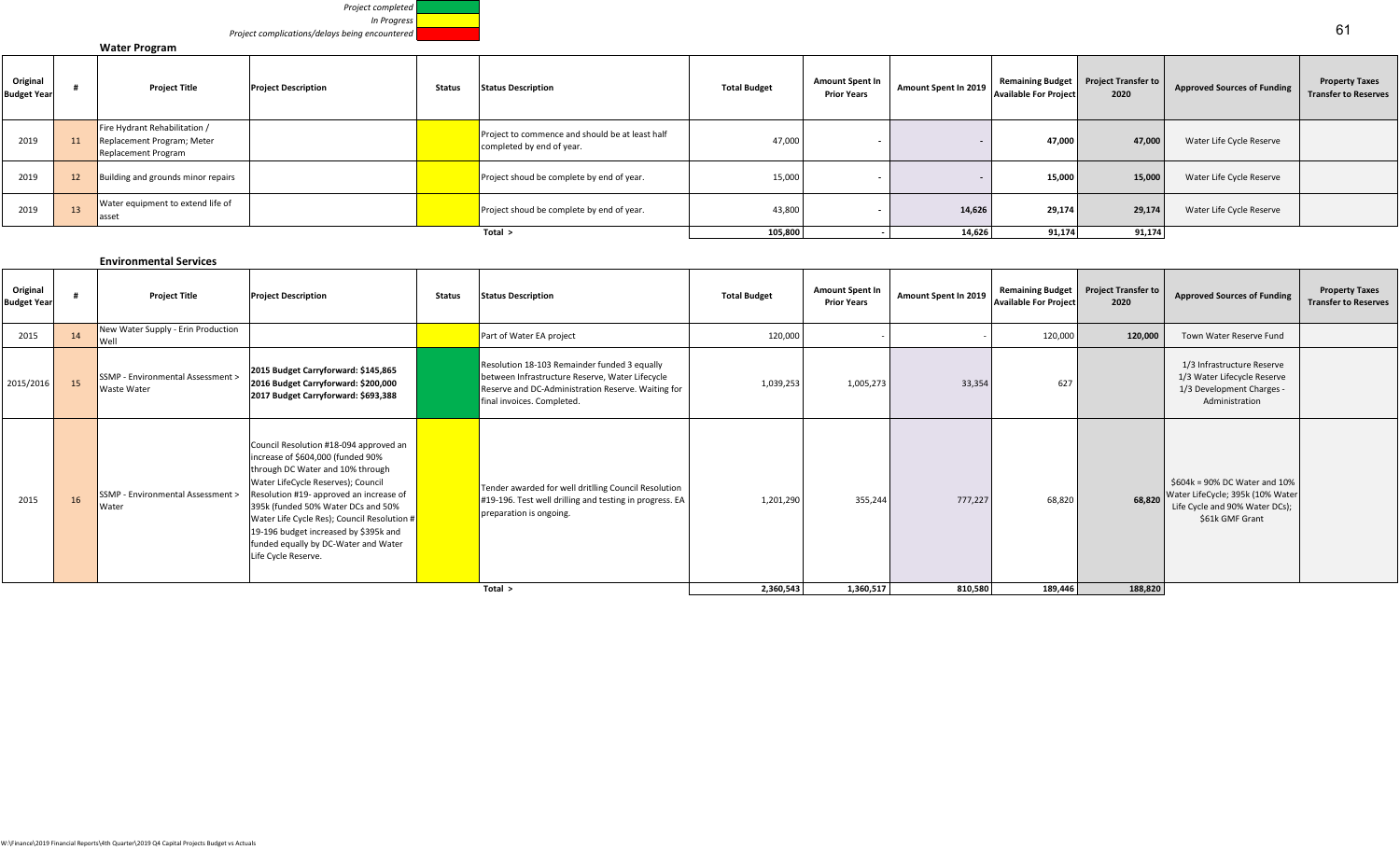| Project completed                              |  |
|------------------------------------------------|--|
| In Progress                                    |  |
| Project complications/delays being encountered |  |

| Original<br>Budget Year | #  | <b>Project Title</b>                          | <b>Project Description</b>                                                                                                                     | Status | <b>Status Description</b>                                                                                                                                                                                                                     | <b>Total Budget</b> | <b>Amount Spent In</b><br><b>Prior Years</b> | Amount Spent In 2019 | <b>Remaining Budget</b><br><b>Available For Project</b> | <b>Project Transfer to</b><br>2020 | <b>Approved Sources of Funding</b>                                                                                                                   | <b>Property Taxes</b><br><b>Transfer to Reserves</b> |
|-------------------------|----|-----------------------------------------------|------------------------------------------------------------------------------------------------------------------------------------------------|--------|-----------------------------------------------------------------------------------------------------------------------------------------------------------------------------------------------------------------------------------------------|---------------------|----------------------------------------------|----------------------|---------------------------------------------------------|------------------------------------|------------------------------------------------------------------------------------------------------------------------------------------------------|------------------------------------------------------|
| 2018                    | 17 | Erin Community Centre Brine pump<br>and motor |                                                                                                                                                |        | Replacement is required and can only be done off<br>season. Project recommended to be carried forward<br>to 2020.                                                                                                                             | 18,000              |                                              |                      | 18,000                                                  | 18,000                             | <b>ECC Reserve</b>                                                                                                                                   |                                                      |
| 2018                    | 18 | Playground equipment program                  | Equipment for Barbour Field.                                                                                                                   |        | Project recommended to moved forward to 2020.                                                                                                                                                                                                 | 10,000              |                                              |                      | 10,000                                                  | 10,000                             | <b>Barbourfields Reserve</b>                                                                                                                         |                                                      |
| 2018                    | 19 | Barbour Field septic system                   |                                                                                                                                                |        | Completed. Fencing is outstanding will be completed<br>in spring 2019. Remaiing funds recommended to be<br>carried forward to 2020.                                                                                                           | 50,000              | 30,574                                       |                      | 19,426                                                  |                                    | Barbour Field Septic Syst Reserve<br>( \$19426)                                                                                                      |                                                      |
| 2018                    | 20 | Sports bleachers program                      | Bleachers for Barbour Field.                                                                                                                   |        | Recommended funding to be carried forward to<br>2020.                                                                                                                                                                                         | 11,000              |                                              |                      | 11,000                                                  | 11,000                             | <b>Barbour Fields Reserve</b>                                                                                                                        |                                                      |
| 2018                    | 21 | Sports fencing program                        | Fencing for Barbour Field.                                                                                                                     |        | Recommended funding to be carried forward to<br>2020.                                                                                                                                                                                         | 11,000              |                                              |                      | 11,000                                                  | 11,000                             | <b>Barbour Fields Reserve</b>                                                                                                                        |                                                      |
| 2017                    | 22 | Erin Rotary River Walk (Phase I)              | 2017 Budget Carryforward: \$90,000                                                                                                             |        | "Phase 1" is complete                                                                                                                                                                                                                         | 90,000              | 89,868                                       |                      | 132                                                     |                                    | County of Wellington Grant<br>(\$45k); Erin Rotary Donation<br>(\$15k); Friends of Greenbelt<br>Grant \$27k Tax \$2,868; \$5000<br>Nestle Water Levy |                                                      |
| 2018                    | 23 | Erin Rotary River Walk (Phase II)             | 2018 Budget Addition: \$300,000                                                                                                                |        | Waiting on County and Ministry of Enviroment<br>approvals to initiate "Phase 2" - Design. Phase 2 will<br>be recommended to be carried forward to 2020.                                                                                       | 300,000             |                                              |                      | 300,000                                                 | 300,000                            | Water Levy (\$5k)<br>Cash in Lieu of Parkland Reserve<br>(5295k)                                                                                     |                                                      |
| 2017                    | 24 | <b>Walking Trails</b>                         | Annual Program<br>2017 Budget Carryforward: \$10,000                                                                                           |        | Final invoices received and paid in 2018. Grant<br>received in 2019 in Operating.                                                                                                                                                             | 10,000              | 1,232                                        |                      | 8,768                                                   |                                    | County of Wellington Grant<br>( \$5,000)                                                                                                             |                                                      |
| 2018                    | 25 | Voluntary Water Levy Projects                 | Resolution #18-159 direction was to<br>allocate \$10,700 for Outdoor Bottle Filling<br>Station; \$2,000 Osprey nest; \$8,000 dog<br>park fence |        | Osprey nest has been installed. Waiting for invoices.<br>Water Filling Station was purchased and will be<br>installed 2019. Dog park fence was submitted as a<br>2020 Capital Request and will be reviewed with the<br>Recreation Masterplan. | 20,700              | 7,913                                        | 5,615                | 7,172                                                   | 7,172                              | Voluntary Water Levy Reserve                                                                                                                         |                                                      |
| 2019                    | 26 | <b>Erin Community Centre</b>                  | Accessibility renovations; flat roof;                                                                                                          |        | ICIP grant application in 2019 for \$2.4 facility<br>renovations                                                                                                                                                                              | 70,000              |                                              |                      | 70,000                                                  |                                    | Taxation (\$150,000) + Grants<br>(\$10,000)                                                                                                          | 60,000                                               |
| 2019                    | 27 | <b>Erin Community Centre</b>                  | ice resurfacer                                                                                                                                 |        | RFP for ice resurfacer going out soon in Q4 2019. Flat<br>roof and accessibility renovations will be<br>recommended to be carried to 2020.                                                                                                    | 90,000              |                                              |                      | 90,000                                                  | 90,000                             | Taxation (\$150,000) + Grants<br>(\$10,000)                                                                                                          | 90,000                                               |
| 2019                    | 27 | <b>Erin Community Centre</b>                  | Theatre carpet replacement; flooring and<br>other minor renovations (\$20k) & Sewage<br>Treatment (\$20k)                                      |        | Theatre carpet replacement is complete. Sewage<br>treatment is also complete, however awaiting<br>invoices.                                                                                                                                   | 40,000              |                                              | 11,517               | 28,483                                                  |                                    | Taxation (40,000)                                                                                                                                    |                                                      |
| 2019                    | 28 | <b>Emergency Response Centre</b>              | Future plans for an emergency response<br>centre                                                                                               |        | Transfer of funds at the end of the year                                                                                                                                                                                                      | 50,000              |                                              | 50,000               |                                                         |                                    | Taxation (\$50,000)                                                                                                                                  |                                                      |
| 2019                    | 29 | tractor, bleachers                            | Parks fencing; playground equipment; Annual program contributions for parks<br>fencing, playground, bleachers etc.                             |        | Recommended funding to be carried forward to<br>2020.                                                                                                                                                                                         | 63,000              |                                              |                      | 63,000                                                  | 63,000                             | Taxation (\$63,000)                                                                                                                                  | 63,000                                               |

**Recreation**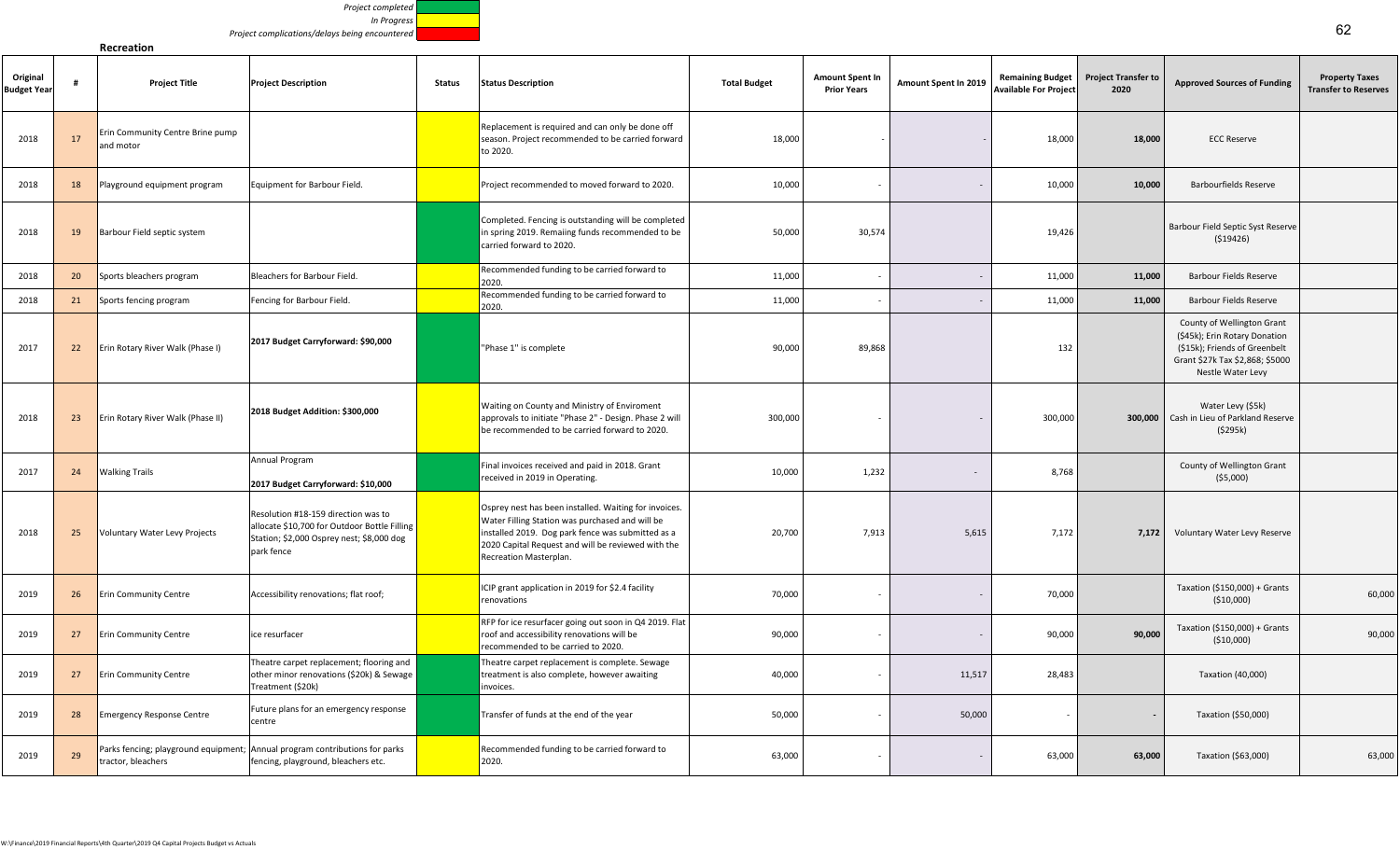|      |                 |                                           | Project completed<br>In Progress<br>Project complications/delays being encountered |               |                                                               |                     |                                              |                          |                              |                                                |                                    | 63                                                   |
|------|-----------------|-------------------------------------------|------------------------------------------------------------------------------------|---------------|---------------------------------------------------------------|---------------------|----------------------------------------------|--------------------------|------------------------------|------------------------------------------------|------------------------------------|------------------------------------------------------|
|      |                 |                                           | <b>Project Description</b>                                                         | <b>Status</b> | <b>Status Description</b>                                     | <b>Total Budget</b> | <b>Amount Spent In</b><br><b>Prior Years</b> | Amount Spent In 2019     | <b>Available For Project</b> | Remaining Budget   Project Transfer to<br>2020 | <b>Approved Sources of Funding</b> | <b>Property Taxes</b><br><b>Transfer to Reserves</b> |
| 2019 | 30 <sup>°</sup> | Recreation Software for online<br>booking |                                                                                    |               | RFP awarded - implemetation to commence in spring<br>of 2020. | 40,000              |                                              | $\overline{\phantom{0}}$ | 40,000                       | 40,000                                         | Taxation (\$40,000)                | 40,000                                               |
| 2019 | 31              | <b>ECC Security Enhancements</b>          | Erin<br>Community Centre security and access<br>control enhancemen                 |               | Resolution #19-030 (Feb 19, 2019)                             | 45,000              |                                              | 42,456                   | 2,544                        |                                                | Centre 2000 Capital Reserve        |                                                      |
|      |                 |                                           |                                                                                    |               |                                                               | 918,700             | 129,588                                      | 109,588                  | 679,525                      | 550,172                                        |                                    | 475,500                                              |

| $- - -$       | $  -$<br>. . F<br>ـ 658.970. | $\sim$<br>ີ<br>טטכ. | 545<br>וסנ   | $- - -$<br>77<br>. . |
|---------------|------------------------------|---------------------|--------------|----------------------|
| .<br>- -<br>- |                              | .                   | 4,505.<br>᠇┙ | $\cdots$             |
|               |                              |                     |              |                      |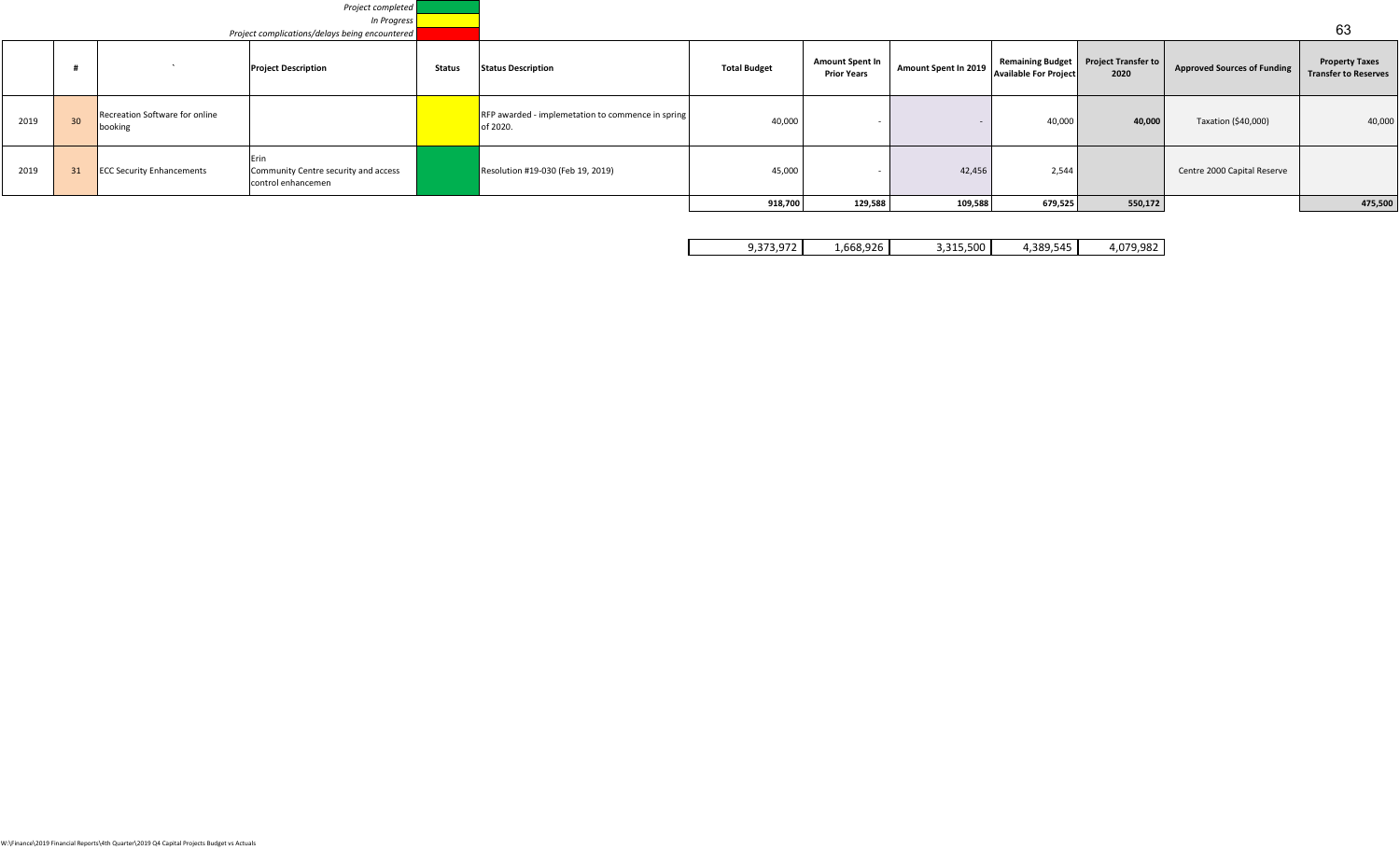#### *Status*



#### **Corporate Services**

| Original<br><b>Budget Year</b> | <b>Project Title</b>             | Description                                                       | <b>Status</b> | <b>Status Description</b>                                                           | <b>Total Budget</b> | <b>Amount Spent In</b><br><b>Prior Years</b> | <b>Remaining Budget</b><br><b>Available For Project</b> | <b>Approved Sources of Funding</b> |
|--------------------------------|----------------------------------|-------------------------------------------------------------------|---------------|-------------------------------------------------------------------------------------|---------------------|----------------------------------------------|---------------------------------------------------------|------------------------------------|
| 2020                           | <b>Energy Conservation Renos</b> | Energy and water conservation projects<br>per Energy Audit        |               | Quotations underway                                                                 | 22,000              |                                              | 22,000                                                  | Taxation                           |
| 2020                           | Electronic Records Management    | Electronic Data Records Management<br>software and implementation |               | Research is being completed with possible<br>implementation to begin in the summer. | 80,000              |                                              | 80,000                                                  | Admin. File Management<br>Reserve  |
|                                |                                  |                                                                   |               | Total $>$                                                                           | 102,000             |                                              | 102,000                                                 |                                    |

#### **Fire & Emergency Services**

**Program**

| Original<br><b>Budget Year</b> | <b>Project Title</b>                         | <b>Project Description</b>                                                         | Status | <b>Status Description</b>                                                          | <b>Total Budget</b> | <b>Amount Spent In</b><br><b>Prior Years</b> | <b>Remaining Budget</b><br>Available For Project | <b>Approved Sources of Funding</b>              |
|--------------------------------|----------------------------------------------|------------------------------------------------------------------------------------|--------|------------------------------------------------------------------------------------|---------------------|----------------------------------------------|--------------------------------------------------|-------------------------------------------------|
| 2020                           | Hose Cache                                   | Hose Cache                                                                         |        | Collecting quotes - tentative completion by end July<br>2020                       | 20,000              |                                              | 20,000                                           | Taxation                                        |
| 2020                           | Fire Tanker                                  | 1990 Tanker 57 replacement                                                         |        | RFP completed and will be bringing forward results<br>to Council on April 21, 2020 | 450,000             |                                              | 450,000                                          | \$250k Taxation; \$200k Fire<br>Vehicle Reserve |
| 2020                           | <b>Energy Conservation Renos</b>             | <b>Energy Conservation Renos at Station 10</b>                                     |        | Collecting quotes - summer project                                                 | 20,000              |                                              | 20,000                                           | Taxation                                        |
| 2020                           | Thermal imaging camera                       | Thermal imaging camera                                                             |        | Purchased and waiting for invoice.                                                 | 15,000              |                                              | 15,000                                           | Taxation                                        |
| 2020                           | Building condition assessment<br>renovations | Building condition assessment renovations<br>for Erin and Hillsburgh Fire Stations |        | Collecting quotes - tentative completion by end June<br>2020                       | 11,200              |                                              | 11,200                                           | Taxation                                        |
|                                |                                              |                                                                                    |        | Total $>$                                                                          | 516,200             |                                              | 516,200                                          |                                                 |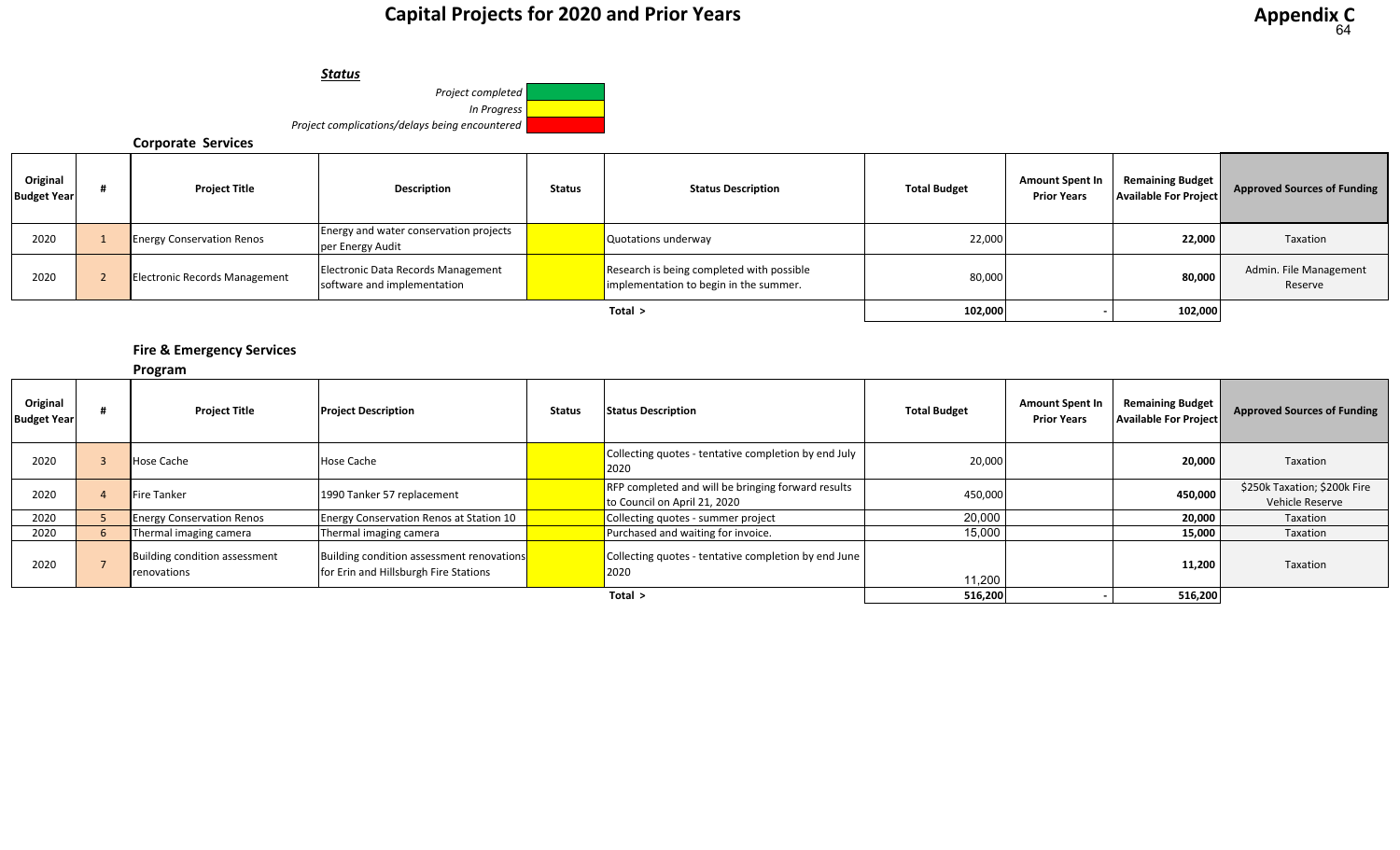*Project completed In Progress*

*Project complications/delays being encountered*

#### **Roads Program**

| Original<br><b>Budget Year</b> |              | <b>Project Title</b>               | <b>Project Description</b>                                                                                                                         | <b>Status</b> | <b>Status Description</b>                                                                                                            | <b>Total Budget</b> | <b>Amount Spent In</b><br><b>Prior Years</b> | <b>Remaining Budget</b><br><b>Available For Project</b> | <b>Approved Sources of Funding</b>                                                                 |
|--------------------------------|--------------|------------------------------------|----------------------------------------------------------------------------------------------------------------------------------------------------|---------------|--------------------------------------------------------------------------------------------------------------------------------------|---------------------|----------------------------------------------|---------------------------------------------------------|----------------------------------------------------------------------------------------------------|
| 2017                           | 8            | Station St. Rehabilitation         | Bridge, Dam, & Sidewalk replacement<br>OCIF Top Up Grant of \$1,576,988<br>2017 Budget Carryforward: \$1,221,154                                   |               | Tender was closed and contract was awarded.<br>Ongoing negotiations with Developer.                                                  | 2,500,000           | 354,873                                      | 2,145,127                                               | Grant \$1,576,988; Debt; County<br>and Developers                                                  |
| 2019                           | $\mathbf{q}$ | Structure 011 based on OSIM report | May 7, 2018 Council Resolution to apply<br>for ICIP grant.                                                                                         |               | Engineering design has been procured to be shovel<br>ready. Project expected to cost \$1.1M. ICIP grant of<br>\$916.630 was awarded. | 300,000             | 9,501.60                                     |                                                         | Roads Reserve = 222,500 +<br>290,498   Infrastructure Renewal = $77,500$ ;<br>ICIP Grant \$916,630 |
| 2019                           | 10           | <b>Storm Sewer</b>                 | Project approved Council Resolution #19-<br>305. Partial reconstruct storm sewer for<br>Daniel St. from English South to new<br>outlet on Wheelock |               | Contract has been awared and construction has<br>started.                                                                            | 520,000             | 187,789                                      | 332,211                                                 | Gas Tax                                                                                            |
| 2019                           | 11           | Municipal Drain                    | Council Resolution #20-02 Municipal Drain<br>in Ospringe - to be 100% recovered from<br>Developer under the Drainage Act.                          |               | Engineering report has been completed in 2019.<br>Construction yet to start.                                                         | 558,453             | 76,473                                       | 481,980                                                 | Developer (100%) under<br>Drainage Act                                                             |
| 2020                           | 12           | Culvert 2059                       | Culvert 2059 Replacement (Station<br>Road(Sideroad 24)) based on OSIM report                                                                       |               | RFP being prepared for the engineering design.                                                                                       | 600,000             |                                              | 600,000                                                 | \$200k Taxation; \$332k OCIF;<br>remainder Gas Tax                                                 |
| 2020                           | 13           | Flail mower                        | Roadside flail mower attachment for<br>existing tractor                                                                                            |               | Purchase order has been issued and mower is on<br>order                                                                              | 18,000              |                                              | 18,000                                                  | Taxation                                                                                           |
| 2020                           | 14           | <b>Energy Conservation Renos</b>   | Energy and water conservation projects<br>per Energy Audit                                                                                         |               | Quotations have been received and work in<br>underway to upgrade to LED lighting in the shop                                         | 5,000               |                                              | 5,000                                                   | Taxation                                                                                           |
|                                |              |                                    |                                                                                                                                                    |               | Total >                                                                                                                              | 4,501,453           | 628,636                                      | 3,872,817                                               |                                                                                                    |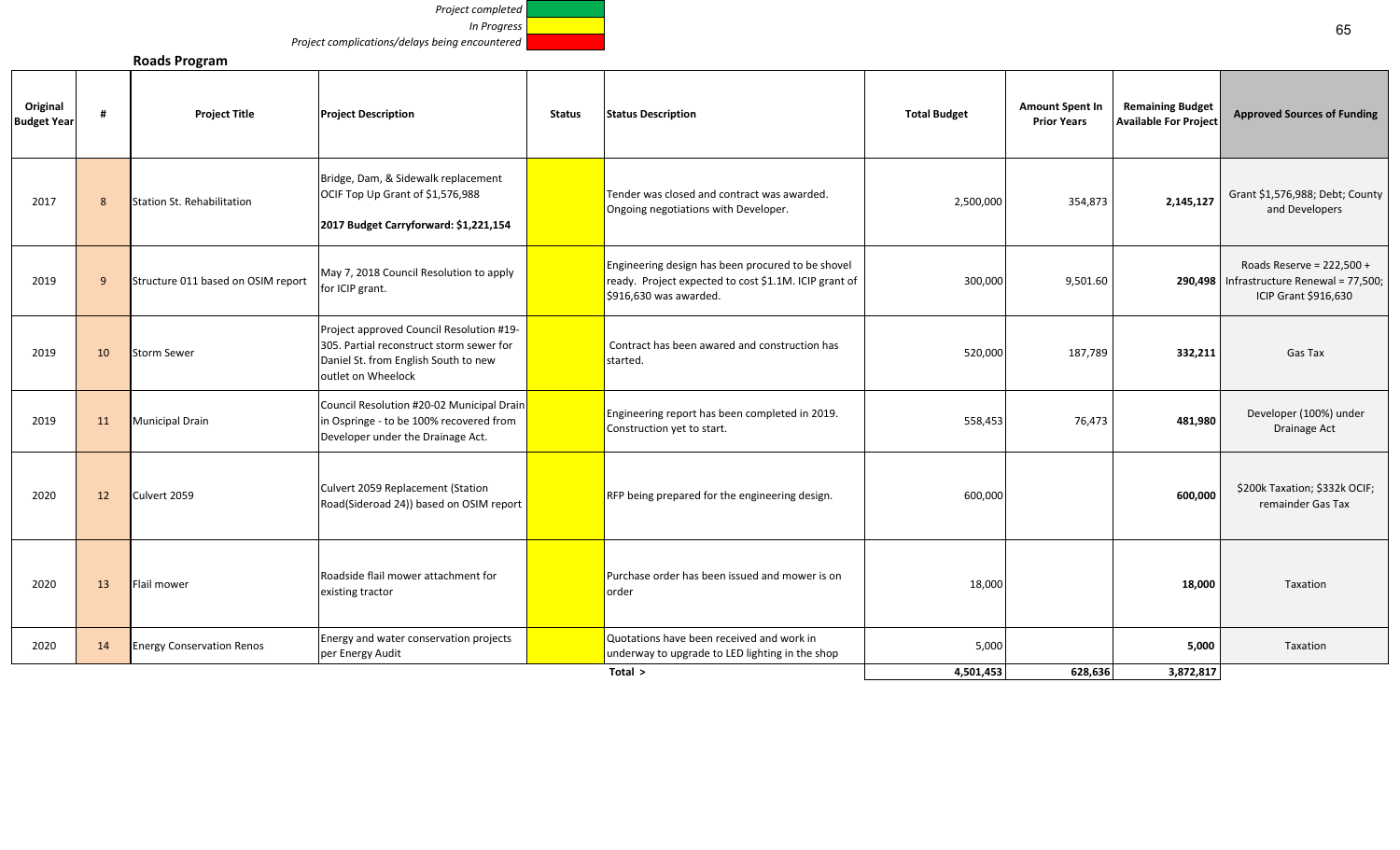*Project completed In Progress*

*Project complications/delays being encountered*

#### **Water Program**

| Original<br><b>Budget Year</b> |    | <b>Project Title</b>                                                               | <b>Project Description</b>                                                                                                                                                                                                                                                                                                                                                                    | <b>Status</b> | <b>Status Description</b>                                                                                                                  | <b>Total Budget</b> | <b>Amount Spent In</b><br><b>Prior Years</b> | <b>Remaining Budget</b><br><b>Available For Project</b> | <b>Approved Sources of Funding</b>                      |
|--------------------------------|----|------------------------------------------------------------------------------------|-----------------------------------------------------------------------------------------------------------------------------------------------------------------------------------------------------------------------------------------------------------------------------------------------------------------------------------------------------------------------------------------------|---------------|--------------------------------------------------------------------------------------------------------------------------------------------|---------------------|----------------------------------------------|---------------------------------------------------------|---------------------------------------------------------|
| 2019/2020                      | 15 | Fire Hydrant Rehabilitation /<br>Replacement Program; Meter<br>Replacement Program |                                                                                                                                                                                                                                                                                                                                                                                               |               | Project to commence and should be at least half<br>completed by end of year.                                                               | 94,000              |                                              | 94,000                                                  | Water Life Cycle Reserve                                |
| 2019/2020                      | 16 | Building and grounds minor repairs                                                 |                                                                                                                                                                                                                                                                                                                                                                                               |               | Project shoud be complete by end of year.                                                                                                  | 30,000              |                                              | 30,000                                                  | Water Life Cycle Reserve                                |
| 2019                           | 17 | Water equipment to extend life of<br>asset                                         |                                                                                                                                                                                                                                                                                                                                                                                               |               | Project shoud be complete by end of year.                                                                                                  | 43,800              | 14,626                                       | 29,174                                                  | Water Life Cycle Reserve                                |
| 2020                           | 18 | Energy efficiency projects                                                         | Erin water system capital expenditures<br>including energy efficiency upgrades (per<br>OCWA)                                                                                                                                                                                                                                                                                                  |               | Project shoud be complete by end of year.                                                                                                  | 72,000              |                                              | 72,000                                                  | Water Life Cycle Reserve                                |
| 2020                           | 19 | Water equipment to extend life of<br>asset                                         |                                                                                                                                                                                                                                                                                                                                                                                               |               | Project shoud be complete by end of year.                                                                                                  | 45,000              |                                              | 45,000                                                  | Water Life Cycle Reserve                                |
| 2015                           | 20 | New Water Supply - Erin Production<br>Well                                         |                                                                                                                                                                                                                                                                                                                                                                                               |               | Part of Water EA project                                                                                                                   | 120,000             |                                              | 120,000                                                 | Town Water Reserve Fund                                 |
| 2015                           | 21 | SSMP - Environmental Assessment ><br>Water                                         | Council Resolution #18-094 approved an<br>increase of \$604,000 (funded 90%<br>through DC Water and 10% through<br>Water LifeCycle Reserves); Council<br>Resolution #19- approved an increase of<br>395k (funded 50% Water DCs and 50%<br>Water Life Cycle Res); Council Resolution #<br>19-196 budget increased by \$395k and<br>funded equally by DC-Water and Water<br>Life Cycle Reserve. |               | Tender awarded for well dritlling Council Resolution<br>#19-196. Test well drilling and testing in progress. EA<br>preparation is ongoing. | 1,201,290           | 1,132,470                                    | 68,820                                                  | 90% DC Admin and 10% Water<br>LifeCycle as per DC Study |
|                                |    |                                                                                    |                                                                                                                                                                                                                                                                                                                                                                                               |               | Total >                                                                                                                                    | 1,606,090           | 1,147,097                                    | 458,993                                                 |                                                         |

#### **Waste Water Project**

| Original<br><b>Budget Year</b> |    | <b>Project Title</b>      | <b>Project Description</b>  | <b>Status</b> | <b>Status Description</b>                                    | <b>Total Budget</b> | <b>Amount Spent In</b><br><b>Prior Years</b> | <b>Remaining Budget</b><br><b>Available For Project</b> | Approved Sources of Funding |
|--------------------------------|----|---------------------------|-----------------------------|---------------|--------------------------------------------------------------|---------------------|----------------------------------------------|---------------------------------------------------------|-----------------------------|
| 2020                           | 22 | <b>Waste Water Design</b> | Design of waste water plant |               | Collecting quotes - tentative completion by end July<br>2020 | 450,000             |                                              | 450,000                                                 | Funded by Developers        |
|                                |    |                           |                             |               | Total >                                                      | 450,000             |                                              | 450,000                                                 |                             |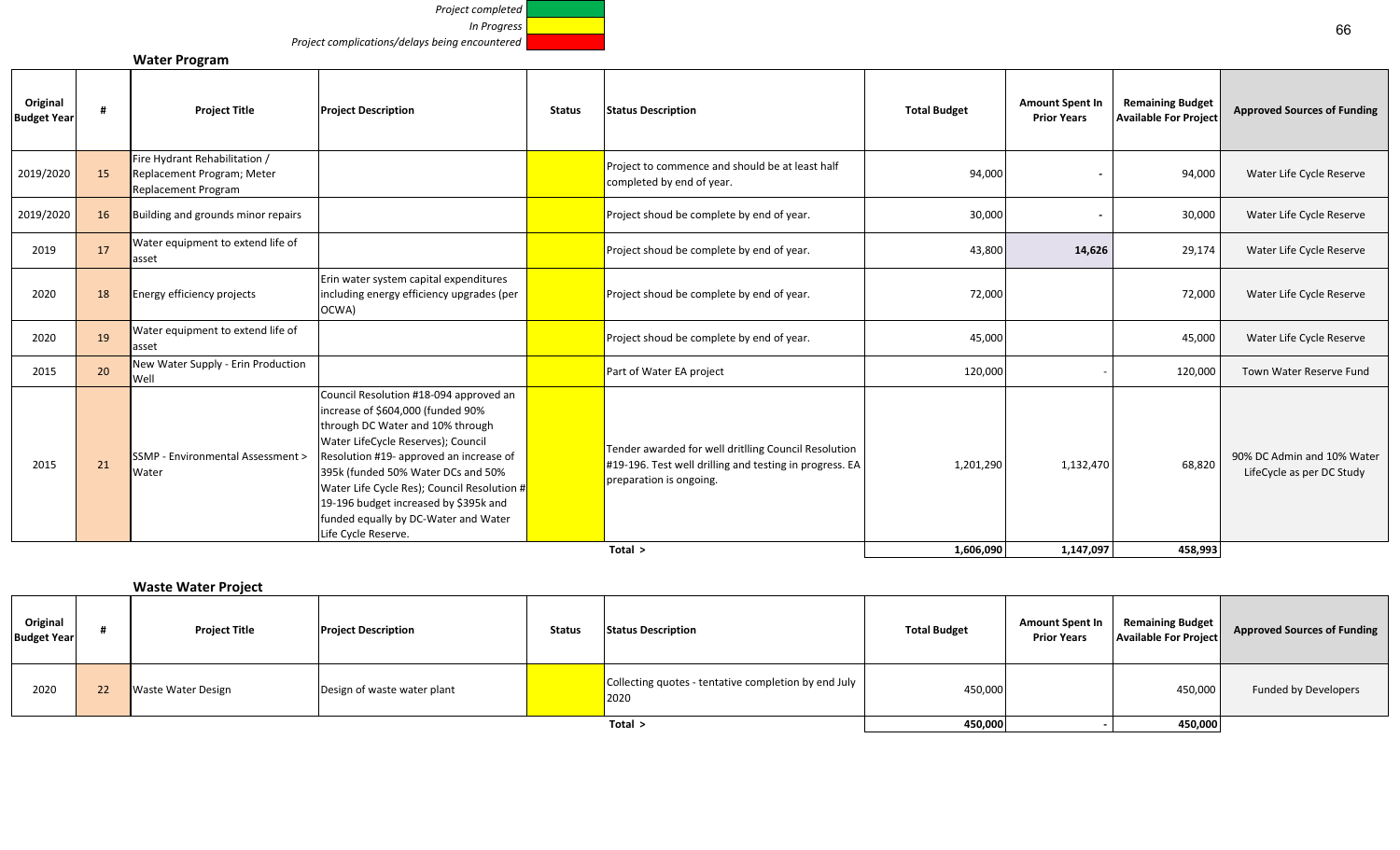*Project completed In Progress*

*Project complications/delays being encountered*

#### **Parks & Recreation**

| Original<br><b>Budget Year</b> |                 | <b>Project Title</b>                                      | <b>Project Description</b>                                                                                                                                                                   | <b>Status</b> | <b>Status Description</b>                                                                                                                                                                                                                     | <b>Total Budget</b> | <b>Amount Spent In</b><br><b>Prior Years</b> | <b>Remaining Budget</b><br><b>Available For Project</b> | <b>Approved Sources of Funding</b>                                       |
|--------------------------------|-----------------|-----------------------------------------------------------|----------------------------------------------------------------------------------------------------------------------------------------------------------------------------------------------|---------------|-----------------------------------------------------------------------------------------------------------------------------------------------------------------------------------------------------------------------------------------------|---------------------|----------------------------------------------|---------------------------------------------------------|--------------------------------------------------------------------------|
| 2018                           | 23              | Erin Community Centre Brine pump<br>and motor             |                                                                                                                                                                                              |               | Replacement is required and can only be done off<br>season. Project recommended to be carried forward<br>to 2020.                                                                                                                             | 18,000              |                                              | 18,000                                                  | <b>ECC Reserve</b>                                                       |
| 2018                           | 24              | Erin Rotary River Walk (Phase II)                         | 2018 Budget Addition: \$300,000                                                                                                                                                              |               | Waiting on County and Ministry of Enviroment<br>approvals to initiate "Phase 2" - Design. Phase 2 will<br>be recommended to be carried forward to 2020.                                                                                       | 300,000             |                                              |                                                         | Water Levy (\$5k)<br>300,000 Cash in Lieu of Parkland Reserve<br>(5295k) |
| 2018                           | 25              | Voluntary Water Levy Projects                             | Resolution #18-159 \$8,000 dog park fence<br>is the only project that remains. The<br>following projects were completed \$11k<br>for Outdoor Bottle Filling Station and \$2k<br>Osprey nest. |               | Osprey nest has been installed. Waiting for invoices.<br>Water Filling Station was purchased and will be<br>installed 2019. Dog park fence was submitted as a<br>2020 Capital Request and will be reviewed with the<br>Recreation Masterplan. | 20,700              | 13,528                                       | 7,172                                                   | <b>Nestle Community Grant</b>                                            |
| 2019                           | 26              | Ice resurfacer                                            | Ice resurfacer - Hillsburgh CC                                                                                                                                                               |               | RFP for ice resurfacer awarded at the beginning of<br>2020. Ice resurfacer has been ordered (11 month<br>delivery)                                                                                                                            | 90,000              |                                              | 90,000                                                  | <b>ECC Reserve</b>                                                       |
| 2019                           | 27              | Recreation Software for online<br>booking                 |                                                                                                                                                                                              |               | RFP awarded - implemetation to commence in early<br>2020. Go Live date expected prior to fall 2020                                                                                                                                            | 40,000              |                                              | 40,000                                                  | <b>ECC Reserve</b>                                                       |
| 2018/2019/<br>2020             | 28              | Parks fencing; playground equipment<br>tractor, bleachers | Annual program contributions for parks<br>fencing, playground, bleachers etc.<br>Includes \$84,100 approved in 2020.                                                                         |               | Recommended funding to be carried forward to<br>2020. Quotations being prepared and requested                                                                                                                                                 | 179,100             |                                              | 179,100                                                 | Taxation (\$84,100); \$95k from<br><b>Barbour Field Reserve</b>          |
| 2020                           | 29              | <b>Erin Community Centre</b>                              | Erin Community Centre - shared services<br>agreement \$20k sewage treatment                                                                                                                  |               | Entry is completed at the end of the year or if capital<br>projects are shared with the Upper Grand District<br>School Board.                                                                                                                 | 40,000              |                                              | 40,000                                                  | Gas Tax                                                                  |
| 2020                           | 30 <sup>°</sup> | Hillsburgh Community Centre<br>Renovations                | Hillsburgh Community Centre capital<br>expenditures per BCA                                                                                                                                  |               | Quotations being prepared and requested                                                                                                                                                                                                       | 126,500             |                                              | 126,500                                                 | Gas Tax                                                                  |
| 2020                           | 31              | Ballinafad                                                | <b>Ballinafad Community Centre capital</b><br>expenditures per BCA                                                                                                                           |               | Quotations being prepared and requested                                                                                                                                                                                                       | 14,000              |                                              | 14,000                                                  | \$5k Halton Hills Grant; \$9k<br>Taxation                                |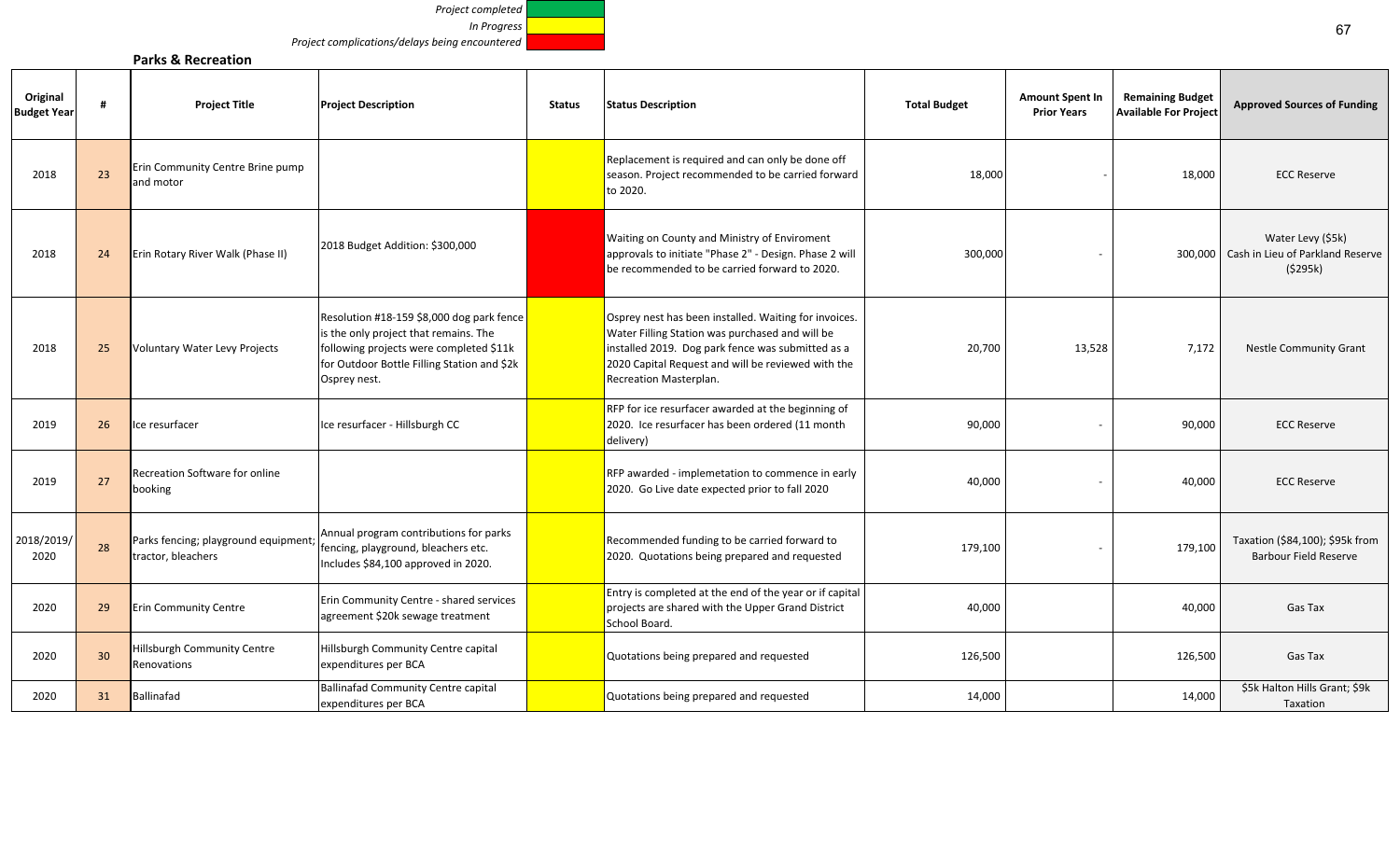|                                                       |    | Project completed                                                                    |  |                                                                                                                                            |           |        |         |                                                                            |
|-------------------------------------------------------|----|--------------------------------------------------------------------------------------|--|--------------------------------------------------------------------------------------------------------------------------------------------|-----------|--------|---------|----------------------------------------------------------------------------|
| In Progress                                           |    |                                                                                      |  |                                                                                                                                            |           |        |         | 68                                                                         |
| <b>Project complications/delays being encountered</b> |    |                                                                                      |  |                                                                                                                                            |           |        |         |                                                                            |
| 2020                                                  |    | <b>Erin Community Centre Renovations ICIP Grant application</b>                      |  | RFP for ice resurfacer going out soon in Q4 2019. Flat<br>roof and accessibility renovations will be<br>recommended to be carried to 2020. | 2,400,000 |        |         | ECC Reserves (\$235k); CIL<br>Parkland (\$300k); ICIP Grant<br>(\$1,765k); |
| 2020                                                  | 33 | Future plans for an emergency response<br><b>Emergency Response Centre</b><br>centre |  | Transfer of funds at the end of the year                                                                                                   | 50,000    |        | 50,000  | Taxation (\$50k)                                                           |
|                                                       |    |                                                                                      |  |                                                                                                                                            | 3,278,300 | 13,528 | 864,772 |                                                                            |

|  | 4.043 | 789.260 | 79. |
|--|-------|---------|-----|
|--|-------|---------|-----|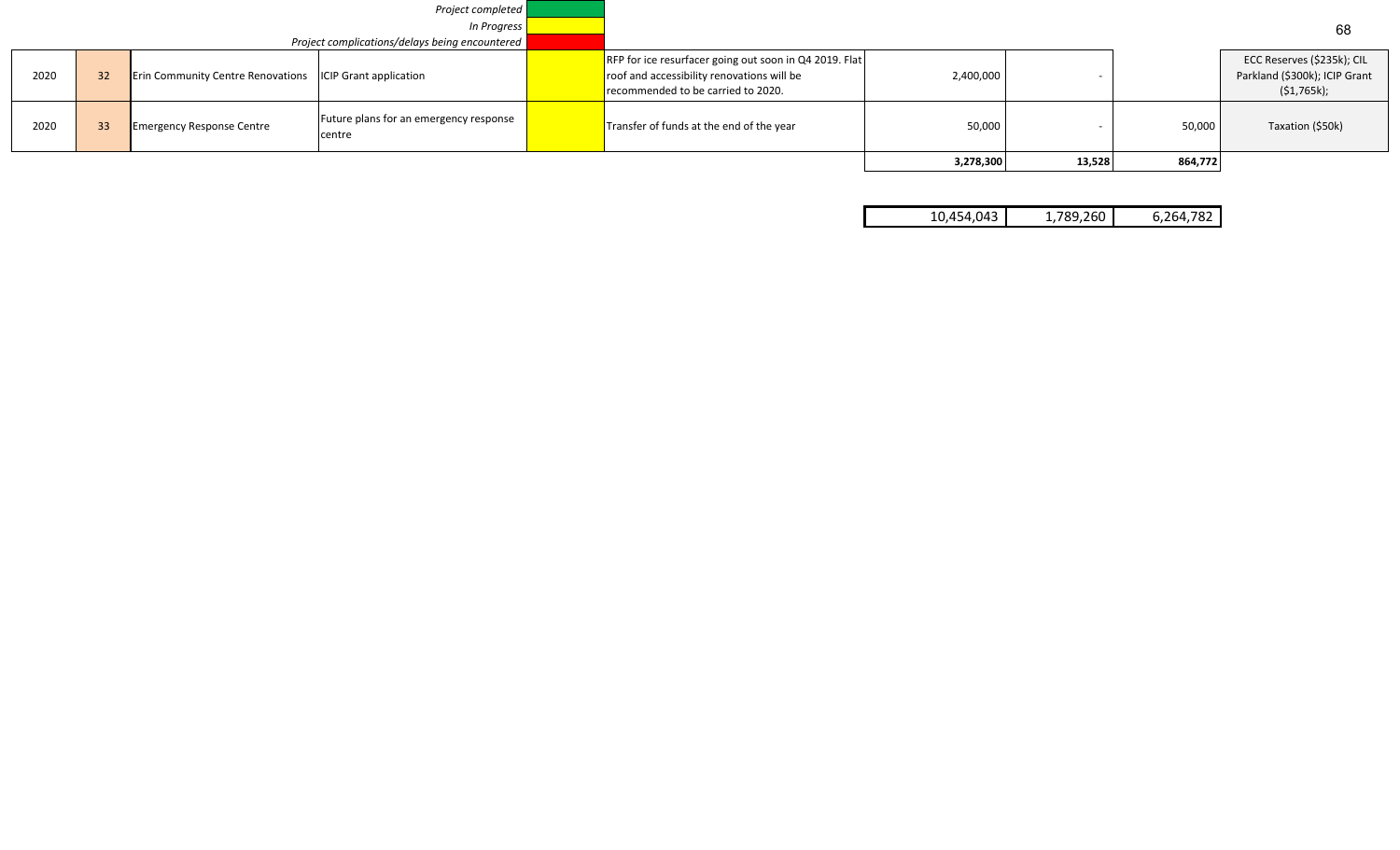

#### **RESERVES & RESERVE FUND Forecasts 2019 to 2023**

|                          |                     |                                              | Projected      |                  |                          | Projected      |                  |                          | Projected      |
|--------------------------|---------------------|----------------------------------------------|----------------|------------------|--------------------------|----------------|------------------|--------------------------|----------------|
| <b>DEPARTMENT</b>        |                     | <b>Combined Reserves &amp; Reserve Funds</b> | <b>BALANCE</b> |                  | <b>2019 TRANSACTIONS</b> | <b>BALANCE</b> |                  | <b>2020 TRANSACTIONS</b> | <b>BALANCE</b> |
|                          |                     |                                              | @ DEC 31 2018  | <b>ADDITIONS</b> | <b>DISBURSEMENTS</b>     | @ DEC 31 2019  | <b>ADDITIONS</b> | <b>DISBURSEMENTS</b>     | @ DEC 31 2020  |
| Unallocated              | <b>RESERVES</b>     | <b>WORKING CAPITAL</b>                       | 203,761        |                  | 203,761                  |                |                  |                          |                |
| Unallocated              | <b>RESERVES</b>     | TAX STABILIZATION RESERVE                    | 381,170        | 211,396          | 100,000                  | 492,566        |                  |                          | 492,566        |
| Unallocated              | <b>RESERVES</b>     | INFRASTRUCTURE RENEWAL                       | 2,585,375      | 831,745          | 271,810                  | 3,145,310      | 699,459          | 77,500                   | 3,767,269      |
| Unallocated              | <b>RESERVE FUND</b> | Gas Tax Grant                                | 298,061        | 705,313          | 220,363                  | 783,010        | 347,016          | 566,711                  | 563,315        |
| Unallocated              | <b>RESERVE FUND</b> | <b>Modernization Grant</b>                   |                | 524,606          |                          | 524,606        |                  | 524,606                  |                |
| Unallocated              | <b>RESERVE FUND</b> | <b>Nestle Community Grant</b>                | 17,787         | 34,748           | 30,363                   | 22,171         |                  | 22,171                   |                |
| Unallocated              | <b>RESERVE FUND</b> | OCIF Top Up Grant                            | 845,759        | 21,864           | 264,910                  | 602,713        |                  | 602,713                  |                |
| Unallocated              | <b>RESERVES</b>     | <b>OCIF FORMULA</b>                          |                | 260,086          | 187,575                  | 72,510         | 260,016          | 332,526                  |                |
| <b>TOTAL Unallocated</b> |                     |                                              | 4,331,912      |                  |                          | 5,642,886      |                  |                          | 4,823,150      |
| Admin                    | <b>RESERVES</b>     | <b>ELECTION EXPENSE</b>                      | 24,097         | 17,000           |                          | 41,097         | 17,000           |                          | 58,097         |
| Admin                    | <b>RESERVES</b>     | <b>COMPUTER UPGRADES</b>                     | 34,865         | 15,000           |                          | 49,865         | 15,000           |                          | 64,865         |
| Admin                    | <b>RESERVES</b>     | <b>ADMIN FILE MANAGEMENT</b>                 | 87,571         |                  |                          | 87,571         |                  | 80,000                   | 7,571          |
| Admin                    | <b>RESERVES</b>     | ADMIN OFFICE RENO RESERVES                   | 75,690         |                  | 59,037                   | 16,653         |                  |                          | 16,653         |
| Admin                    | <b>RESERVES</b>     | <b>ADMIN-PHONE RESERVE</b>                   | 891            |                  |                          | 891            |                  |                          | 891            |
| Admin                    | <b>RESERVES</b>     | INSURANCE CONTINGENCY                        | 15,573         |                  |                          | 15,573         |                  |                          | 15,573         |
| Admin                    | <b>RESERVES</b>     | <b>Retirement Benefits</b>                   | 1,760          | 47               |                          | 1,807          |                  |                          | 1,807          |
| Admin                    | <b>RESERVE FUND</b> | <b>ADMINISTRATION DC</b>                     | 64,805         | 21,317           | 806,797                  | 850,285        | 21,317           | 61,938                   | 890,906        |
| <b>TOTAL Admin</b>       |                     |                                              | 175,643        |                  |                          | 636,828        |                  |                          | 725,449        |
| <b>Building</b>          | <b>RESERVE FUND</b> | <b>BUILDING DEPT REVENUE FUND</b>            | 106,261        | 26,092           |                          | 132,353        | 15,494           |                          | 147,847        |
| <b>TOTAL Building</b>    |                     |                                              | 106,261        |                  |                          | 132,353        |                  |                          | 147,847        |
| Econ Dev                 | <b>RESERVES</b>     | ECONOMIC DEVELOPMENT RESERVES                | 56,118         |                  | 41,000                   | 15,118         |                  | 5,000                    | 10,118         |
| Econ Dev                 | <b>RESERVE FUND</b> | Main St Revitalization Grant                 | 48,086         | 1,057            | 35,290                   | 13,853         |                  | 13,853                   |                |
| <b>TOTAL Econ Dev</b>    |                     |                                              | 104,204        |                  |                          | 28,971         |                  |                          | 10,118         |
| Enviro                   | <b>RESERVE FUND</b> | Water EA STUDY                               | 36,380         | 771              |                          | 37,151         |                  |                          | 37,151         |
| <b>TOTAL Enviro</b>      |                     |                                              | 36,380         |                  |                          | 37,151         |                  |                          | 37,151         |
| Fire                     | <b>RESERVE FUND</b> | FIRE SERVICES DC                             | 197,768        | 24,588           | 33,200                   | 189,157        | 24,588           | 33,200                   | 180,545        |
| Fire                     | <b>RESERVES</b>     | <b>FIRE CAPITAL</b>                          | 77,083         |                  |                          | 77,083         |                  |                          | 77,083         |
| Fire                     | <b>RESERVES</b>     | <b>FIREHALL RESERVE</b>                      | 93,051         |                  | 86,347                   | 6,704          |                  |                          | 6,704          |
| Fire                     | <b>RESERVES</b>     | FIRE WAGE CONTINGENCY                        | 121,584        |                  |                          | 121,584        |                  |                          | 121,584        |
| Fire                     | <b>RESERVES</b>     | FIRE VEHICLE RESERVE                         | 159,939        | 170,000          | 59,330                   | 270,609        | 50,000           | 200,000                  | 120,609        |
| <b>TOTAL Fire</b>        |                     |                                              | 649,425        |                  |                          | 665,136        |                  |                          | 506,525        |
| Recreation               | <b>RESERVES</b>     | CENTRE 2000 CAPITAL                          | 513,815        | 205,133          | 46,429                   | 672,519        |                  | 383,000                  | 289,519        |
| Recreation               | <b>RESERVES</b>     | <b>Barbour Field</b>                         | 90,894         | 66,127           |                          | 157,021        |                  | 95,000                   | 62,021         |
| Recreation               | <b>RESERVES</b>     | HILLSBURGH ARENA CAPITAL                     | 36,718         | 10,333           |                          | 47,051         | 11,000           |                          | 58,051         |
| Recreation               | <b>RESERVES</b>     | <b>BALLINAFAD COMM CENTRE</b>                | 13,355         | 5,000            |                          | 18,355         |                  |                          | 18,355         |
| Recreation               | <b>RESERVES</b>     | <b>ERIN TENNIS CLUB</b>                      | 11,384         |                  |                          | 11,384         |                  |                          | 11,384         |
| Recreation               | <b>RESERVES</b>     | <b>EMERGENCY RESPONSE CENTRE</b>             | 100,000        | 50,000           |                          | 150,000        | 50,000           |                          | 200,000        |
| Recreation               | <b>RESERVE FUND</b> | CASH IN LIEU OF PARKLAND FUND                | 916,831        | 86,889           |                          | 1,003,720      | 86,889           | 595,000                  | 495,608        |
| Recreation               | <b>RESERVE FUND</b> | PARKS & RECREATION SERVICES DC               | 270,316        | 32,882           | 61,417                   | 241,781        | 32,882           | 27,900                   | 246,763        |
| <b>TOTAL Recreation</b>  |                     |                                              | 1,953,312      |                  |                          | 2,301,830      |                  |                          | 1,381,701      |